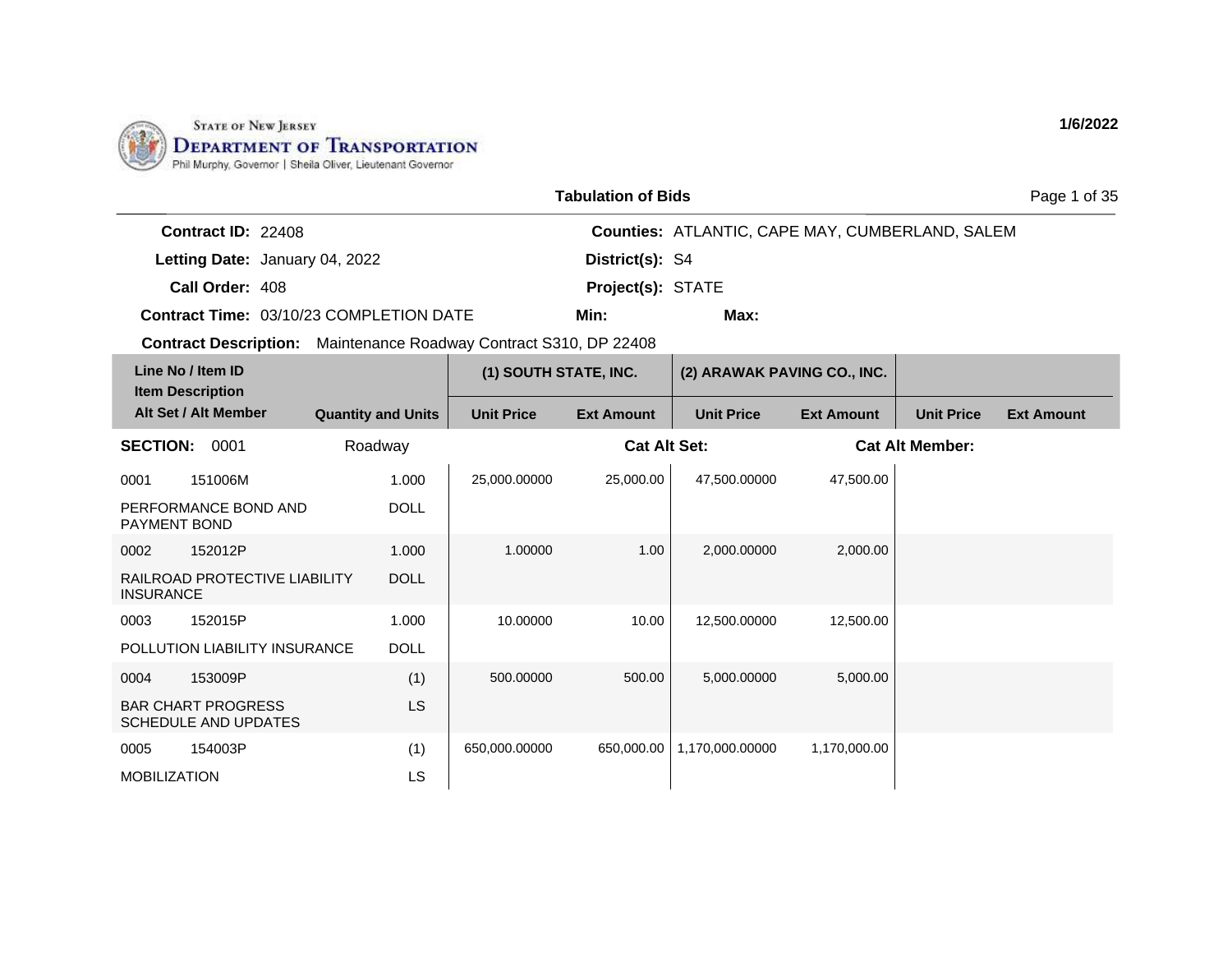

|     | <b>Tabulation of Bids</b> |                                                        |
|-----|---------------------------|--------------------------------------------------------|
|     |                           | <b>Counties: ATLANTIC. CAPE MAY. CUMBERLAND. SALEM</b> |
| )22 | District(s): S4           |                                                        |

**Letting Date:** January 04, 2022 **Conservery Construct Property** District(s): S4

**Call Order:** 408 **Project(s):** STATE

**Contract ID:** 22408

**Contract Time:** 03/10/23 COMPLETION DATE

**Min: Max:**

**Contract Description:** Maintenance Roadway Contract S310, DP 22408

|                    | Line No / Item ID<br><b>Item Description</b> |                           | (1) SOUTH STATE, INC. |                     | (2) ARAWAK PAVING CO., INC. |                   |                        |                   |
|--------------------|----------------------------------------------|---------------------------|-----------------------|---------------------|-----------------------------|-------------------|------------------------|-------------------|
|                    | Alt Set / Alt Member                         | <b>Quantity and Units</b> | <b>Unit Price</b>     | <b>Ext Amount</b>   | <b>Unit Price</b>           | <b>Ext Amount</b> | <b>Unit Price</b>      | <b>Ext Amount</b> |
| <b>SECTION:</b>    | 0001                                         | Roadway                   |                       | <b>Cat Alt Set:</b> |                             |                   | <b>Cat Alt Member:</b> |                   |
| 0006               | 155006M                                      | 1.000                     | 75,000.00000          | 75,000.00           | 75,000.00000                | 75,000.00         |                        |                   |
|                    | FIELD OFFICE TYPE B SET UP                   | U                         |                       |                     |                             |                   |                        |                   |
| 0007               | 155024M                                      | 12.000                    | 2,500.00000           | 30,000.00           | 2,500.00000                 | 30,000.00         |                        |                   |
| <b>MAINTENANCE</b> | FIELD OFFICE TYPE B                          | MO                        |                       |                     |                             |                   |                        |                   |
| 0008               | 157004M                                      | 1.000                     | 5,000.00000           | 5,000.00            | 951.00000                   | 951.00            |                        |                   |
|                    | <b>CONSTRUCTION LAYOUT</b>                   | <b>DOLL</b>               |                       |                     |                             |                   |                        |                   |
| 0009               | 158030M                                      | 30.000                    | 10.00000              | 300.00              | 85.00000                    | 2,550.00          |                        |                   |
|                    | INLET FILTER TYPE 2, 2' X 4'                 | U                         |                       |                     |                             |                   |                        |                   |
| 0010               | 158033M                                      | 10.000                    | 12.00000              | 120.00              | 100.00000                   | 1,000.00          |                        |                   |
|                    | INLET FILTER TYPE 2, 4' X 4'                 | U                         |                       |                     |                             |                   |                        |                   |
| 0011               | 158063P                                      | (1)                       | 45,000.00000          | 45,000.00           | 250,00000                   | 250.00            |                        |                   |
|                    | <b>CONCRETE WASHOUT SYSTEM</b>               | <b>LS</b>                 |                       |                     |                             |                   |                        |                   |

**1/6/2022**

Page 2 of 35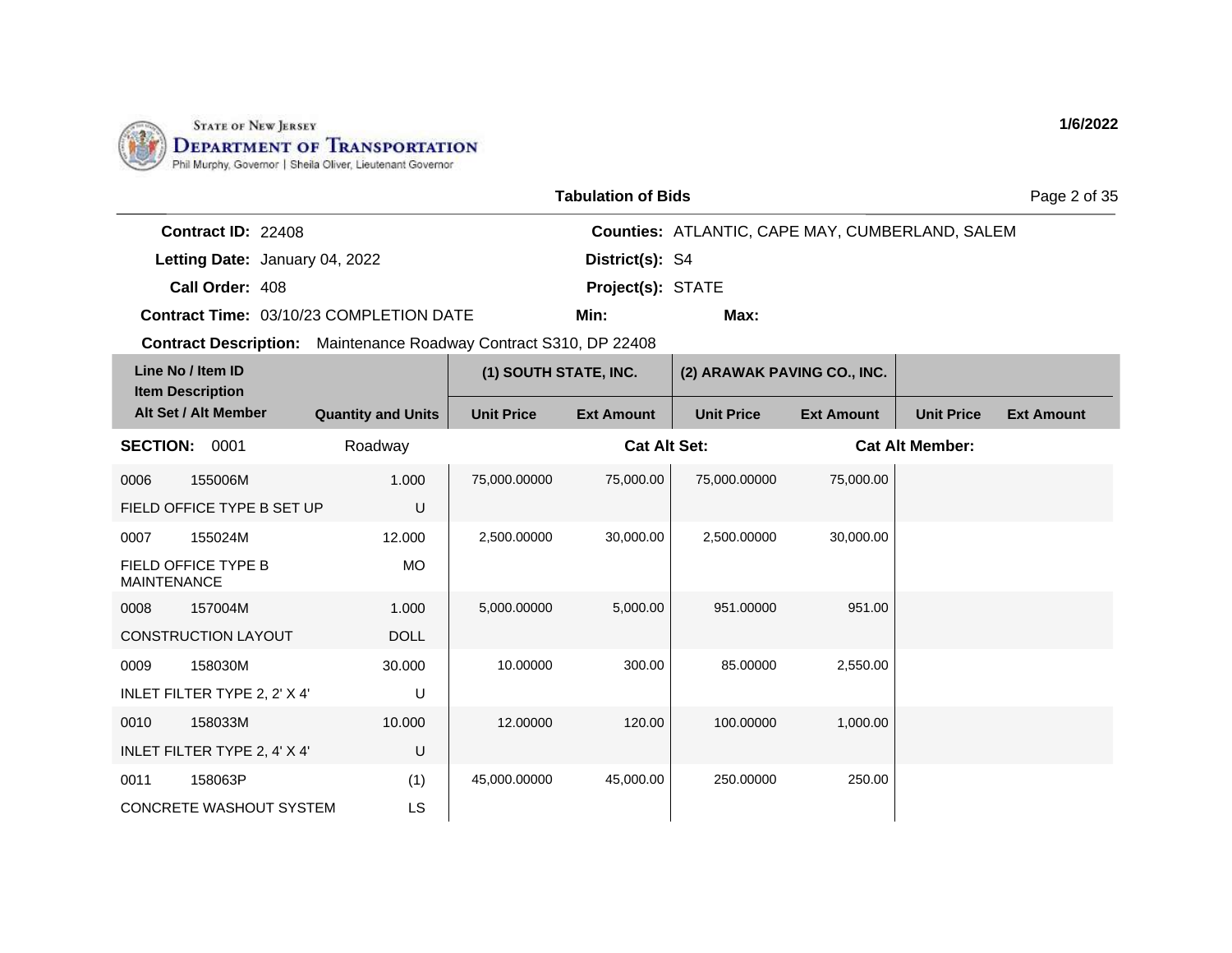

| <b>Tabulation of Bids</b> |  |
|---------------------------|--|
|---------------------------|--|

Page 3 of 35

| <b>Contract ID: 22408</b> |                                                |                          | <b>Counties: ATLANTIC, CAPE MAY, CUMBERLAND, SALEM</b> |
|---------------------------|------------------------------------------------|--------------------------|--------------------------------------------------------|
|                           | Letting Date: January 04, 2022                 | District(s): S4          |                                                        |
| Call Order: 408           |                                                | <b>Project(s): STATE</b> |                                                        |
|                           | <b>Contract Time: 03/10/23 COMPLETION DATE</b> | Min:                     | Max:                                                   |

|                     | Line No / Item ID<br><b>Item Description</b> |                           | (1) SOUTH STATE, INC. |                     | (2) ARAWAK PAVING CO., INC. |                   |                        |                   |
|---------------------|----------------------------------------------|---------------------------|-----------------------|---------------------|-----------------------------|-------------------|------------------------|-------------------|
|                     | Alt Set / Alt Member                         | <b>Quantity and Units</b> | <b>Unit Price</b>     | <b>Ext Amount</b>   | <b>Unit Price</b>           | <b>Ext Amount</b> | <b>Unit Price</b>      | <b>Ext Amount</b> |
| <b>SECTION:</b>     | 0001                                         | Roadway                   |                       | <b>Cat Alt Set:</b> |                             |                   | <b>Cat Alt Member:</b> |                   |
| 0012                | 158072M                                      | 2.000                     | 200.00000             | 400.00              | 10.00000                    | 20.00             |                        |                   |
| TYPE 1              | OIL ONLY EMERGENCY SPILL KIT,                | U                         |                       |                     |                             |                   |                        |                   |
| 0013                | 159003M                                      | 250.000                   | 0.01000               | 2.50                | 0.01000                     | 2.50              |                        |                   |
|                     | <b>BREAKAWAY BARRICADE</b>                   | U                         |                       |                     |                             |                   |                        |                   |
| 0014                | 159006M                                      | 100.000                   | 0.01000               | 1.00                | 0.01000                     | 1.00              |                        |                   |
| <b>DRUM</b>         |                                              | U                         |                       |                     |                             |                   |                        |                   |
| 0015                | 159009M                                      | 1,000.000                 | 0.01000               | 10.00               | 0.01000                     | 10.00             |                        |                   |
| <b>TRAFFIC CONE</b> |                                              | U                         |                       |                     |                             |                   |                        |                   |
| 0016                | 159012M                                      | 5,000.000                 | 0.01000               | 50.00               | 0.01000                     | 50.00             |                        |                   |
|                     | <b>CONSTRUCTION SIGNS</b>                    | <b>SF</b>                 |                       |                     |                             |                   |                        |                   |
| 0017                | 159027M                                      | 8.000                     | 0.01000               | 0.08                | 0.01000                     | 0.08              |                        |                   |
|                     | FLASHING ARROW BOARD, 4' X 8'                | U                         |                       |                     |                             |                   |                        |                   |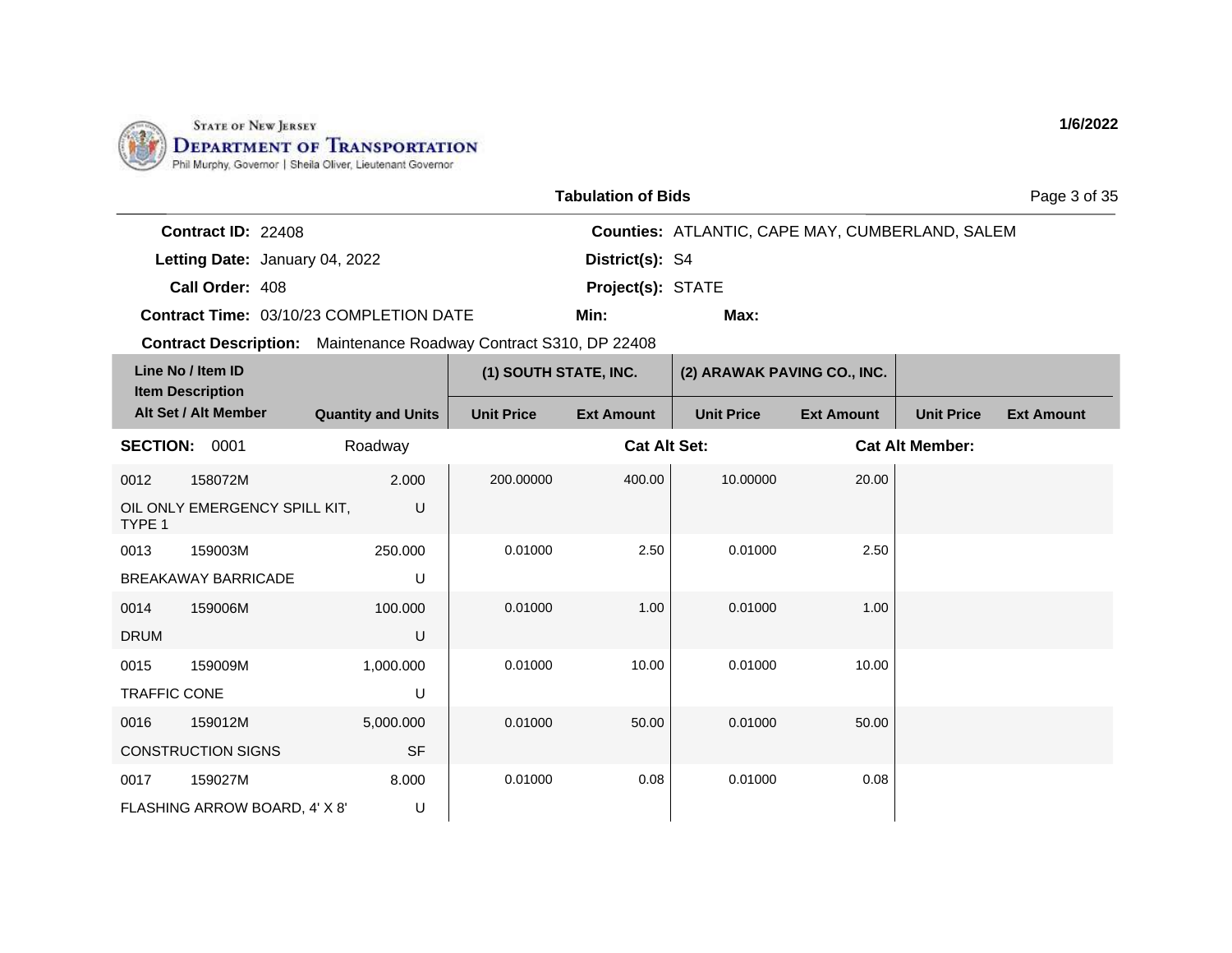

| <b>Tabulation of Bids</b> |  |
|---------------------------|--|
|---------------------------|--|

Page 4 of 35

| <b>Contract ID: 22408</b> |                                                |                          | <b>Counties: ATLANTIC, CAPE MAY, CUMBERLAND, SALEM</b> |
|---------------------------|------------------------------------------------|--------------------------|--------------------------------------------------------|
|                           | Letting Date: January 04, 2022                 | District(s): S4          |                                                        |
| Call Order: 408           |                                                | <b>Project(s): STATE</b> |                                                        |
|                           | <b>Contract Time: 03/10/23 COMPLETION DATE</b> | Min:                     | Max:                                                   |

|                  | Line No / Item ID<br><b>Item Description</b>               |                           | (1) SOUTH STATE, INC. |                     | (2) ARAWAK PAVING CO., INC. |                   |                        |                   |
|------------------|------------------------------------------------------------|---------------------------|-----------------------|---------------------|-----------------------------|-------------------|------------------------|-------------------|
|                  | Alt Set / Alt Member                                       | <b>Quantity and Units</b> | <b>Unit Price</b>     | <b>Ext Amount</b>   | <b>Unit Price</b>           | <b>Ext Amount</b> | <b>Unit Price</b>      | <b>Ext Amount</b> |
| <b>SECTION:</b>  | 0001                                                       | Roadway                   |                       | <b>Cat Alt Set:</b> |                             |                   | <b>Cat Alt Member:</b> |                   |
| 0018             | 159030M                                                    | 8.000                     | 0.01000               | 0.08                | 0.01000                     | 0.08              |                        |                   |
| <b>SIGN</b>      | PORTABLE VARIABLE MESSAGE                                  | U                         |                       |                     |                             |                   |                        |                   |
| 0019             | 159108M                                                    | 8.000                     | 0.01000               | 0.08                | 0.01000                     | 0.08              |                        |                   |
|                  | <b>TRAFFIC CONTROL TRUCK WITH</b><br>MOUNTED CRASH CUSHION | U                         |                       |                     |                             |                   |                        |                   |
| 0020             | 159138M                                                    | 100.000                   | 0.01000               | 1.00                | 0.01000                     | 1.00              |                        |                   |
| <b>HMA PATCH</b> |                                                            |                           |                       |                     |                             |                   |                        |                   |
| 0021             | 159141M                                                    | 1,000.000                 | 0.01000               | 10.00               | 0.01000                     | 10.00             |                        |                   |
|                  | TRAFFIC DIRECTOR, FLAGGER                                  | <b>HOUR</b>               |                       |                     |                             |                   |                        |                   |
| 0022             | 159144M                                                    | 1.000                     | 0.01000               | 0.01                | 0.01000                     | 0.01              |                        |                   |
|                  | <b>EMERGENCY TOWING SERVICE</b>                            | U                         |                       |                     |                             |                   |                        |                   |
| 0023             | 159300M                                                    | 232,294.000               | 0.01000               | 2,322.94            | 0.13000                     | 30,198.22         |                        |                   |
|                  | TRAFFIC STRIPES, LATEX, 4"                                 | LF                        |                       |                     |                             |                   |                        |                   |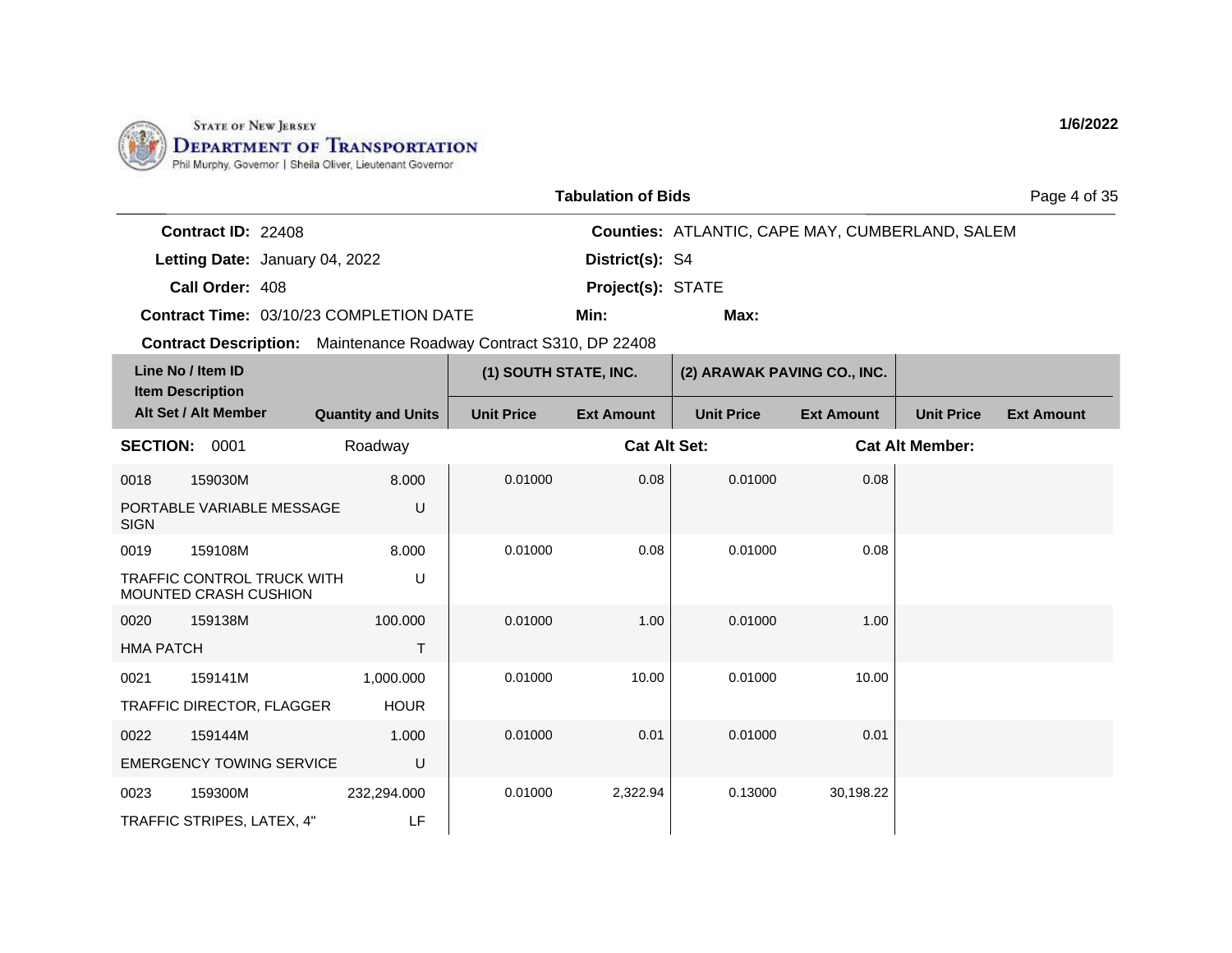

| <b>Tabulation of Bids</b> |  |
|---------------------------|--|
|---------------------------|--|

Page 5 of 35

| <b>Contract ID: 22408</b> |                                                |                          | <b>Counties: ATLANTIC, CAPE MAY, CUMBERLAND, SALEM</b> |
|---------------------------|------------------------------------------------|--------------------------|--------------------------------------------------------|
|                           | Letting Date: January 04, 2022                 | District(s): S4          |                                                        |
| Call Order: 408           |                                                | <b>Project(s): STATE</b> |                                                        |
|                           | <b>Contract Time: 03/10/23 COMPLETION DATE</b> | Min:                     | Max:                                                   |

**Contract Description:** Maintenance Roadway Contract S310, DP 22408

| Line No / Item ID<br><b>Item Description</b> |                                |                           | (1) SOUTH STATE, INC. |                     | (2) ARAWAK PAVING CO., INC. |                   |                        |                   |
|----------------------------------------------|--------------------------------|---------------------------|-----------------------|---------------------|-----------------------------|-------------------|------------------------|-------------------|
|                                              | Alt Set / Alt Member           | <b>Quantity and Units</b> | <b>Unit Price</b>     | <b>Ext Amount</b>   | <b>Unit Price</b>           | <b>Ext Amount</b> | <b>Unit Price</b>      | <b>Ext Amount</b> |
| <b>SECTION:</b>                              | 0001                           | Roadway                   |                       | <b>Cat Alt Set:</b> |                             |                   | <b>Cat Alt Member:</b> |                   |
| 0024                                         | 159302M                        | 1,594.000                 | 0.01000               | 15.94               | 0.01000                     | 15.94             |                        |                   |
|                                              | TRAFFIC STRIPES, LATEX, 8"     | LF                        |                       |                     |                             |                   |                        |                   |
| 0025                                         | 159312M                        | 1,040.000                 | 0.01000               | 10.40               | 0.01000                     | 10.40             |                        |                   |
| LATEX, 8"                                    | <b>TRAFFIC MARKINGS LINES.</b> | LF                        |                       |                     |                             |                   |                        |                   |
| 0026                                         | 159314M                        | 418.000                   | 0.01000               | 4.18                | 0.01000                     | 4.18              |                        |                   |
| LATEX, 24"                                   | <b>TRAFFIC MARKINGS LINES,</b> | LF                        |                       |                     |                             |                   |                        |                   |
| 0027                                         | 159320M                        | 278,000                   | 0.01000               | 2.78                | 0.01000                     | 2.78              |                        |                   |
| LATEX                                        | TRAFFIC MARKINGS SYMBOLS,      | <b>SF</b>                 |                       |                     |                             |                   |                        |                   |
| 0028                                         | 160004M                        | 28,500.000                | 1.00000               | 28,500.00           | 1.00000                     | 28,500.00         |                        |                   |
|                                              | <b>FUEL PRICE ADJUSTMENT</b>   | <b>DOLL</b>               |                       |                     |                             |                   |                        |                   |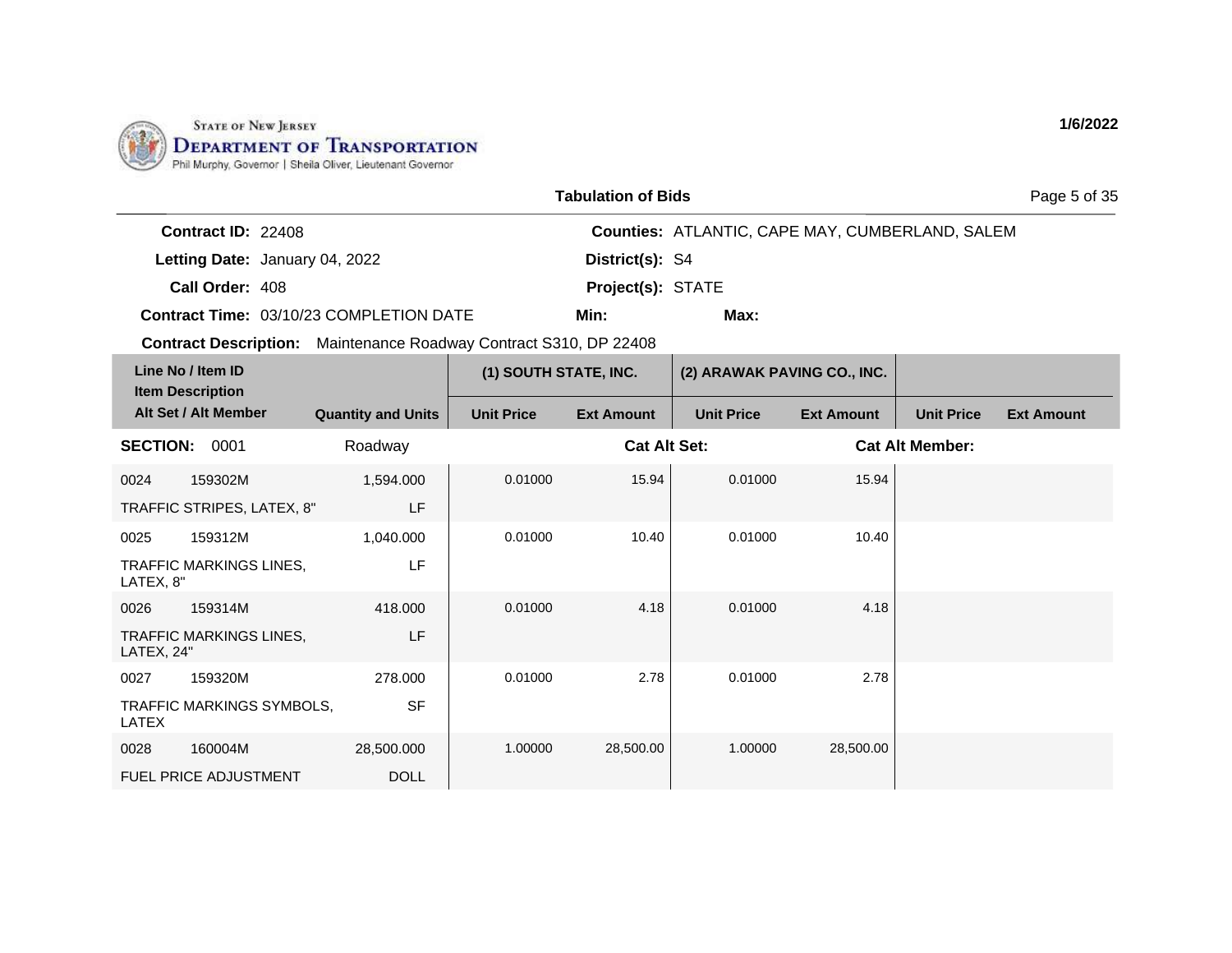

| <b>Tabulation of Bids</b> |  |  |
|---------------------------|--|--|
|---------------------------|--|--|

Page 6 of 35

| <b>Contract ID: 22408</b> |                                                |                          | <b>Counties: ATLANTIC, CAPE MAY, CUMBERLAND, SALEM</b> |
|---------------------------|------------------------------------------------|--------------------------|--------------------------------------------------------|
|                           | Letting Date: January 04, 2022                 | <b>District(s): S4</b>   |                                                        |
| Call Order: 408           |                                                | <b>Project(s): STATE</b> |                                                        |
|                           | <b>Contract Time: 03/10/23 COMPLETION DATE</b> | Min:                     | Max:                                                   |

| Line No / Item ID<br><b>Item Description</b> |                                                        |                           | (1) SOUTH STATE, INC. |                     | (2) ARAWAK PAVING CO., INC. |                   |                        |                   |
|----------------------------------------------|--------------------------------------------------------|---------------------------|-----------------------|---------------------|-----------------------------|-------------------|------------------------|-------------------|
|                                              | Alt Set / Alt Member                                   | <b>Quantity and Units</b> | <b>Unit Price</b>     | <b>Ext Amount</b>   | <b>Unit Price</b>           | <b>Ext Amount</b> | <b>Unit Price</b>      | <b>Ext Amount</b> |
| <b>SECTION:</b>                              | 0001                                                   | Roadway                   |                       | <b>Cat Alt Set:</b> |                             |                   | <b>Cat Alt Member:</b> |                   |
| 0029                                         | 160007M                                                | 42,700.000                | 1.00000               | 42,700.00           | 1.00000                     | 42,700.00         |                        |                   |
|                                              | ASPHALT PRICE ADJUSTMENT                               | <b>DOLL</b>               |                       |                     |                             |                   |                        |                   |
| 0030                                         | 201003P                                                | (1)                       | 5,000.00000           | 5,000.00            | 50,000.00000                | 50,000.00         |                        |                   |
| <b>CLEARING SITE</b>                         |                                                        | <b>LS</b>                 |                       |                     |                             |                   |                        |                   |
| 0031                                         | 202009P                                                | 100.000                   | 5.00000               | 500.00              | 1.00000                     | 100.00            |                        |                   |
|                                              | EXCAVATION, UNCLASSIFIED                               | <b>CY</b>                 |                       |                     |                             |                   |                        |                   |
| 0032                                         | 302051P                                                | 100.000                   | 5.00000               | 500.00              | 1.00000                     | 100.00            |                        |                   |
| <b>THICKNESS</b>                             | DENSE-GRADED AGGREGATE<br><b>BASE COURSE, VARIABLE</b> | <b>CY</b>                 |                       |                     |                             |                   |                        |                   |
| 0033                                         | 401009P                                                | 140,071.000               | 2.65000               | 371,188.15          | 3.00000                     | 420,213.00        |                        |                   |
|                                              | HMA MILLING, 3" OR LESS                                | SY                        |                       |                     |                             |                   |                        |                   |
| 0034                                         | 401015P                                                | 100.000                   | 0.01000               | 1.00                | 0.01000                     | 1.00              |                        |                   |
|                                              | <b>CONCRETE MILLING</b>                                | SY                        |                       |                     |                             |                   |                        |                   |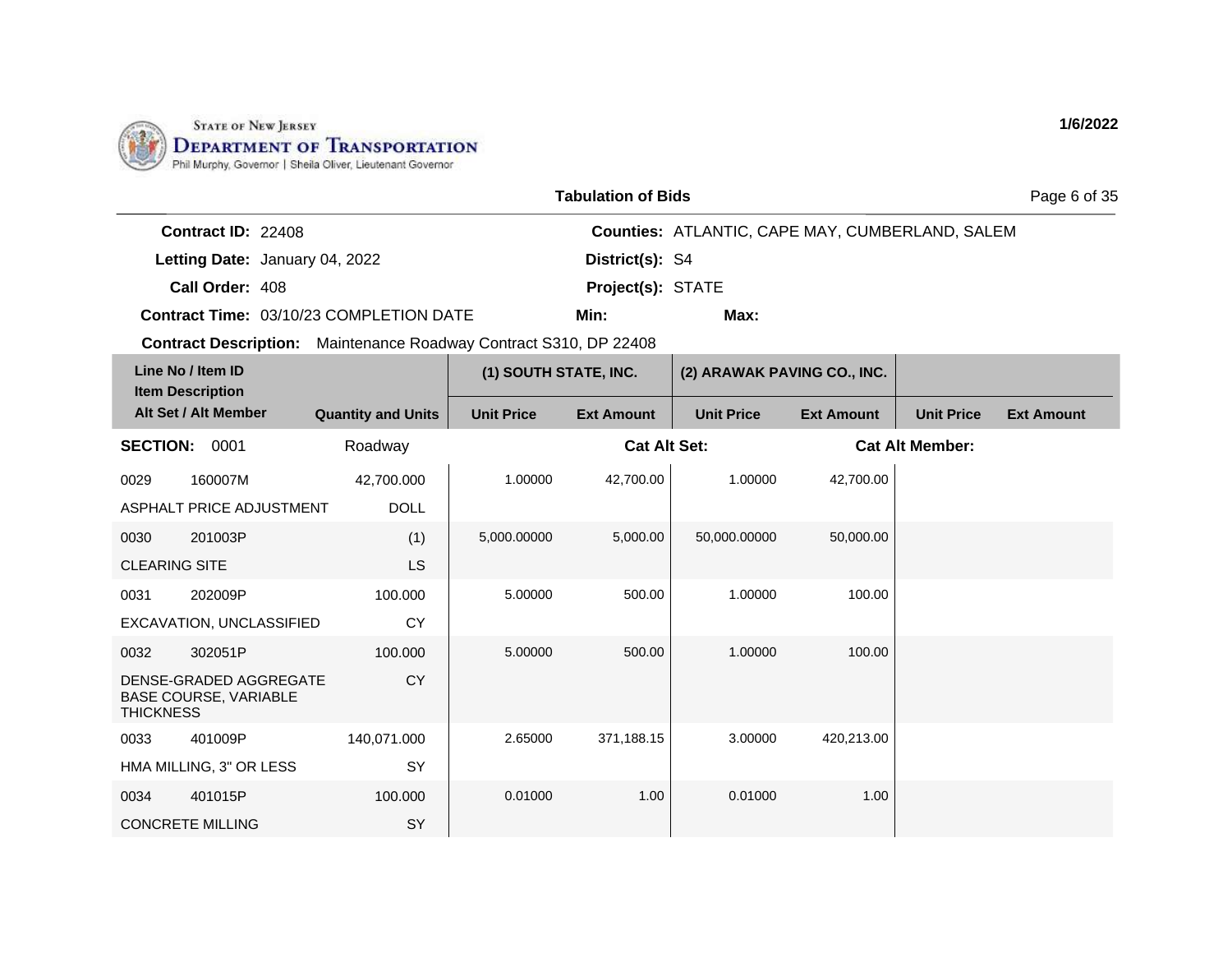

| <b>Tabulation of Bids</b> |  |
|---------------------------|--|
|---------------------------|--|

Page 7 of 35

| <b>Contract ID: 22408</b> |                                         |                          | <b>Counties: ATLANTIC, CAPE MAY, CUMBERLAND, SALEM</b> |
|---------------------------|-----------------------------------------|--------------------------|--------------------------------------------------------|
|                           | Letting Date: January 04, 2022          | <b>District(s): S4</b>   |                                                        |
| Call Order: 408           |                                         | <b>Project(s): STATE</b> |                                                        |
|                           | Contract Time: 03/10/23 COMPLETION DATE | Min:                     | Max:                                                   |

**Contract Description:** Maintenance Roadway Contract S310, DP 22408

|                  | Line No / Item ID<br><b>Item Description</b>     |                           | (1) SOUTH STATE, INC. |                     | (2) ARAWAK PAVING CO., INC. |                   |                        |                   |
|------------------|--------------------------------------------------|---------------------------|-----------------------|---------------------|-----------------------------|-------------------|------------------------|-------------------|
|                  | Alt Set / Alt Member                             | <b>Quantity and Units</b> | <b>Unit Price</b>     | <b>Ext Amount</b>   | <b>Unit Price</b>           | <b>Ext Amount</b> | <b>Unit Price</b>      | <b>Ext Amount</b> |
| <b>SECTION:</b>  | 0001                                             | Roadway                   |                       | <b>Cat Alt Set:</b> |                             |                   | <b>Cat Alt Member:</b> |                   |
| 0035             | 401021M                                          | 118.000                   | 40.00000              | 4,720.00            | 50.00000                    | 5,900.00          |                        |                   |
| <b>REPAIR</b>    | <b>HOT MIX ASPHALT PAVEMENT</b>                  | SY                        |                       |                     |                             |                   |                        |                   |
| 0036             | MMR113M                                          | 15,840.000                | 10.00000              | 158,400.00          | 8.50000                     | 134,640.00        |                        |                   |
| <b>MEMBRANE</b>  | <b>VOID REDUCING ASPHALT</b>                     | LF                        |                       |                     |                             |                   |                        |                   |
| 0037             | 401027M                                          | 116,160.000               | 0.01000               | 1,161.60            | 0.01000                     | 1,161.60          |                        |                   |
|                  | POLYMERIZED JOINT ADHESIVE                       | LF                        |                       |                     |                             |                   |                        |                   |
| 0038             | 401030M                                          | 21,011.000                | 0.01000               | 210.11              | 0.01000                     | 210.11            |                        |                   |
| <b>TACK COAT</b> |                                                  | GAL                       |                       |                     |                             |                   |                        |                   |
| 0039             | 401049M                                          | 16,822.000                | 85.00000              | 1,429,870.00        | 81.00000                    | 1,362,582.00      |                        |                   |
|                  | HOT MIX ASPHALT 9.5 M E<br><b>SURFACE COURSE</b> | т                         |                       |                     |                             |                   |                        |                   |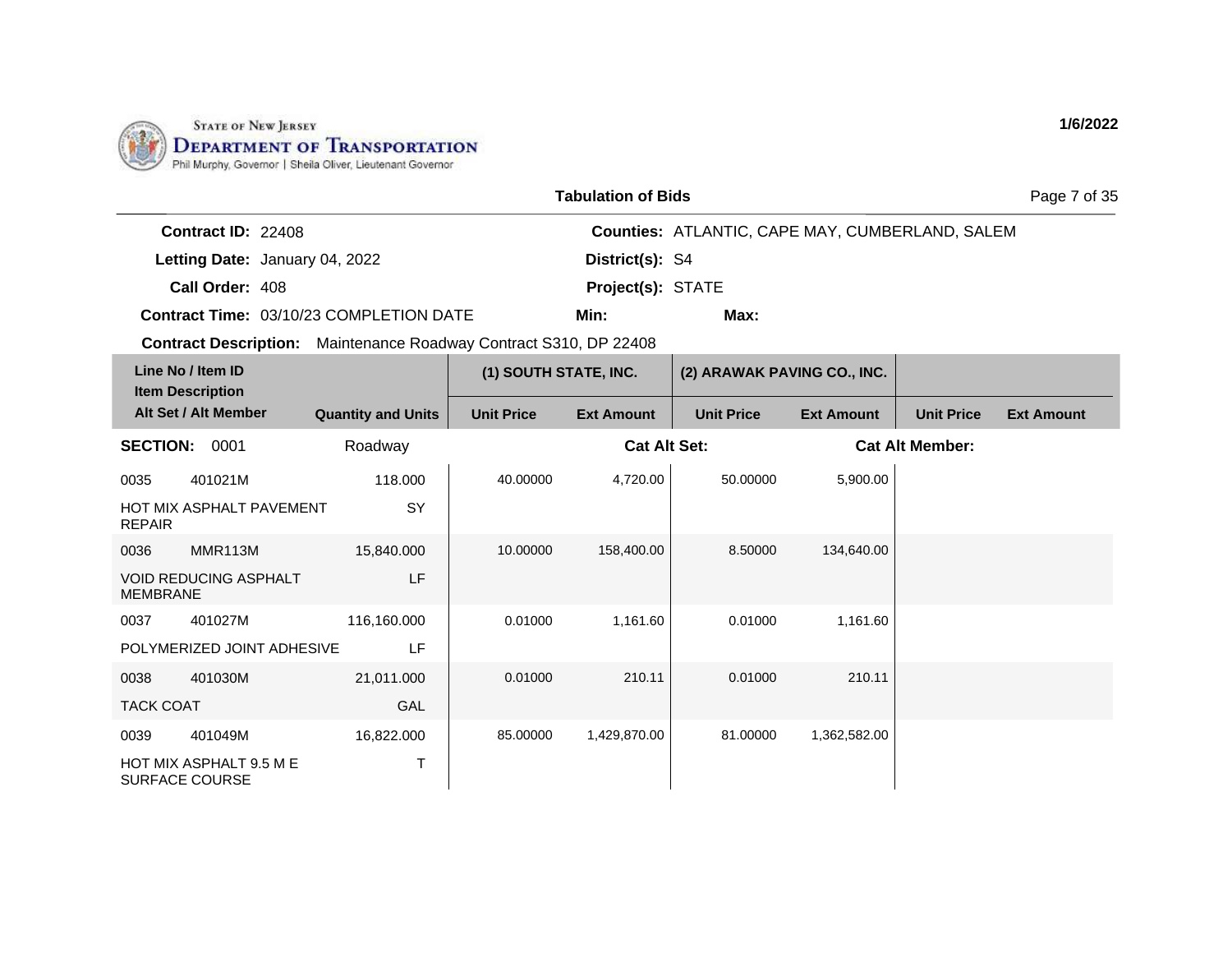

| <b>Tabulation of Bids</b> |  |
|---------------------------|--|
|---------------------------|--|

Page 8 of 35

| <b>Contract ID: 22408</b> |                                                |                          | <b>Counties: ATLANTIC, CAPE MAY, CUMBERLAND, SALEM</b> |
|---------------------------|------------------------------------------------|--------------------------|--------------------------------------------------------|
|                           | Letting Date: January 04, 2022                 | <b>District(s): S4</b>   |                                                        |
| Call Order: 408           |                                                | <b>Project(s): STATE</b> |                                                        |
|                           | <b>Contract Time: 03/10/23 COMPLETION DATE</b> | Min:                     | Max:                                                   |

|                         | Line No / Item ID<br><b>Item Description</b>       |                           | (1) SOUTH STATE, INC. |                     | (2) ARAWAK PAVING CO., INC. |                   |                        |                   |
|-------------------------|----------------------------------------------------|---------------------------|-----------------------|---------------------|-----------------------------|-------------------|------------------------|-------------------|
|                         | Alt Set / Alt Member                               | <b>Quantity and Units</b> | <b>Unit Price</b>     | <b>Ext Amount</b>   | <b>Unit Price</b>           | <b>Ext Amount</b> | <b>Unit Price</b>      | <b>Ext Amount</b> |
| <b>SECTION:</b>         | 0001                                               | Roadway                   |                       | <b>Cat Alt Set:</b> |                             |                   | <b>Cat Alt Member:</b> |                   |
| 0040                    | 401108M                                            | 70.000                    | 0.01000               | 0.70                | 0.01000                     | 0.70              |                        |                   |
| <b>ASPHALT</b>          | CORE SAMPLES, HOT MIX                              | U                         |                       |                     |                             |                   |                        |                   |
| 0041                    | 422004M                                            | 21,591.000                | 1.00000               | 21,591.00           | 1.00000                     | 21,591.00         |                        |                   |
| <b>FOG SEAL STRIP</b>   |                                                    | LF                        |                       |                     |                             |                   |                        |                   |
| 0042                    | 453006M                                            | 100.000                   | 40.00000              | 4,000.00            | 50.00000                    | 5,000.00          |                        |                   |
|                         | <b>FULL DEPTH CONCRETE</b><br>PAVEMENT REPAIR, HMA | <b>SY</b>                 |                       |                     |                             |                   |                        |                   |
| 0043                    | 601670M                                            | 500.000                   | 10.00000              | 5,000.00            | 5.00000                     | 2,500.00          |                        |                   |
| 24" DIAMETER            | CLEANING EXISTING PIPE, 12" TO                     | LF                        |                       |                     |                             |                   |                        |                   |
| 0044                    | MMD042M                                            | 3.000                     | 100.00000             | 300.00              | 300.00000                   | 900.00            |                        |                   |
| <b>INLET CURB PIECE</b> | RETROFIT COVER PLATE FOR                           | U                         |                       |                     |                             |                   |                        |                   |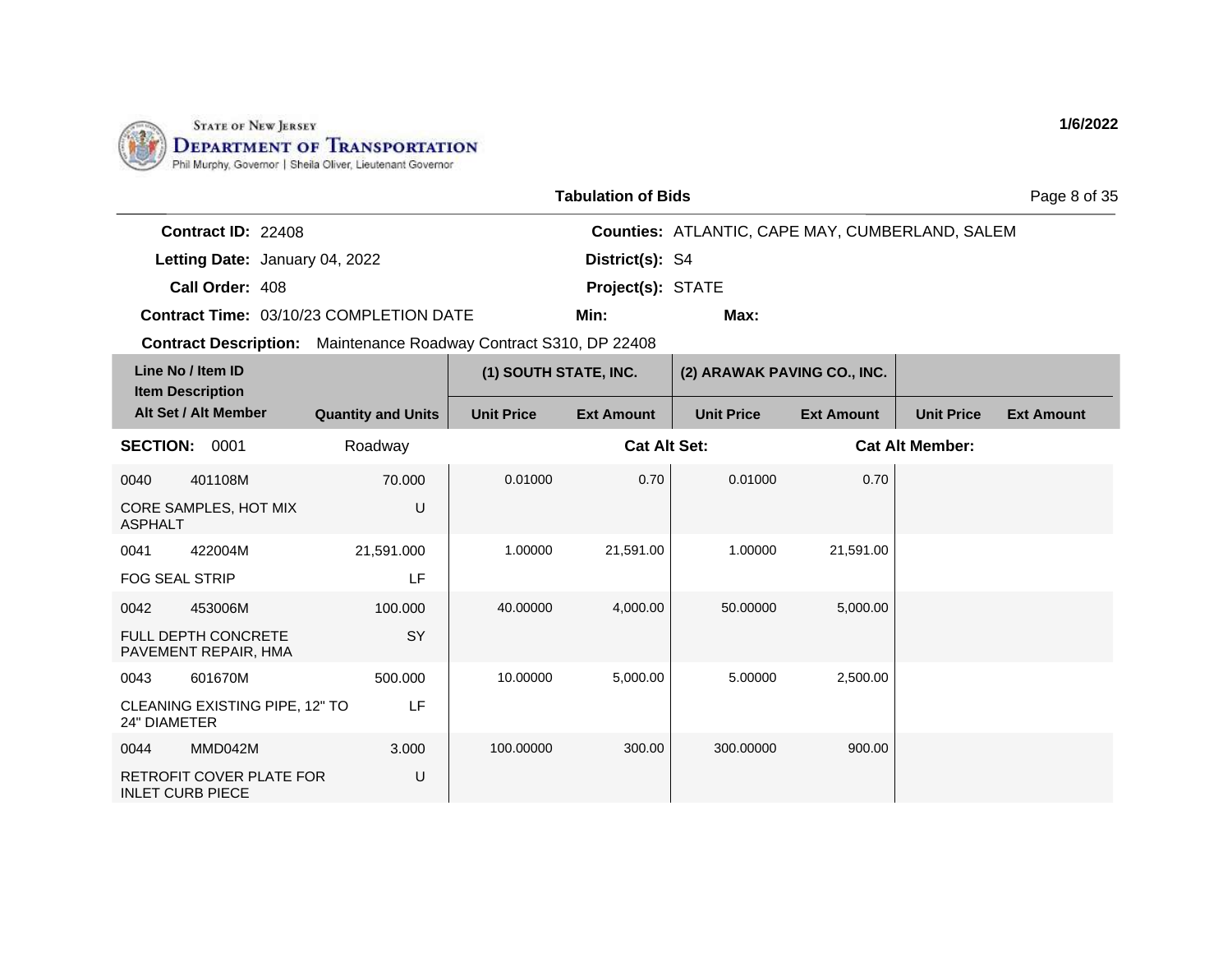

| <b>Tabulation of Bids</b> |  |
|---------------------------|--|
|---------------------------|--|

Page 9 of 35

| <b>Contract ID: 22408</b> |                                                |                          | <b>Counties: ATLANTIC, CAPE MAY, CUMBERLAND, SALEM</b> |
|---------------------------|------------------------------------------------|--------------------------|--------------------------------------------------------|
|                           | Letting Date: January 04, 2022                 | <b>District(s): S4</b>   |                                                        |
| Call Order: 408           |                                                | <b>Project(s): STATE</b> |                                                        |
|                           | <b>Contract Time: 03/10/23 COMPLETION DATE</b> | Min:                     | Max:                                                   |

**Contract Description:** Maintenance Roadway Contract S310, DP 22408

| Line No / Item ID<br><b>Item Description</b> |                            |                           | (1) SOUTH STATE, INC. |                     | (2) ARAWAK PAVING CO., INC. |                   |                        |                   |
|----------------------------------------------|----------------------------|---------------------------|-----------------------|---------------------|-----------------------------|-------------------|------------------------|-------------------|
|                                              | Alt Set / Alt Member       | <b>Quantity and Units</b> | <b>Unit Price</b>     | <b>Ext Amount</b>   | <b>Unit Price</b>           | <b>Ext Amount</b> | <b>Unit Price</b>      | <b>Ext Amount</b> |
| <b>SECTION:</b>                              | 0001                       | Roadway                   |                       | <b>Cat Alt Set:</b> |                             |                   | <b>Cat Alt Member:</b> |                   |
| 0045                                         | 602031M                    | 4.000                     | 25.00000              | 100.00              | 25.00000                    | 100.00            |                        |                   |
|                                              | <b>STORM DRAIN MARKER</b>  | U                         |                       |                     |                             |                   |                        |                   |
| 0046                                         | 602099M                    | 5.000                     | 100.00000             | 500.00              | 0.01000                     | 0.05              |                        |                   |
|                                              | RESET EXISTING CASTING     | U                         |                       |                     |                             |                   |                        |                   |
| 0047                                         | 602102M                    | 2.000                     | 750.00000             | 1,500.00            | 500.00000                   | 1,000.00          |                        |                   |
|                                              | SET INLET TYPE A, CASTING  | U                         |                       |                     |                             |                   |                        |                   |
| 0048                                         | 602105M                    | 12.000                    | 750,00000             | 9,000.00            | 2,000.00000                 | 24,000.00         |                        |                   |
|                                              | SET INLET TYPE B, CASTING  | U                         |                       |                     |                             |                   |                        |                   |
| 0049                                         | 602108M                    | 8.000                     | 750.00000             | 6,000.00            | 2,000.00000                 | 16,000.00         |                        |                   |
|                                              | SET INLET TYPE E, CASTING  | U                         |                       |                     |                             |                   |                        |                   |
| 0050                                         | 602111M                    | 2.000                     | 750.00000             | 1,500.00            | 500.00000                   | 1,000.00          |                        |                   |
|                                              | SET INLET TYPE ES, CASTING | U                         |                       |                     |                             |                   |                        |                   |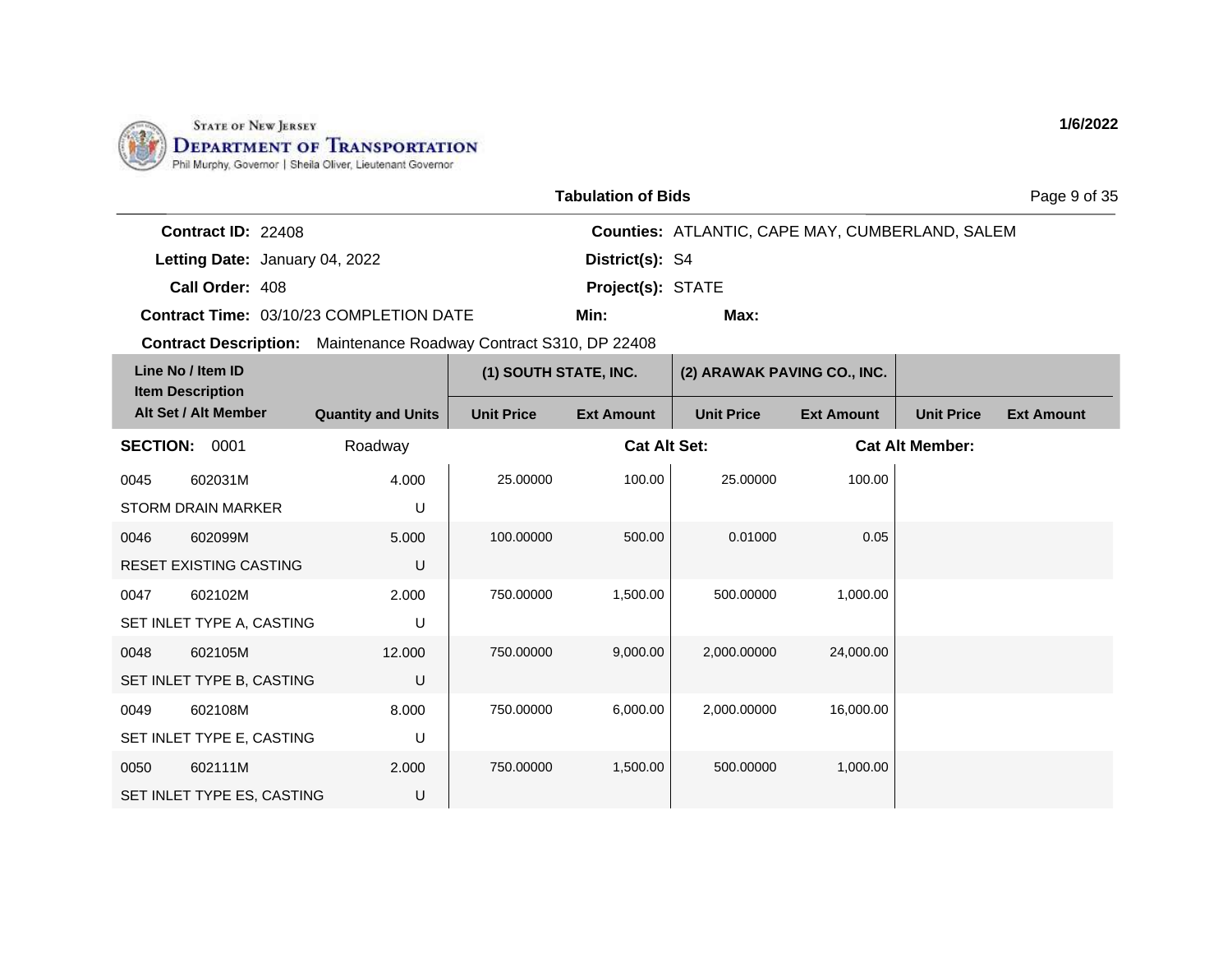

| <b>Tabulation of Bids</b> |  |
|---------------------------|--|
|---------------------------|--|

Page 10 of 35

| <b>Contract ID: 22408</b> |                                         |                          | <b>Counties: ATLANTIC, CAPE MAY, CUMBERLAND, SALEM</b> |
|---------------------------|-----------------------------------------|--------------------------|--------------------------------------------------------|
|                           | Letting Date: January 04, 2022          | District(s): S4          |                                                        |
| Call Order: 408           |                                         | <b>Project(s): STATE</b> |                                                        |
|                           | Contract Time: 03/10/23 COMPLETION DATE | Min:                     | Max:                                                   |

| Line No / Item ID<br><b>Item Description</b>         |                           | (1) SOUTH STATE, INC. |                     | (2) ARAWAK PAVING CO., INC. |                   |                        |                   |
|------------------------------------------------------|---------------------------|-----------------------|---------------------|-----------------------------|-------------------|------------------------|-------------------|
| Alt Set / Alt Member                                 | <b>Quantity and Units</b> | <b>Unit Price</b>     | <b>Ext Amount</b>   | <b>Unit Price</b>           | <b>Ext Amount</b> | <b>Unit Price</b>      | <b>Ext Amount</b> |
| <b>SECTION:</b><br>0001                              | Roadway                   |                       | <b>Cat Alt Set:</b> |                             |                   | <b>Cat Alt Member:</b> |                   |
| 0051<br>602114M                                      | 6.000                     | 400.00000             | 2,400.00            | 500.00000                   | 3,000.00          |                        |                   |
| <b>SET MANHOLE CASTING</b>                           | U                         |                       |                     |                             |                   |                        |                   |
| 0052<br>602117M                                      | 2.000                     | 1,000.00000           | 2,000.00            | 500.00000                   | 1,000.00          |                        |                   |
| SET SQUARE FRAMED MANHOLE<br>CASTING, CIRCULAR COVER | U                         |                       |                     |                             |                   |                        |                   |
| 602150M<br>0053                                      | 2.000                     | 500.00000             | 1,000.00            | 600.00000                   | 1,200.00          |                        |                   |
| RECONSTRUCTED INLET, TYPE A,<br>USING NEW CASTING    | U                         |                       |                     |                             |                   |                        |                   |
| 602153M<br>0054                                      | 3.000                     | 500.00000             | 1,500.00            | 900.00000                   | 2,700.00          |                        |                   |
| RECONSTRUCTED INLET, TYPE B.<br>USING NEW CASTING    | U                         |                       |                     |                             |                   |                        |                   |
| 602159M<br>0055                                      | 2.000                     | 500.00000             | 1,000.00            | 600.00000                   | 1,200.00          |                        |                   |
| RECONSTRUCTED INLET, TYPE E,<br>USING NEW CASTING    | U                         |                       |                     |                             |                   |                        |                   |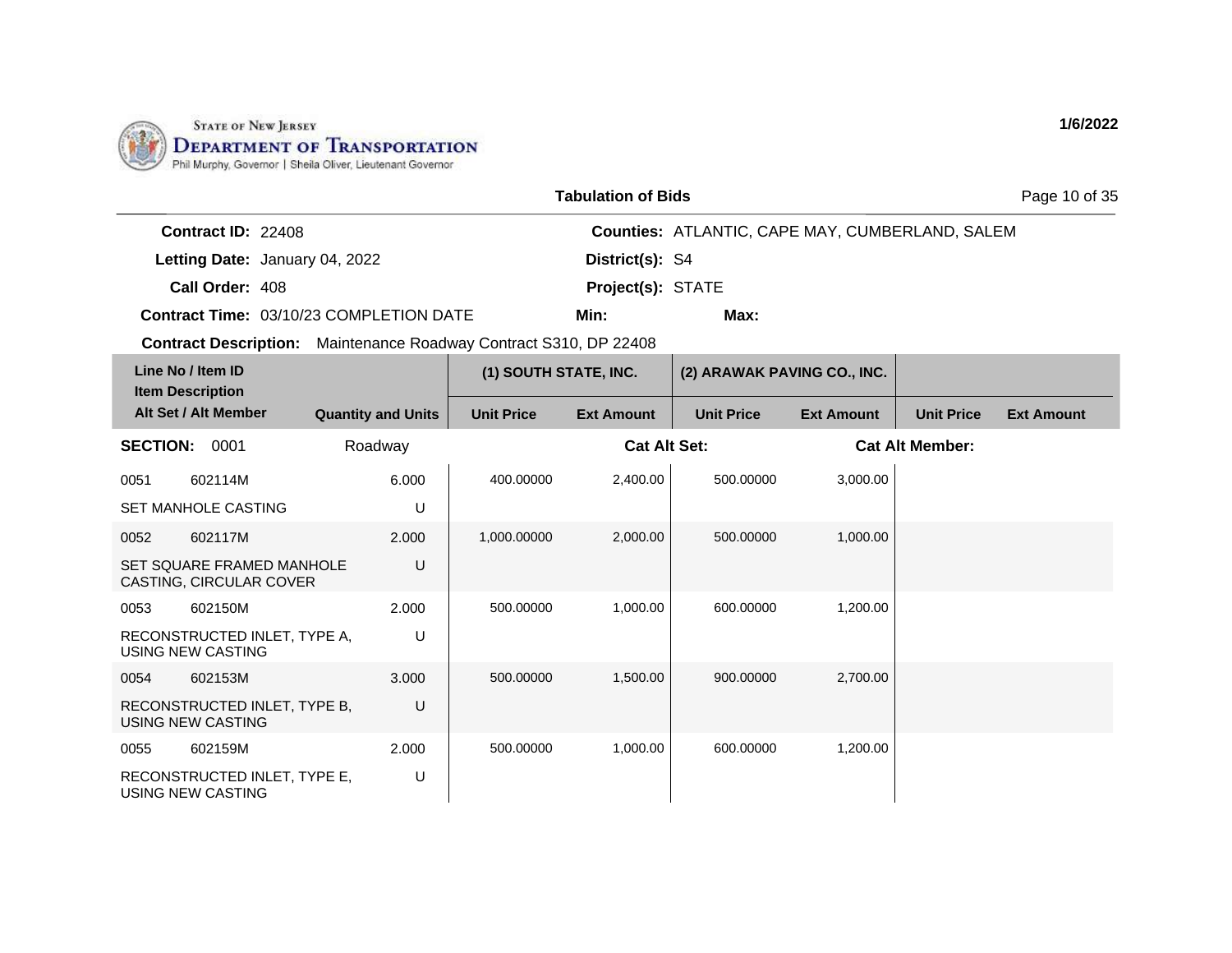

| <b>Tabulation of Bids</b> |  |
|---------------------------|--|
|---------------------------|--|

Page 11 of 35

| <b>Contract ID: 22408</b> |                                         |                          | <b>Counties: ATLANTIC, CAPE MAY, CUMBERLAND, SALEM</b> |
|---------------------------|-----------------------------------------|--------------------------|--------------------------------------------------------|
|                           | Letting Date: January 04, 2022          | <b>District(s): S4</b>   |                                                        |
| Call Order: 408           |                                         | <b>Project(s): STATE</b> |                                                        |
|                           | Contract Time: 03/10/23 COMPLETION DATE | Min:                     | Max:                                                   |

| Line No / Item ID<br><b>Item Description</b> |                                                    |                           | (1) SOUTH STATE, INC. |                     | (2) ARAWAK PAVING CO., INC. |                   |                        |                   |
|----------------------------------------------|----------------------------------------------------|---------------------------|-----------------------|---------------------|-----------------------------|-------------------|------------------------|-------------------|
|                                              | Alt Set / Alt Member                               | <b>Quantity and Units</b> | <b>Unit Price</b>     | <b>Ext Amount</b>   | <b>Unit Price</b>           | <b>Ext Amount</b> | <b>Unit Price</b>      | <b>Ext Amount</b> |
| <b>SECTION:</b>                              | 0001                                               | Roadway                   |                       | <b>Cat Alt Set:</b> |                             |                   | <b>Cat Alt Member:</b> |                   |
| 0056                                         | 602183M                                            | 2.000                     | 500.00000             | 1,000.00            | 500.00000                   | 1,000.00          |                        |                   |
|                                              | RECONSTRUCTED MANHOLE,<br><b>USING NEW CASTING</b> | U                         |                       |                     |                             |                   |                        |                   |
| 0057                                         | 602210M                                            | 5.000                     | 100.00000             | 500.00              | 350.00000                   | 1,750.00          |                        |                   |
|                                              | <b>BICYCLE SAFE GRATE</b>                          | U                         |                       |                     |                             |                   |                        |                   |
| 0058                                         | 602213M                                            | 7.000                     | 100.00000             | 700.00              | 350.00000                   | 2,450.00          |                        |                   |
| <b>CURB PIECE</b>                            |                                                    | U                         |                       |                     |                             |                   |                        |                   |
| 0059                                         | 602216M                                            | 4.000                     | 50.00000              | 200.00              | 350.00000                   | 1,400.00          |                        |                   |
| <b>STRUCTURE</b>                             | <b>CLEANING DRAINAGE</b>                           | U                         |                       |                     |                             |                   |                        |                   |
| 0060                                         | 606018P                                            | 142.000                   | 175.00000             | 24,850.00           | 100.00000                   | 14,200.00         |                        |                   |
|                                              | CONCRETE SIDEWALK, 6" THICK                        | SY                        |                       |                     |                             |                   |                        |                   |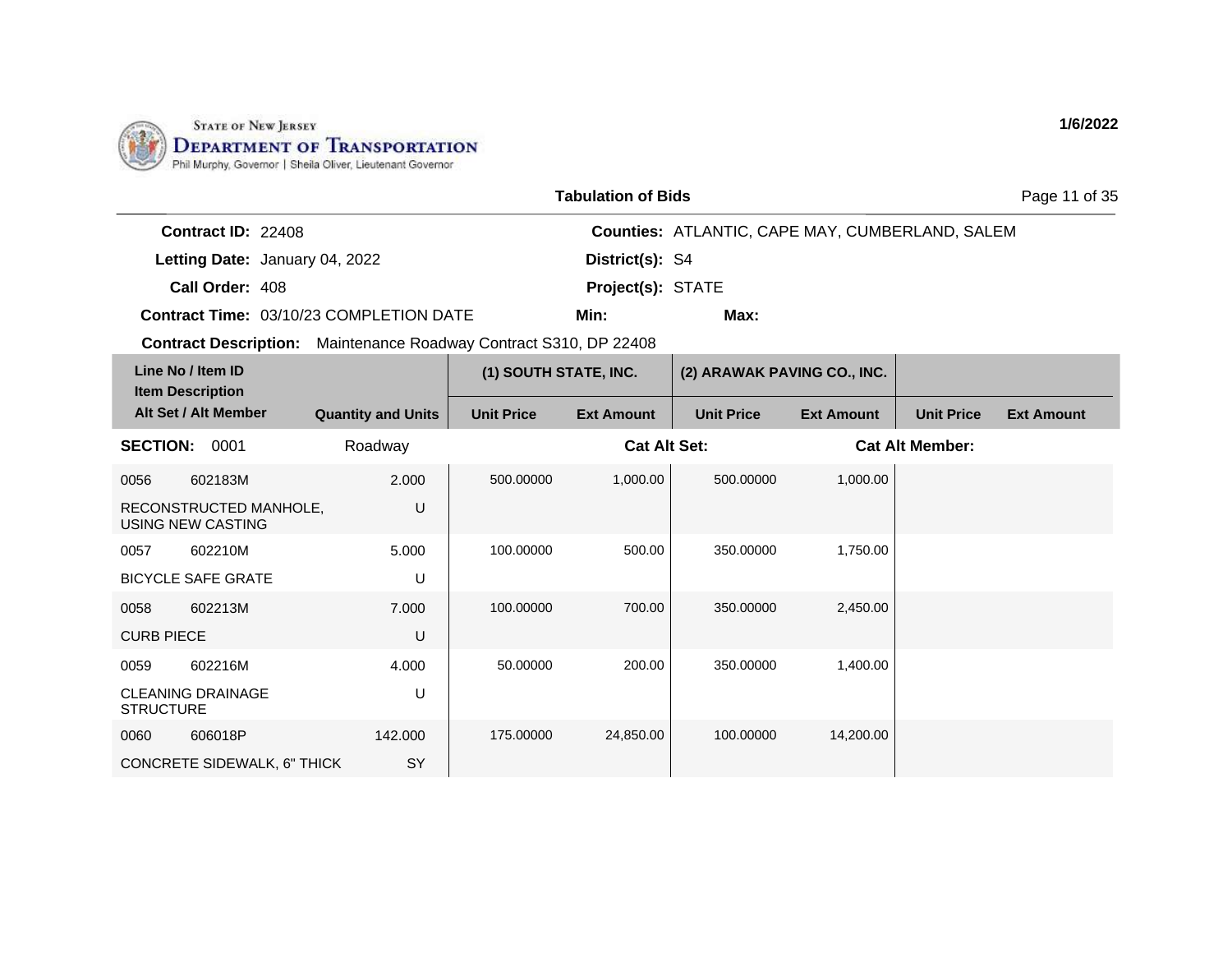

| <b>Tabulation of Bids</b> |  |
|---------------------------|--|
|---------------------------|--|

Page 12 of 35

| <b>Contract ID: 22408</b> |                                         |                          | <b>Counties: ATLANTIC, CAPE MAY, CUMBERLAND, SALEM</b> |
|---------------------------|-----------------------------------------|--------------------------|--------------------------------------------------------|
|                           | Letting Date: January 04, 2022          | <b>District(s): S4</b>   |                                                        |
| Call Order: 408           |                                         | <b>Project(s): STATE</b> |                                                        |
|                           | Contract Time: 03/10/23 COMPLETION DATE | Min:                     | Max:                                                   |

| Line No / Item ID<br><b>Item Description</b> |                                                        |                           | (1) SOUTH STATE, INC. |                     | (2) ARAWAK PAVING CO., INC. |                   |                        |                   |
|----------------------------------------------|--------------------------------------------------------|---------------------------|-----------------------|---------------------|-----------------------------|-------------------|------------------------|-------------------|
|                                              | Alt Set / Alt Member                                   | <b>Quantity and Units</b> | <b>Unit Price</b>     | <b>Ext Amount</b>   | <b>Unit Price</b>           | <b>Ext Amount</b> | <b>Unit Price</b>      | <b>Ext Amount</b> |
| <b>SECTION:</b>                              | 0001                                                   | Roadway                   |                       | <b>Cat Alt Set:</b> |                             |                   | <b>Cat Alt Member:</b> |                   |
| 0061                                         | 606039P                                                | 1,058.000                 | 90.00000              | 95,220.00           | 35,00000                    | 37,030.00         |                        |                   |
| <b>THICK</b>                                 | HOT MIX ASPHALT DRIVEWAY, 6"                           | SY                        |                       |                     |                             |                   |                        |                   |
| 0062                                         | 606042P                                                | 3,344.000                 | 50.00000              | 167,200.00          | 30.00000                    | 100,320.00        |                        |                   |
|                                              | HOT MIX ASPHALT DRIVEWAY,<br><b>VARIABLE THICKNESS</b> | <b>SY</b>                 |                       |                     |                             |                   |                        |                   |
| 0063                                         | 606051P                                                | 137.000                   | 200.00000             | 27,400.00           | 100.00000                   | 13,700.00         |                        |                   |
|                                              | CONCRETE DRIVEWAY, 6" THICK                            | <b>SY</b>                 |                       |                     |                             |                   |                        |                   |
| 0064                                         | 606060P                                                | 143.000                   | 225.00000             | 32,175.00           | 110.00000                   | 15,730.00         |                        |                   |
|                                              | CONCRETE DRIVEWAY,<br>REINFORCED, 8" THICK             | <b>SY</b>                 |                       |                     |                             |                   |                        |                   |
| 0065                                         | 606084P                                                | 9.000                     | 500.00000             | 4,500.00            | 500.00000                   | 4,500.00          |                        |                   |
|                                              | DETECTABLE WARNING SURFACE                             | SY                        |                       |                     |                             |                   |                        |                   |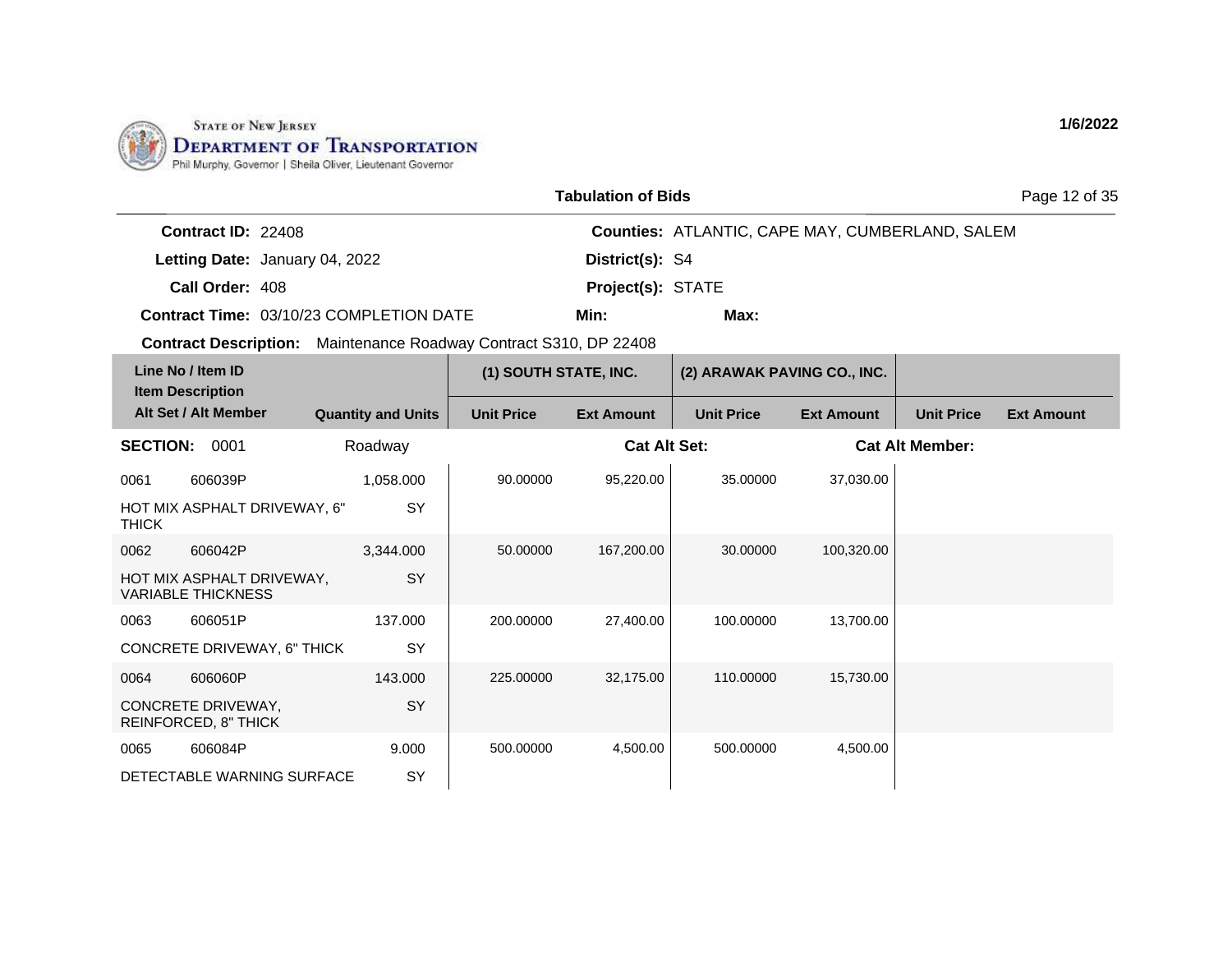

|                           |                                         | <b>Tabulation of Bids</b> |                                                        | Page 13 of 35 |
|---------------------------|-----------------------------------------|---------------------------|--------------------------------------------------------|---------------|
| <b>Contract ID: 22408</b> |                                         |                           | <b>Counties: ATLANTIC, CAPE MAY, CUMBERLAND, SALEM</b> |               |
|                           | Letting Date: January 04, 2022          | District(s): S4           |                                                        |               |
| Call Order: 408           |                                         | <b>Project(s): STATE</b>  |                                                        |               |
|                           | Contract Time: 03/10/23 COMPLETION DATE | Min:                      | Max:                                                   |               |

**Contract Description:** Maintenance Roadway Contract S310, DP 22408

| Line No / Item ID<br><b>Item Description</b> |                                       |                           | (1) SOUTH STATE, INC. |                     | (2) ARAWAK PAVING CO., INC. |                   |                        |                   |
|----------------------------------------------|---------------------------------------|---------------------------|-----------------------|---------------------|-----------------------------|-------------------|------------------------|-------------------|
|                                              | Alt Set / Alt Member                  | <b>Quantity and Units</b> | <b>Unit Price</b>     | <b>Ext Amount</b>   | <b>Unit Price</b>           | <b>Ext Amount</b> | <b>Unit Price</b>      | <b>Ext Amount</b> |
| <b>SECTION:</b>                              | 0001                                  | Roadway                   |                       | <b>Cat Alt Set:</b> |                             |                   | <b>Cat Alt Member:</b> |                   |
| 0066<br><b>CURB</b>                          | 607018P<br>9" X 16" CONCRETE VERTICAL | 1,287.000<br>LF           | 65.00000              | 83,655.00           | 60.00000                    | 77,220.00         |                        |                   |
| 0067<br><b>CURB</b>                          | 607021P<br>9" X 18" CONCRETE VERTICAL | 210.000<br>LF             | 65.00000              | 13,650.00           | 50.00000                    | 10,500.00         |                        |                   |
| 0068<br><b>CURB</b>                          | 607024P<br>9" X 20" CONCRETE VERTICAL | 176.000<br>LF             | 65.00000              | 11,440.00           | 50.00000                    | 8,800.00          |                        |                   |
| 0069<br><b>CURB</b>                          | 607030P<br>12" X 13" CONCRETE SLOPING | 24.000<br>LF              | 100.00000             | 2,400.00            | 100.00000                   | 2,400.00          |                        |                   |
| 0070                                         | 610003M<br>TRAFFIC STRIPES, 4"        | 116,147.000<br>LF         | 0.60000               | 69,688.20           | 0.63000                     | 73,172.61         |                        |                   |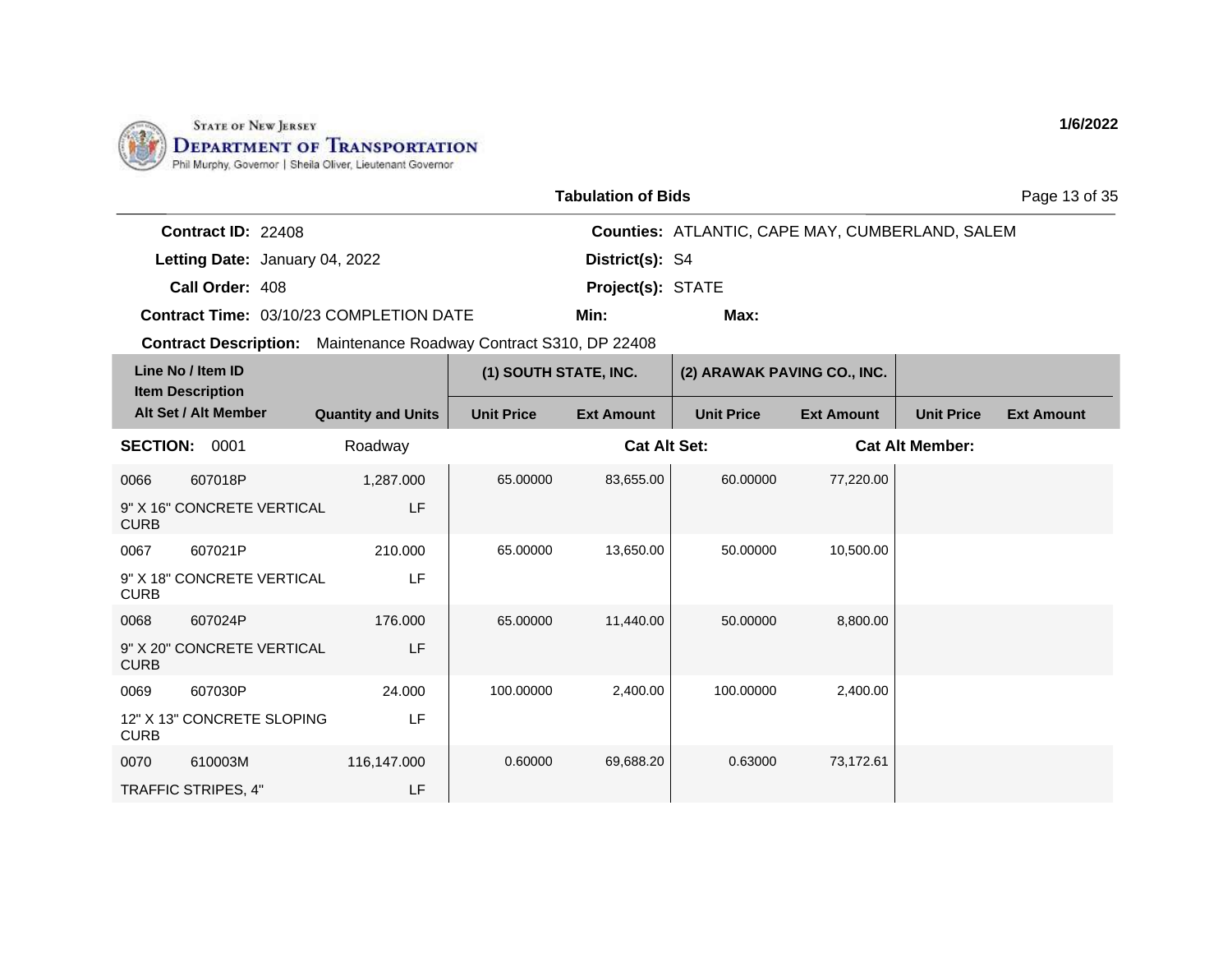

| <b>Tabulation of Bids</b> |  |
|---------------------------|--|
|---------------------------|--|

Page 14 of 35

| <b>Contract ID: 22408</b> |                                         |                          | <b>Counties: ATLANTIC, CAPE MAY, CUMBERLAND, SALEM</b> |
|---------------------------|-----------------------------------------|--------------------------|--------------------------------------------------------|
|                           | Letting Date: January 04, 2022          | <b>District(s): S4</b>   |                                                        |
| Call Order: 408           |                                         | <b>Project(s): STATE</b> |                                                        |
|                           | Contract Time: 03/10/23 COMPLETION DATE | Min:                     | Max:                                                   |

**Contract Description:** Maintenance Roadway Contract S310, DP 22408

| Line No / Item ID<br><b>Item Description</b> |                              |                           | (1) SOUTH STATE, INC. |                     | (2) ARAWAK PAVING CO., INC. |                   |                        |                   |
|----------------------------------------------|------------------------------|---------------------------|-----------------------|---------------------|-----------------------------|-------------------|------------------------|-------------------|
|                                              | Alt Set / Alt Member         | <b>Quantity and Units</b> | <b>Unit Price</b>     | <b>Ext Amount</b>   | <b>Unit Price</b>           | <b>Ext Amount</b> | <b>Unit Price</b>      | <b>Ext Amount</b> |
| <b>SECTION:</b>                              | 0001                         | Roadway                   |                       | <b>Cat Alt Set:</b> |                             |                   | <b>Cat Alt Member:</b> |                   |
| 0071                                         | 610007M                      | 797.000                   | 1.20000               | 956.40              | 1.25000                     | 996.25            |                        |                   |
|                                              | TRAFFIC STRIPES, 8"          | LF                        |                       |                     |                             |                   |                        |                   |
| 0072                                         | 610012M                      | 684.000                   | 33.50000              | 22,914.00           | 35.00000                    | 23,940.00         |                        |                   |
| <b>LENS</b>                                  | RPM, MONO-DIRECTIONAL, WHITE | U                         |                       |                     |                             |                   |                        |                   |
| 0073                                         | 610014M                      | 520,000                   | 2.50000               | 1,300.00            | 2.60000                     | 1,352.00          |                        |                   |
|                                              | TRAFFIC MARKING LINES, 8"    | LF                        |                       |                     |                             |                   |                        |                   |
| 0074                                         | 610017M                      | 209,000                   | 6.50000               | 1,358.50            | 6.60000                     | 1,379.40          |                        |                   |
|                                              | TRAFFIC MARKING LINES, 24"   | LF                        |                       |                     |                             |                   |                        |                   |
| 0075                                         | 610018M                      | 25.000                    | 33.50000              | 837.50              | 35.00000                    | 875.00            |                        |                   |
| <b>AMBER LENS</b>                            | RPM, MONO-DIRECTIONAL,       | U                         |                       |                     |                             |                   |                        |                   |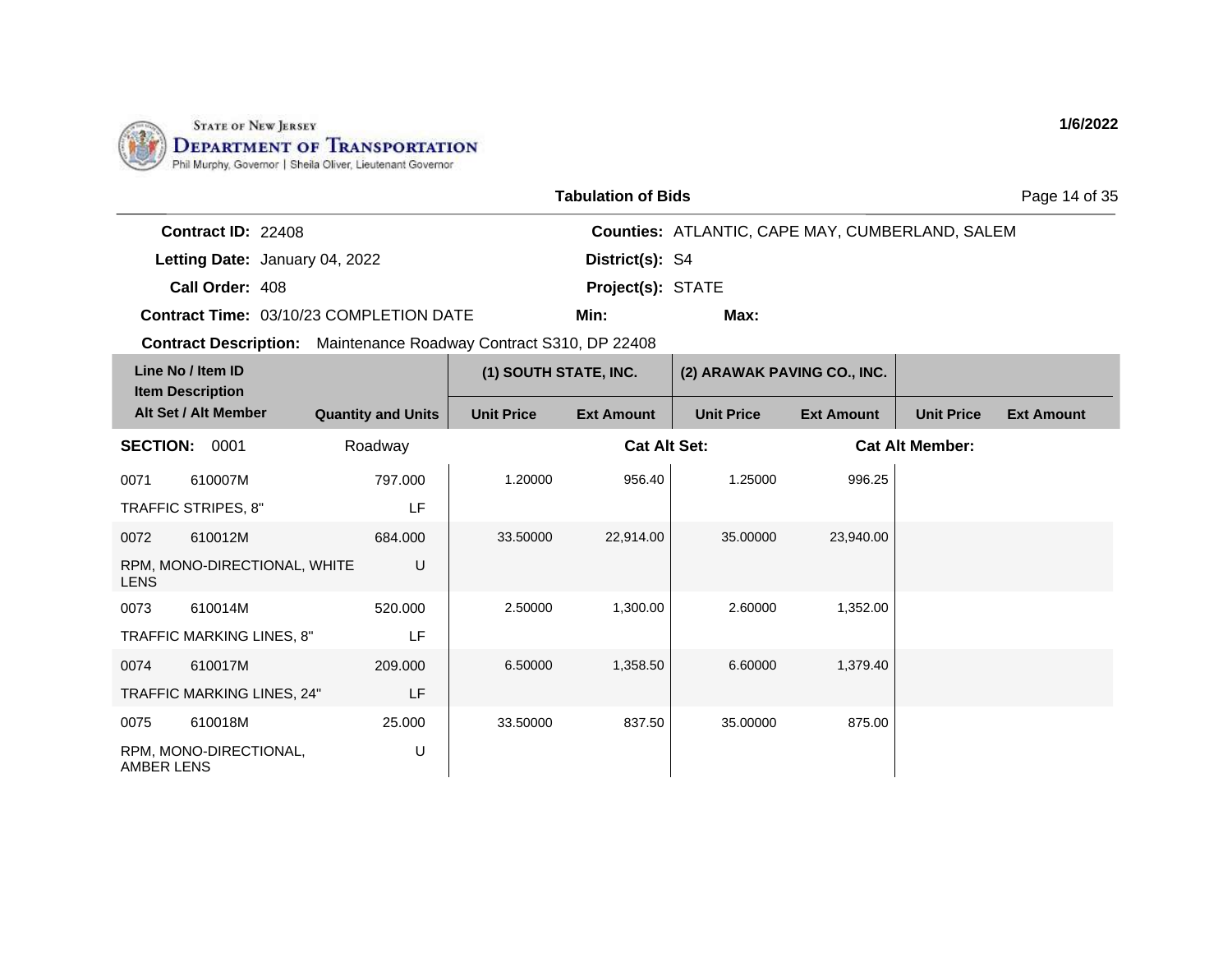

|                                | <b>Tabulation of Bids</b>                              | Page 15 of 35 |
|--------------------------------|--------------------------------------------------------|---------------|
| <b>Contract ID:</b> $22408$    | <b>Counties: ATLANTIC, CAPE MAY, CUMBERLAND, SALEM</b> |               |
| Letting Date: January 04, 2022 | District(s): S4                                        |               |
| Call Order: 408                | <b>Project(s): STATE</b>                               |               |

**Contract Time:** 03/10/23 COMPLETION DATE

**Min: Max:**

| Line No / Item ID<br><b>Item Description</b> |                                 |                           | (1) SOUTH STATE, INC. |                     | (2) ARAWAK PAVING CO., INC. |                   |                        |                   |
|----------------------------------------------|---------------------------------|---------------------------|-----------------------|---------------------|-----------------------------|-------------------|------------------------|-------------------|
|                                              | Alt Set / Alt Member            | <b>Quantity and Units</b> | <b>Unit Price</b>     | <b>Ext Amount</b>   | <b>Unit Price</b>           | <b>Ext Amount</b> | <b>Unit Price</b>      | <b>Ext Amount</b> |
| <b>SECTION:</b>                              | 0001                            | Roadway                   |                       | <b>Cat Alt Set:</b> |                             |                   | <b>Cat Alt Member:</b> |                   |
| 0076                                         | 610021M                         | 345.000                   | 33.50000              | 11,557.50           | 35.00000                    | 12,075.00         |                        |                   |
| <b>LENS</b>                                  | RPM, BI-DIRECTIONAL, AMBER      | U                         |                       |                     |                             |                   |                        |                   |
| 0077                                         | 610024M                         | 1,054.000                 | 5.00000               | 5,270.00            | 5.00000                     | 5,270.00          |                        |                   |
|                                              | <b>REMOVAL OF RPM</b>           | U                         |                       |                     |                             |                   |                        |                   |
| 0078                                         | 610033M                         | 22,091.000                | 1.00000               | 22,091.00           | 0.70000                     | 15,463.70         |                        |                   |
| <b>RUMBLE STRIP</b>                          |                                 | LF                        |                       |                     |                             |                   |                        |                   |
| 0079                                         | 610036M                         | 1,000.000                 | 0.60000               | 600.00              | 0.60000                     | 600.00            |                        |                   |
|                                              | REMOVAL OF TRAFFIC STRIPES      | LF                        |                       |                     |                             |                   |                        |                   |
| 0080                                         | 610039M                         | 100.000                   | 4.00000               | 400.00              | 4.00000                     | 400.00            |                        |                   |
|                                              | REMOVAL OF TRAFFIC MARKINGS     | <b>SF</b>                 |                       |                     |                             |                   |                        |                   |
| 0081                                         | 610060M                         | 139.000                   | 8.50000               | 1,181.50            | 8.60000                     | 1,195.40          |                        |                   |
|                                              | <b>TRAFFIC MARKINGS SYMBOLS</b> | <b>SF</b>                 |                       |                     |                             |                   |                        |                   |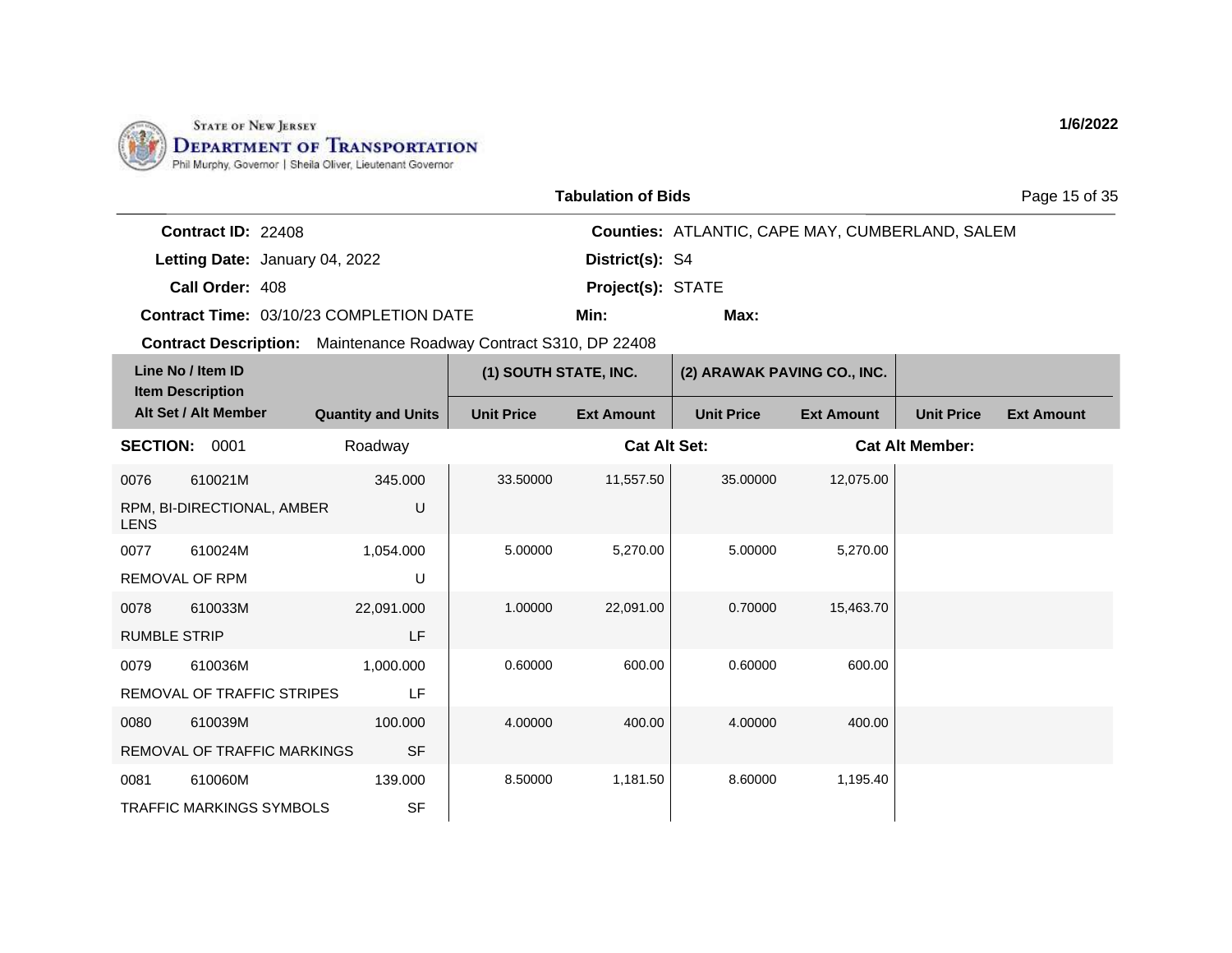

|                           |                                                                          | <b>Tabulation of Bids</b> |                                                        | Page 16 of 35 |
|---------------------------|--------------------------------------------------------------------------|---------------------------|--------------------------------------------------------|---------------|
| <b>Contract ID: 22408</b> |                                                                          |                           | <b>Counties: ATLANTIC, CAPE MAY, CUMBERLAND, SALEM</b> |               |
|                           | Letting Date: January 04, 2022                                           | District(s): S4           |                                                        |               |
| Call Order: 408           |                                                                          | <b>Project(s): STATE</b>  |                                                        |               |
|                           | <b>Contract Time: 03/10/23 COMPLETION DATE</b>                           | Min:                      | Max:                                                   |               |
|                           | <b>Contract Description:</b> Maintenance Roadway Contract S310, DP 22408 |                           |                                                        |               |

|                 | Line No / Item ID<br><b>Item Description</b> |                           | (1) SOUTH STATE, INC. |                     | (2) ARAWAK PAVING CO., INC. |                   |                        |                   |
|-----------------|----------------------------------------------|---------------------------|-----------------------|---------------------|-----------------------------|-------------------|------------------------|-------------------|
|                 | Alt Set / Alt Member                         | <b>Quantity and Units</b> | <b>Unit Price</b>     | <b>Ext Amount</b>   | <b>Unit Price</b>           | <b>Ext Amount</b> | <b>Unit Price</b>      | <b>Ext Amount</b> |
| <b>SECTION:</b> | 0001                                         | Roadway                   |                       | <b>Cat Alt Set:</b> |                             |                   | <b>Cat Alt Member:</b> |                   |
| 0082            | 651255M                                      | 5.000                     | 0.01000               | 0.05                | 0.01000                     | 0.05              |                        |                   |
|                 | <b>RESET WATER VALVE BOX</b>                 | U                         |                       |                     |                             |                   |                        |                   |
| 0083            | 653084M                                      | 9.000                     | 0.01000               | 0.09                | 0.01000                     | 0.09              |                        |                   |
|                 | <b>RESET GAS VALVE BOX</b>                   | U                         |                       |                     |                             |                   |                        |                   |
| 0084            | MME144M                                      | 2.000                     | 18,000.00000          | 36,000.00           | 20,000.00000                | 40,000.00         |                        |                   |
| <b>RADAR</b>    | RADAR DETECTION SYSTEM, 2                    | U                         |                       |                     |                             |                   |                        |                   |
| 0085            | 701102M                                      | 2.000                     | 4,200.00000           | 8,400.00            | 4,600.00000                 | 9,200.00          |                        |                   |
|                 | 18" X 36" JUNCTION BOX                       | U                         |                       |                     |                             |                   |                        |                   |
| 0086            | 704189M                                      | 4.000                     | 25,000.00000          | 100,000.00          | 26,500.00000                | 106,000.00        |                        |                   |
|                 | WIM ROADWAY DEVICES 1 LANES                  | U                         |                       |                     |                             |                   |                        |                   |
| 0087            | 804000P                                      | 1,198.000                 | 0.50000               | 599.00              | 4.00000                     | 4,792.00          |                        |                   |
| <b>THICK</b>    | TOPSOIL SPREADING __ " THICK 6"              | SY                        |                       |                     |                             |                   |                        |                   |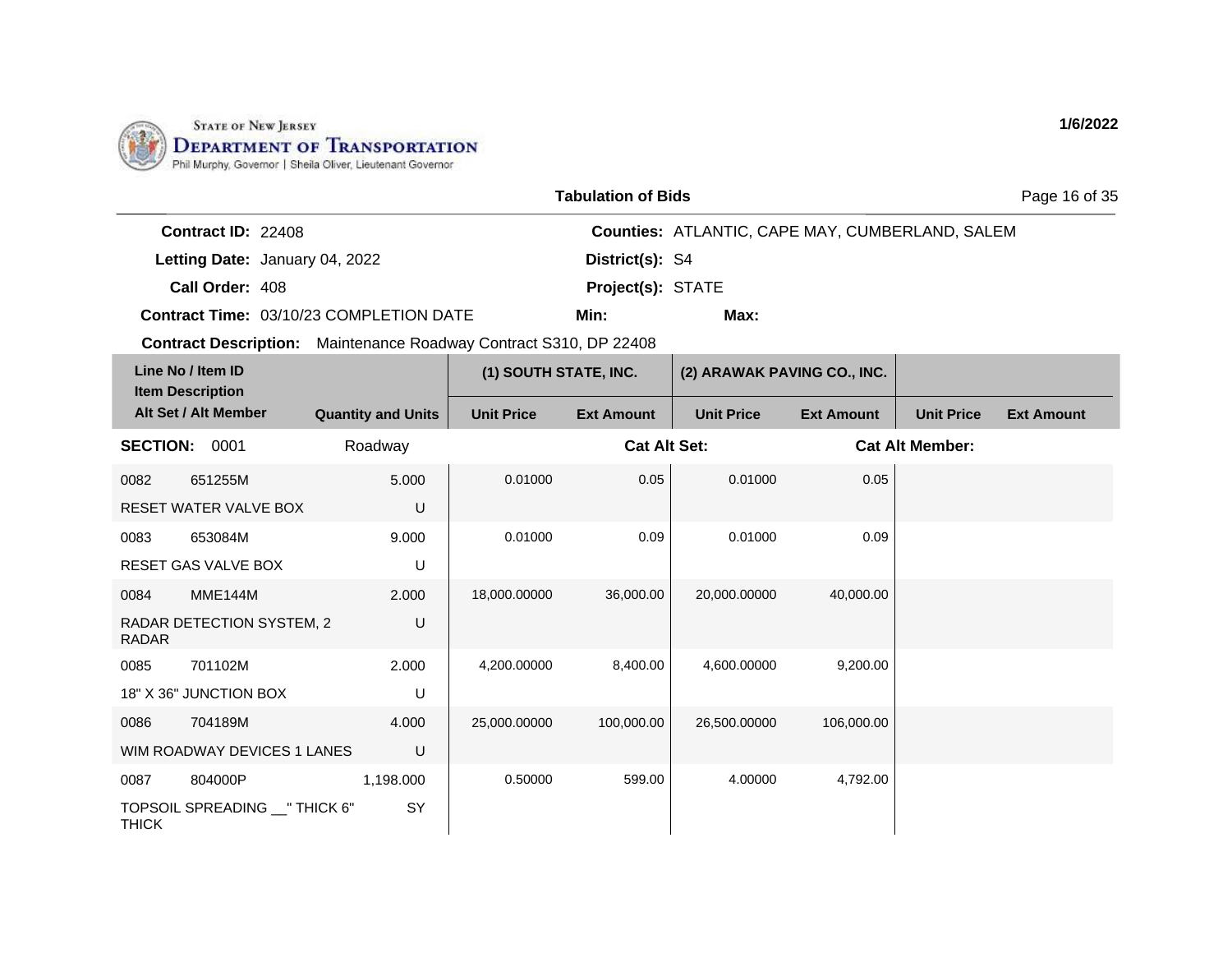

| <b>Tabulation of Bids</b> |  |
|---------------------------|--|
|---------------------------|--|

Page 17 of 35

| <b>Contract ID: 22408</b> |                                                |                          | <b>Counties: ATLANTIC, CAPE MAY, CUMBERLAND, SALEM</b> |
|---------------------------|------------------------------------------------|--------------------------|--------------------------------------------------------|
|                           | Letting Date: January 04, 2022                 | District(s): S4          |                                                        |
| Call Order: 408           |                                                | <b>Project(s): STATE</b> |                                                        |
|                           | <b>Contract Time: 03/10/23 COMPLETION DATE</b> | Min:                     | Max:                                                   |

**Contract Description:** Maintenance Roadway Contract S310, DP 22408

| Line No / Item ID<br><b>Item Description</b> |                                          |                            | (1) SOUTH STATE, INC. |                     | (2) ARAWAK PAVING CO., INC. |                   |                        |                   |
|----------------------------------------------|------------------------------------------|----------------------------|-----------------------|---------------------|-----------------------------|-------------------|------------------------|-------------------|
|                                              | Alt Set / Alt Member                     | <b>Quantity and Units</b>  | <b>Unit Price</b>     | <b>Ext Amount</b>   | <b>Unit Price</b>           | <b>Ext Amount</b> | <b>Unit Price</b>      | <b>Ext Amount</b> |
| <b>SECTION:</b>                              | 0001                                     | Roadway                    |                       | <b>Cat Alt Set:</b> |                             |                   | <b>Cat Alt Member:</b> |                   |
| 0088                                         | 804015P<br><b>BORROW TOPSOIL</b>         | 130.000<br><b>CY</b>       | 1.00000               | 130.00              | 10.00000                    | 1,300.00          |                        |                   |
| 0089                                         | 805003M<br><b>TURF REPAIR STRIP</b>      | 2,000.000<br>LF            | 2.00000               | 4,000.00            | 2.50000                     | 5,000.00          |                        |                   |
| 0090<br><b>REGRADE BERM</b>                  | MMR096M                                  | 218.000<br><b>SY</b>       | 10.00000              | 2,180.00            | 8.00000                     | 1,744.00          |                        |                   |
| 0091<br>$A-3$                                | 806006P<br>FERTILIZING AND SEEDING, TYPE | 1,198.000<br>SY            | 0.25000               | 299.50              | 1.00000                     | 1,198.00          |                        |                   |
| 0092                                         | 809003M<br><b>STRAW MULCHING</b>         | 1,198.000<br>SY            | 0.10000               | 119.80              | 0.20000                     | 239.60            |                        |                   |
| 1001<br><b>FORCE ACCOUNT</b>                 | 109006M                                  | 100,000.000<br><b>DOLL</b> | 1.00000               | 100,000.00          | 1.00000                     | 100,000.00        |                        |                   |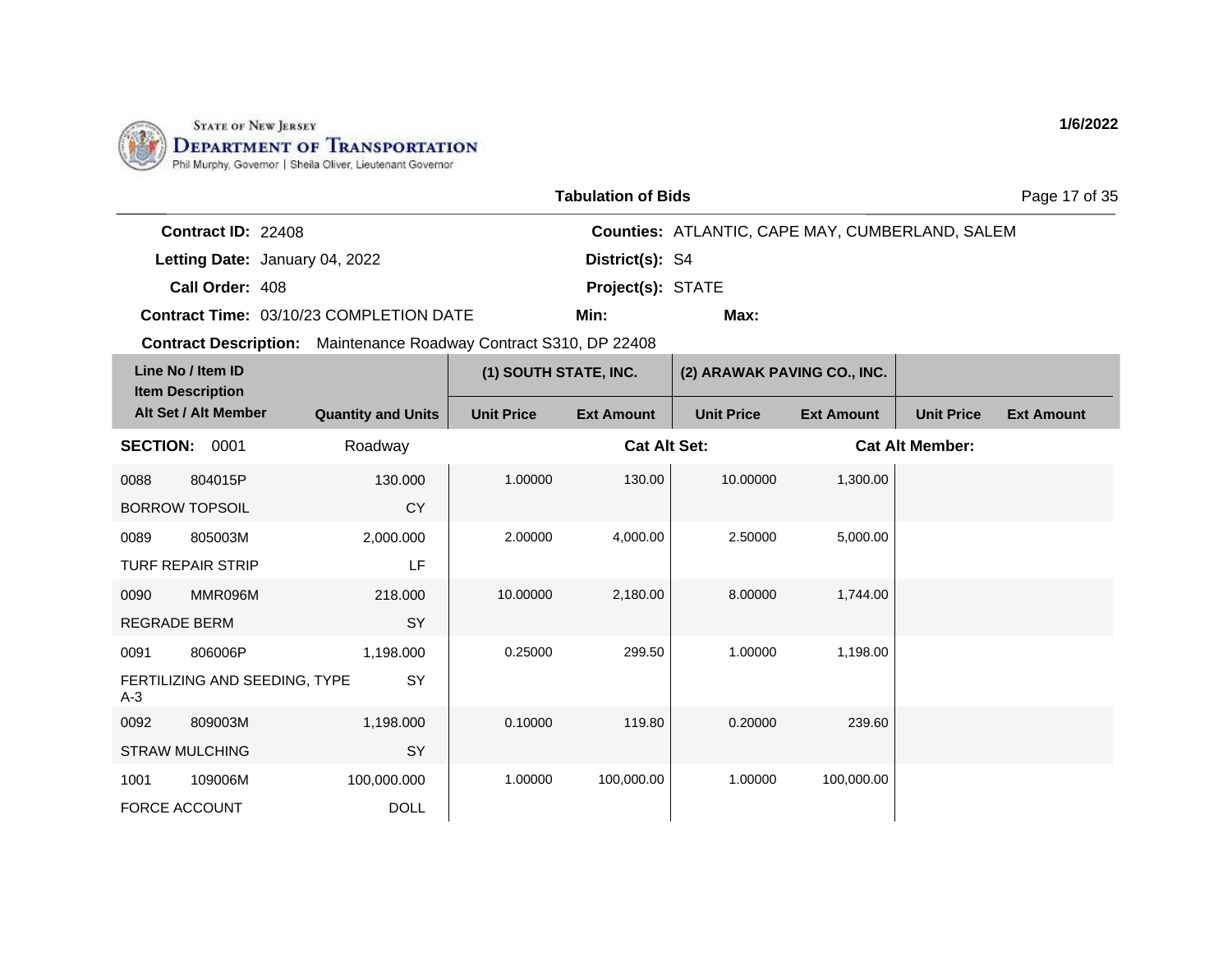

| <b>Tabulation of Bids</b> |  |
|---------------------------|--|
|---------------------------|--|

Page 18 of 35

| <b>Contract ID: 22408</b> |                                                |                          | <b>Counties: ATLANTIC, CAPE MAY, CUMBERLAND, SALEM</b> |
|---------------------------|------------------------------------------------|--------------------------|--------------------------------------------------------|
|                           | Letting Date: January 04, 2022                 | District(s): S4          |                                                        |
| Call Order: 408           |                                                | <b>Project(s): STATE</b> |                                                        |
|                           | <b>Contract Time: 03/10/23 COMPLETION DATE</b> | Min:                     | Max:                                                   |

|                   | Line No / Item ID<br><b>Item Description</b>                                                           |                           | (1) SOUTH STATE, INC. |                     | (2) ARAWAK PAVING CO., INC. |                   |                        |                   |
|-------------------|--------------------------------------------------------------------------------------------------------|---------------------------|-----------------------|---------------------|-----------------------------|-------------------|------------------------|-------------------|
|                   | Alt Set / Alt Member                                                                                   | <b>Quantity and Units</b> | <b>Unit Price</b>     | <b>Ext Amount</b>   | <b>Unit Price</b>           | <b>Ext Amount</b> | <b>Unit Price</b>      | <b>Ext Amount</b> |
| <b>SECTION:</b>   | 0001                                                                                                   | Roadway                   |                       | <b>Cat Alt Set:</b> |                             |                   | <b>Cat Alt Member:</b> |                   |
| 1002              | 158006M                                                                                                | 500.000                   | 0.01000               | 5.00                | 0.01000                     | 5.00              |                        |                   |
| <b>SILT FENCE</b> |                                                                                                        | LF                        |                       |                     |                             |                   |                        |                   |
| 1003              | 158072M                                                                                                | 2.000                     | 100.00000             | 200.00              | 0.01000                     | 0.02              |                        |                   |
| TYPE 1            | OIL ONLY EMERGENCY SPILL KIT,                                                                          | U                         |                       |                     |                             |                   |                        |                   |
| 1004              | MMG008M                                                                                                | 500,000                   | 15.00000              | 7,500.00            | 2.50000                     | 1,250.00          |                        |                   |
|                   | <b>TRAFFIC CONTROL TRUCK WITH</b><br><b>MOUNTED CRASH CUSHION AND</b><br>FLASHING ARROW BOARD, 4' X 8' | <b>DAY</b>                |                       |                     |                             |                   |                        |                   |
| 1005              | MMG036M                                                                                                | 50.000                    | 0.01000               | 0.50                | 0.01000                     | 0.50              |                        |                   |
| <b>PROTECTION</b> | <b>RIPRAP STONE SLOPE</b>                                                                              |                           |                       |                     |                             |                   |                        |                   |
| 1006              | MMR001M                                                                                                | 20,000                    | 50.00000              | 1,000.00            | 1.00000                     | 20.00             |                        |                   |
|                   | CONSTRUCTION LAYOUT                                                                                    | <b>DAY</b>                |                       |                     |                             |                   |                        |                   |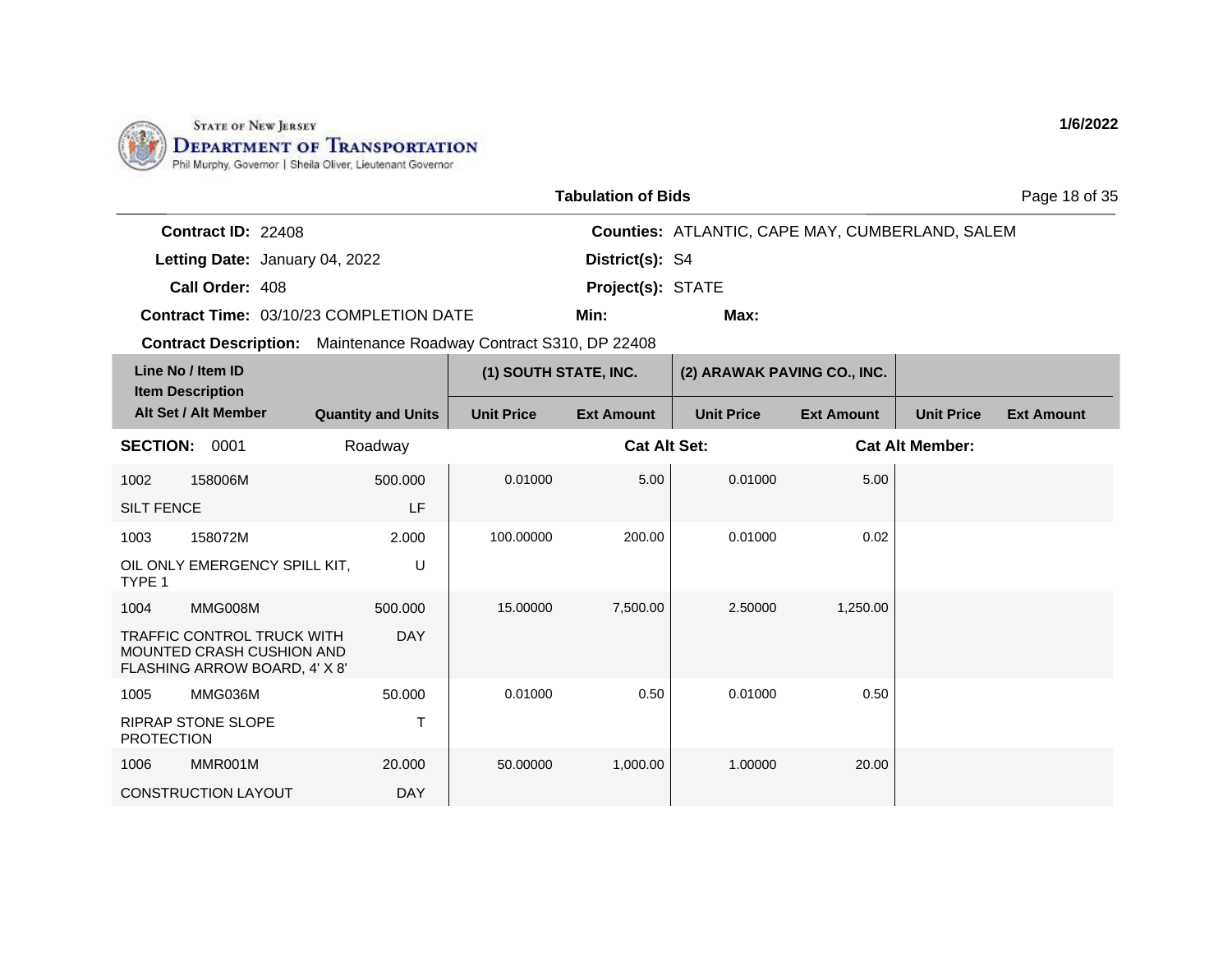

|                           |                                         | <b>Tabulation of Bids</b> |                                                 | Page 19 of 35 |
|---------------------------|-----------------------------------------|---------------------------|-------------------------------------------------|---------------|
| <b>Contract ID: 22408</b> |                                         |                           | Counties: ATLANTIC, CAPE MAY, CUMBERLAND, SALEM |               |
|                           | Letting Date: January 04, 2022          | District(s): S4           |                                                 |               |
| Call Order: 408           |                                         | <b>Project(s): STATE</b>  |                                                 |               |
|                           | Contract Time: 03/10/23 COMPLETION DATE | Min:                      | Max:                                            |               |

**Contract Description:** Maintenance Roadway Contract S310, DP 22408

|                     | Line No / Item ID<br><b>Item Description</b>                        |                           | (1) SOUTH STATE, INC. |                     | (2) ARAWAK PAVING CO., INC. |                   |                        |                   |
|---------------------|---------------------------------------------------------------------|---------------------------|-----------------------|---------------------|-----------------------------|-------------------|------------------------|-------------------|
|                     | Alt Set / Alt Member                                                | <b>Quantity and Units</b> | <b>Unit Price</b>     | <b>Ext Amount</b>   | <b>Unit Price</b>           | <b>Ext Amount</b> | <b>Unit Price</b>      | <b>Ext Amount</b> |
| <b>SECTION:</b>     | 0001                                                                | Roadway                   |                       | <b>Cat Alt Set:</b> |                             |                   | <b>Cat Alt Member:</b> |                   |
| 1007                | MMR006M                                                             | 3.000                     | 10,000.00000          | 30,000.00           | 10,000.00000                | 30,000.00         |                        |                   |
|                     | <b>EMERGENCY MOBILIZATION</b>                                       | U                         |                       |                     |                             |                   |                        |                   |
| 1008                | MMR060M                                                             | 100.000                   | 1.00000               | 100.00              | 0.01000                     | 1.00              |                        |                   |
|                     | FLASHING ARROW BOARD, 4' X 8'                                       | <b>DAY</b>                |                       |                     |                             |                   |                        |                   |
| 1009                | MMR061M                                                             | 140.000                   | 1,200.00000           | 168,000.00          | 1,100.00000                 | 154,000.00        |                        |                   |
| <b>SIGN</b>         | PORTABLE VARIABLE MESSAGE                                           | <b>DAY</b>                |                       |                     |                             |                   |                        |                   |
| 1010                | MMR077M                                                             | 25.000                    | 15,000.00000          | 375,000.00          | 15,000.00000                | 375,000.00        |                        |                   |
| <b>EQUIPMENT</b>    | <b>MOBILIZATION OF MILLING AND</b><br><b>HOT MIX ASPHALT PAVING</b> | U                         |                       |                     |                             |                   |                        |                   |
| 1011                | MMR087M                                                             | 1,000.000                 | 2.50000               | 2,500.00            | 4.00000                     | 4,000.00          |                        |                   |
| <b>MICROMILLING</b> |                                                                     | <b>SY</b>                 |                       |                     |                             |                   |                        |                   |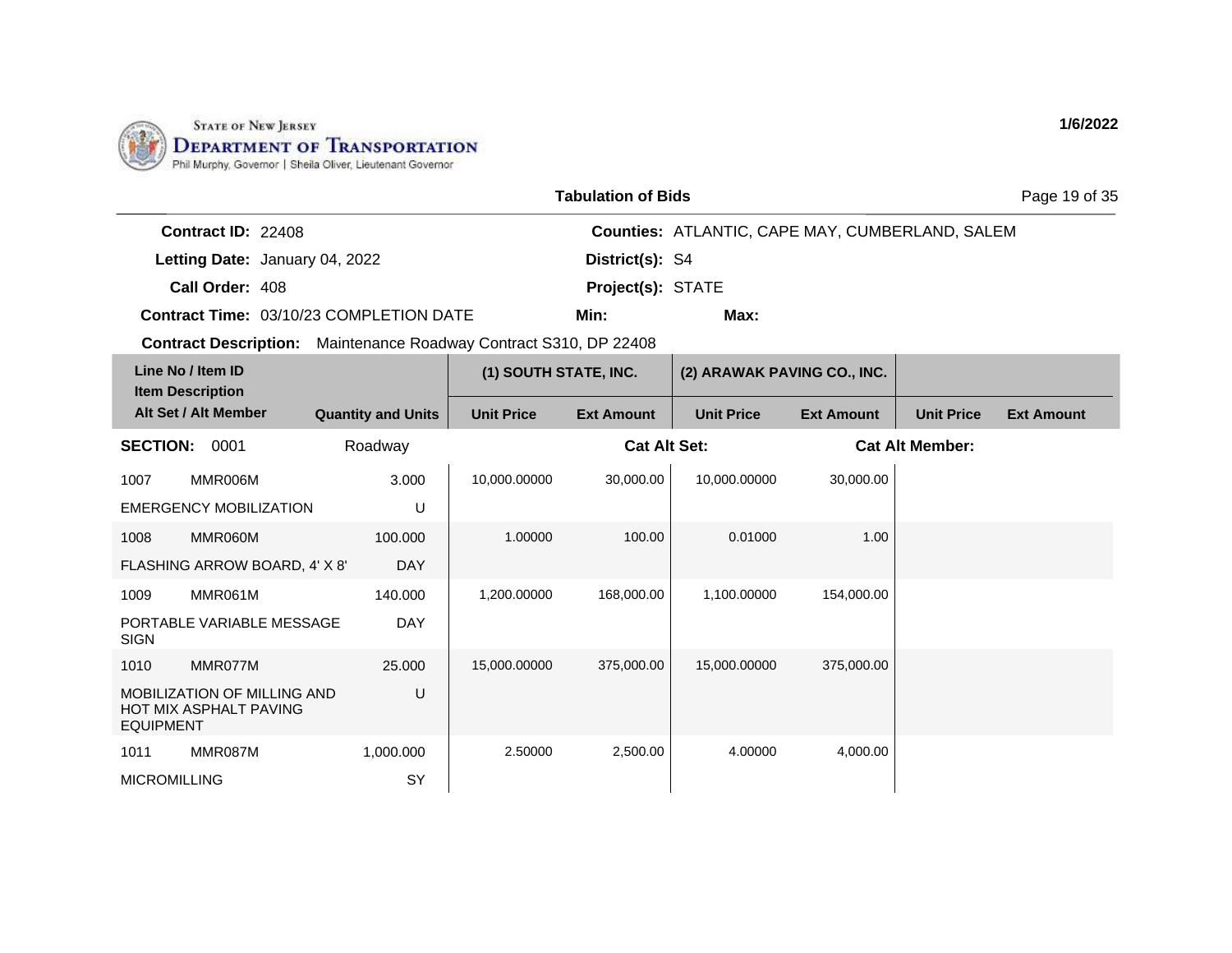

|                           |                                                                          | <b>Tabulation of Bids</b> |                                                        | Page 20 of 35 |
|---------------------------|--------------------------------------------------------------------------|---------------------------|--------------------------------------------------------|---------------|
| <b>Contract ID: 22408</b> |                                                                          |                           | <b>Counties: ATLANTIC, CAPE MAY, CUMBERLAND, SALEM</b> |               |
|                           | Letting Date: January 04, 2022                                           | District(s): S4           |                                                        |               |
| Call Order: 408           |                                                                          | <b>Project(s): STATE</b>  |                                                        |               |
|                           | <b>Contract Time: 03/10/23 COMPLETION DATE</b>                           | Min:                      | Max:                                                   |               |
|                           | <b>Contract Description:</b> Maintenance Roadway Contract S310, DP 22408 |                           |                                                        |               |

|                     | Line No / Item ID<br><b>Item Description</b> |                           | (1) SOUTH STATE, INC. |                     | (2) ARAWAK PAVING CO., INC. |                   |                        |                   |
|---------------------|----------------------------------------------|---------------------------|-----------------------|---------------------|-----------------------------|-------------------|------------------------|-------------------|
|                     | Alt Set / Alt Member                         | <b>Quantity and Units</b> | <b>Unit Price</b>     | <b>Ext Amount</b>   | <b>Unit Price</b>           | <b>Ext Amount</b> | <b>Unit Price</b>      | <b>Ext Amount</b> |
| <b>SECTION:</b>     | 0001                                         | Roadway                   |                       | <b>Cat Alt Set:</b> |                             |                   | <b>Cat Alt Member:</b> |                   |
| 1012                | MMR091M                                      | 2.000                     | 20,000.00000          | 40,000.00           | 2,500.00000                 | 5,000.00          |                        |                   |
|                     | CONCRETE WASHOUT SYSTEM                      | U                         |                       |                     |                             |                   |                        |                   |
| 1013                | 159003M                                      | 100.000                   | 0.01000               | 1.00                | 0.01000                     | 1.00              |                        |                   |
|                     | <b>BREAKAWAY BARRICADE</b>                   | U                         |                       |                     |                             |                   |                        |                   |
| 1014                | 159006M                                      | 50.000                    | 0.01000               | 0.50                | 0.01000                     | 0.50              |                        |                   |
| <b>DRUM</b>         |                                              | U                         |                       |                     |                             |                   |                        |                   |
| 1015                | 159009M                                      | 250.000                   | 0.01000               | 2.50                | 0.01000                     | 2.50              |                        |                   |
| <b>TRAFFIC CONE</b> |                                              | U                         |                       |                     |                             |                   |                        |                   |
| 1016                | 159012M                                      | 2,000.000                 | 0.01000               | 20.00               | 0.01000                     | 20.00             |                        |                   |
|                     | <b>CONSTRUCTION SIGNS</b>                    | <b>SF</b>                 |                       |                     |                             |                   |                        |                   |
| 1017                | 159141M                                      | 1,000.000                 | 0.01000               | 10.00               | 0.01000                     | 10.00             |                        |                   |
|                     | TRAFFIC DIRECTOR, FLAGGER                    | <b>HOUR</b>               |                       |                     |                             |                   |                        |                   |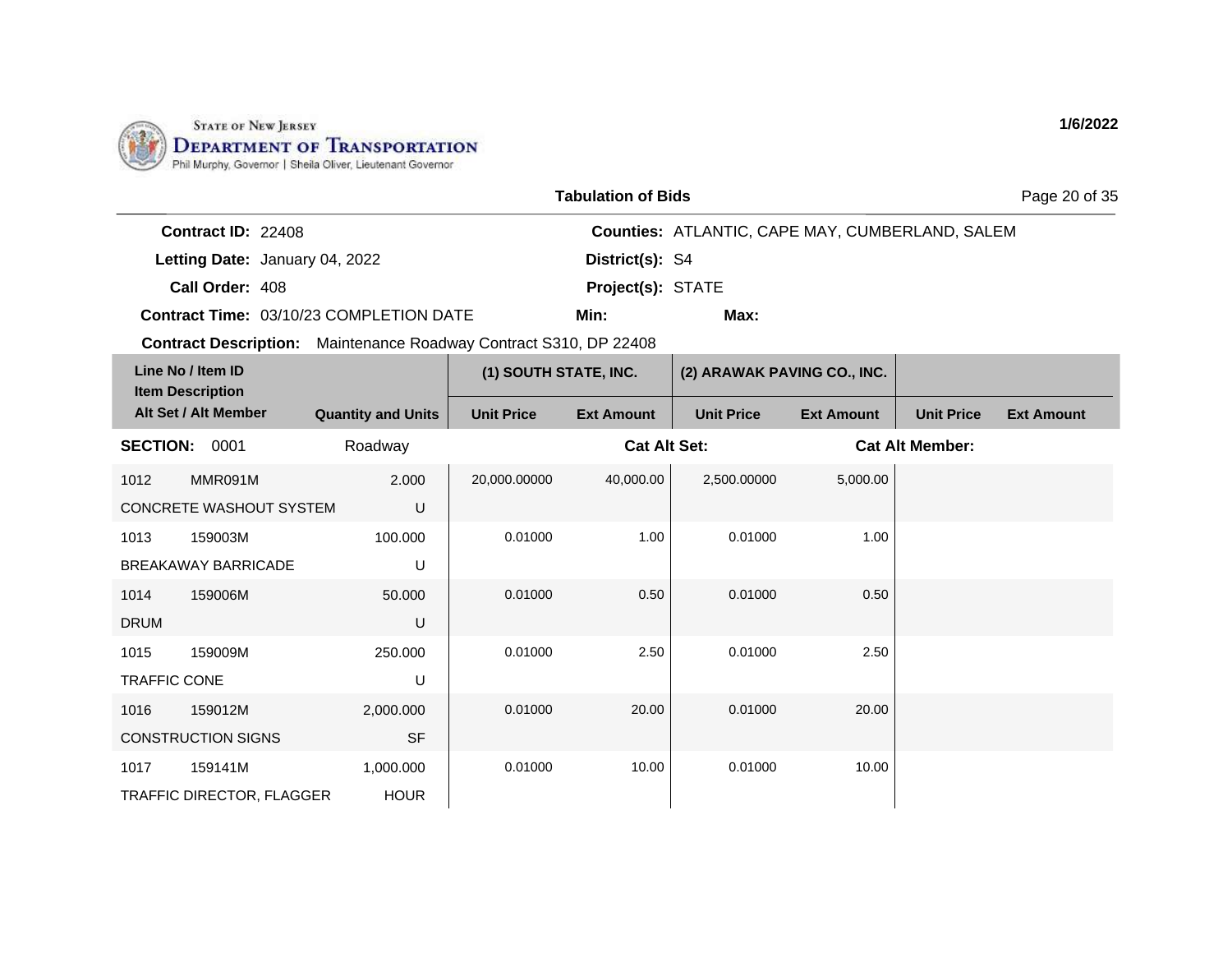

|                                       |                                                | <b>Tabulation of Bids</b>                                                |                                                        | Page 21 of 35 |
|---------------------------------------|------------------------------------------------|--------------------------------------------------------------------------|--------------------------------------------------------|---------------|
| <b>Contract ID: 22408</b>             |                                                |                                                                          | <b>Counties: ATLANTIC, CAPE MAY, CUMBERLAND, SALEM</b> |               |
|                                       | Letting Date: January 04, 2022                 | District(s): S4                                                          |                                                        |               |
| Call Order: 408                       |                                                | Project(s): STATE                                                        |                                                        |               |
|                                       | <b>Contract Time: 03/10/23 COMPLETION DATE</b> | Min:                                                                     | Max:                                                   |               |
|                                       |                                                | <b>Contract Description:</b> Maintenance Roadway Contract S310, DP 22408 |                                                        |               |
| Line No / Item ID<br>Itam Deceription |                                                | (1) SOUTH STATE, INC.                                                    | (2) ARAWAK PAVING CO., INC.                            |               |

| <b>Item Description</b> |                                |                           |                   |                     |                   |                   |                        |                   |
|-------------------------|--------------------------------|---------------------------|-------------------|---------------------|-------------------|-------------------|------------------------|-------------------|
|                         | Alt Set / Alt Member           | <b>Quantity and Units</b> | <b>Unit Price</b> | <b>Ext Amount</b>   | <b>Unit Price</b> | <b>Ext Amount</b> | <b>Unit Price</b>      | <b>Ext Amount</b> |
| <b>SECTION:</b>         | 0001                           | Roadway                   |                   | <b>Cat Alt Set:</b> |                   |                   | <b>Cat Alt Member:</b> |                   |
| 1018                    | 159300M                        | 150,000.000               | 1.00000           | 150,000.00          | 0.25000           | 37,500.00         |                        |                   |
|                         | TRAFFIC STRIPES, LATEX, 4"     | LF                        |                   |                     |                   |                   |                        |                   |
| 1019                    | 159301M                        | 37,500.000                | 0.01000           | 375.00              | 0.01000           | 375.00            |                        |                   |
|                         | TRAFFIC STRIPES, LATEX, 6"     | LF                        |                   |                     |                   |                   |                        |                   |
| 1020                    | 159302M                        | 10,000.000                | 0.01000           | 100.00              | 0.01000           | 100.00            |                        |                   |
|                         | TRAFFIC STRIPES, LATEX, 8"     | LF                        |                   |                     |                   |                   |                        |                   |
| 1021                    | 159310M                        | 500.000                   | 0.01000           | 5.00                | 0.01000           | 5.00              |                        |                   |
| LATEX, 4"               | <b>TRAFFIC MARKINGS LINES.</b> | LF                        |                   |                     |                   |                   |                        |                   |
| 1022                    | 159312M                        | 500.000                   | 0.01000           | 5.00                | 0.31000           | 155.00            |                        |                   |
| LATEX, 8"               | TRAFFIC MARKINGS LINES,        | LF                        |                   |                     |                   |                   |                        |                   |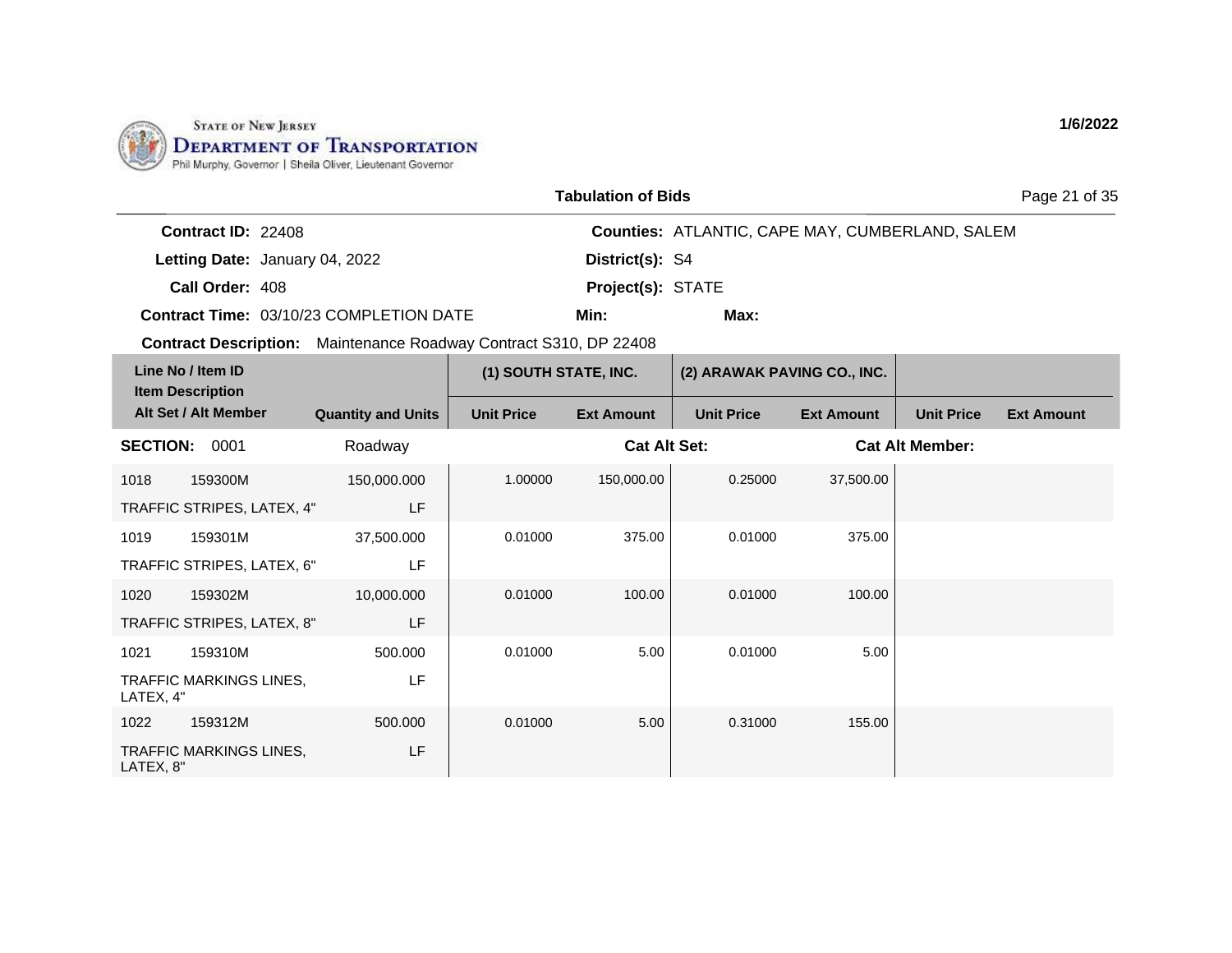

|  | <b>Tabulation of Bids</b> |  |  |
|--|---------------------------|--|--|
|--|---------------------------|--|--|

Page 22 of 35

| <b>Contract ID: 22408</b> |                                         |                          | <b>Counties: ATLANTIC, CAPE MAY, CUMBERLAND, SALEM</b> |
|---------------------------|-----------------------------------------|--------------------------|--------------------------------------------------------|
|                           | Letting Date: January 04, 2022          | District(s): S4          |                                                        |
| Call Order: 408           |                                         | <b>Project(s): STATE</b> |                                                        |
|                           | Contract Time: 03/10/23 COMPLETION DATE | Min:                     | Max:                                                   |

|                   | Line No / Item ID<br><b>Item Description</b>           |                           | (1) SOUTH STATE, INC. |                     | (2) ARAWAK PAVING CO., INC. |                   |                        |                   |
|-------------------|--------------------------------------------------------|---------------------------|-----------------------|---------------------|-----------------------------|-------------------|------------------------|-------------------|
|                   | Alt Set / Alt Member                                   | <b>Quantity and Units</b> | <b>Unit Price</b>     | <b>Ext Amount</b>   | <b>Unit Price</b>           | <b>Ext Amount</b> | <b>Unit Price</b>      | <b>Ext Amount</b> |
| <b>SECTION:</b>   | 0001                                                   | Roadway                   |                       | <b>Cat Alt Set:</b> |                             |                   | <b>Cat Alt Member:</b> |                   |
| 1023              | 159314M                                                | 2,500.000                 | 0.01000               | 25.00               | 0.51000                     | 1,275.00          |                        |                   |
| LATEX, 24"        | <b>TRAFFIC MARKINGS LINES,</b>                         | LF                        |                       |                     |                             |                   |                        |                   |
| 1024              | 159320M                                                | 1,250.000                 | 0.01000               | 12.50               | 1.00000                     | 1,250.00          |                        |                   |
| LATEX             | TRAFFIC MARKINGS SYMBOLS,                              | <b>SF</b>                 |                       |                     |                             |                   |                        |                   |
| 1025              | 202009P                                                | 1,000.000                 | 0.01000               | 10.00               | 0.01000                     | 10.00             |                        |                   |
|                   | EXCAVATION, UNCLASSIFIED                               | <b>CY</b>                 |                       |                     |                             |                   |                        |                   |
| 1026              | 203040M                                                | 500.000                   | 0.01000               | 5.00                | 0.01000                     | 5.00              |                        |                   |
| <b>GEOTEXTILE</b> |                                                        | SY                        |                       |                     |                             |                   |                        |                   |
| 1027              | 302051P                                                | 350.000                   | 0.01000               | 3.50                | 0.01000                     | 3.50              |                        |                   |
| <b>THICKNESS</b>  | DENSE-GRADED AGGREGATE<br><b>BASE COURSE, VARIABLE</b> | <b>CY</b>                 |                       |                     |                             |                   |                        |                   |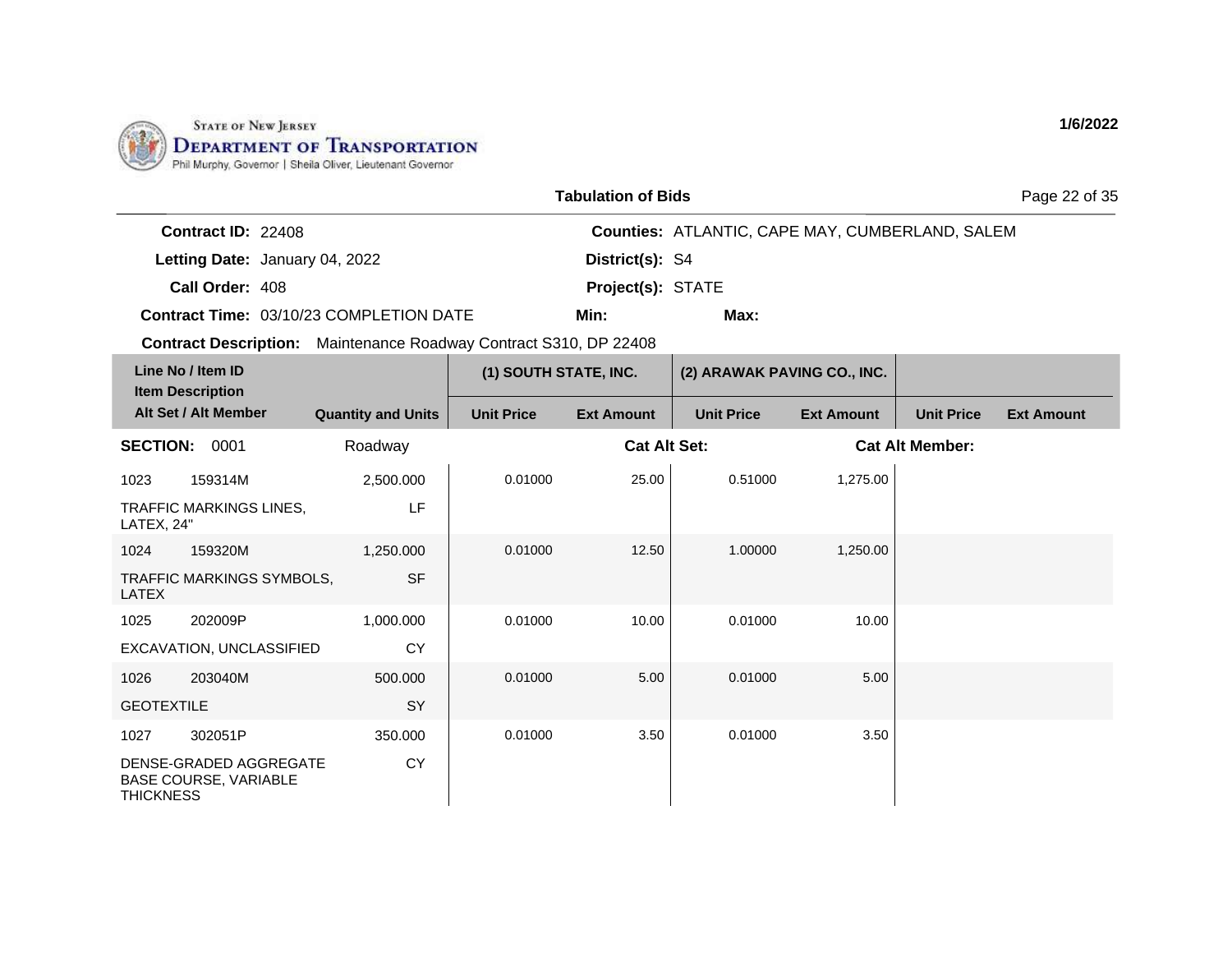

| <b>Tabulation of Bids</b> |  |
|---------------------------|--|
|---------------------------|--|

Page 23 of 35

| <b>Contract ID: 22408</b> |                                                |                          | <b>Counties: ATLANTIC, CAPE MAY, CUMBERLAND, SALEM</b> |
|---------------------------|------------------------------------------------|--------------------------|--------------------------------------------------------|
|                           | Letting Date: January 04, 2022                 | District(s): S4          |                                                        |
| Call Order: 408           |                                                | <b>Project(s): STATE</b> |                                                        |
|                           | <b>Contract Time: 03/10/23 COMPLETION DATE</b> | Min:                     | Max:                                                   |

**Contract Description:** Maintenance Roadway Contract S310, DP 22408

| Line No / Item ID<br><b>Item Description</b> |                              |                           | (1) SOUTH STATE, INC. |                     | (2) ARAWAK PAVING CO., INC. |                   |                        |                   |
|----------------------------------------------|------------------------------|---------------------------|-----------------------|---------------------|-----------------------------|-------------------|------------------------|-------------------|
|                                              | Alt Set / Alt Member         | <b>Quantity and Units</b> | <b>Unit Price</b>     | <b>Ext Amount</b>   | <b>Unit Price</b>           | <b>Ext Amount</b> | <b>Unit Price</b>      | <b>Ext Amount</b> |
| <b>SECTION:</b>                              | 0001                         | Roadway                   |                       | <b>Cat Alt Set:</b> |                             |                   | <b>Cat Alt Member:</b> |                   |
| 1028                                         | 302060P                      | 125,000                   | 0.01000               | 1.25                | 0.01000                     | 1.25              |                        |                   |
| 57                                           | COARSE AGGREGATE, SIZE NO.   | <b>CY</b>                 |                       |                     |                             |                   |                        |                   |
| 1029                                         | 401009P                      | 185,000.000               | 0.01000               | 1,850.00            | 5.50000                     | 1,017,500.00      |                        |                   |
|                                              | HMA MILLING, 3" OR LESS      | SY                        |                       |                     |                             |                   |                        |                   |
| 1030                                         | 401012P                      | 18,500.000                | 0.01000               | 185.00              | 0.01000                     | 185.00            |                        |                   |
| 6"                                           | HMA MILLING, MORE THAN 3" TO | SY                        |                       |                     |                             |                   |                        |                   |
| 1031                                         | 401015P                      | 2,000.000                 | 0.01000               | 20.00               | 0.01000                     | 20.00             |                        |                   |
|                                              | <b>CONCRETE MILLING</b>      | SY                        |                       |                     |                             |                   |                        |                   |
| 1032                                         | 401021M                      | 1,500.000                 | 2.00000               | 3,000.00            | 0.01000                     | 15.00             |                        |                   |
| <b>REPAIR</b>                                | HOT MIX ASPHALT PAVEMENT     | SY                        |                       |                     |                             |                   |                        |                   |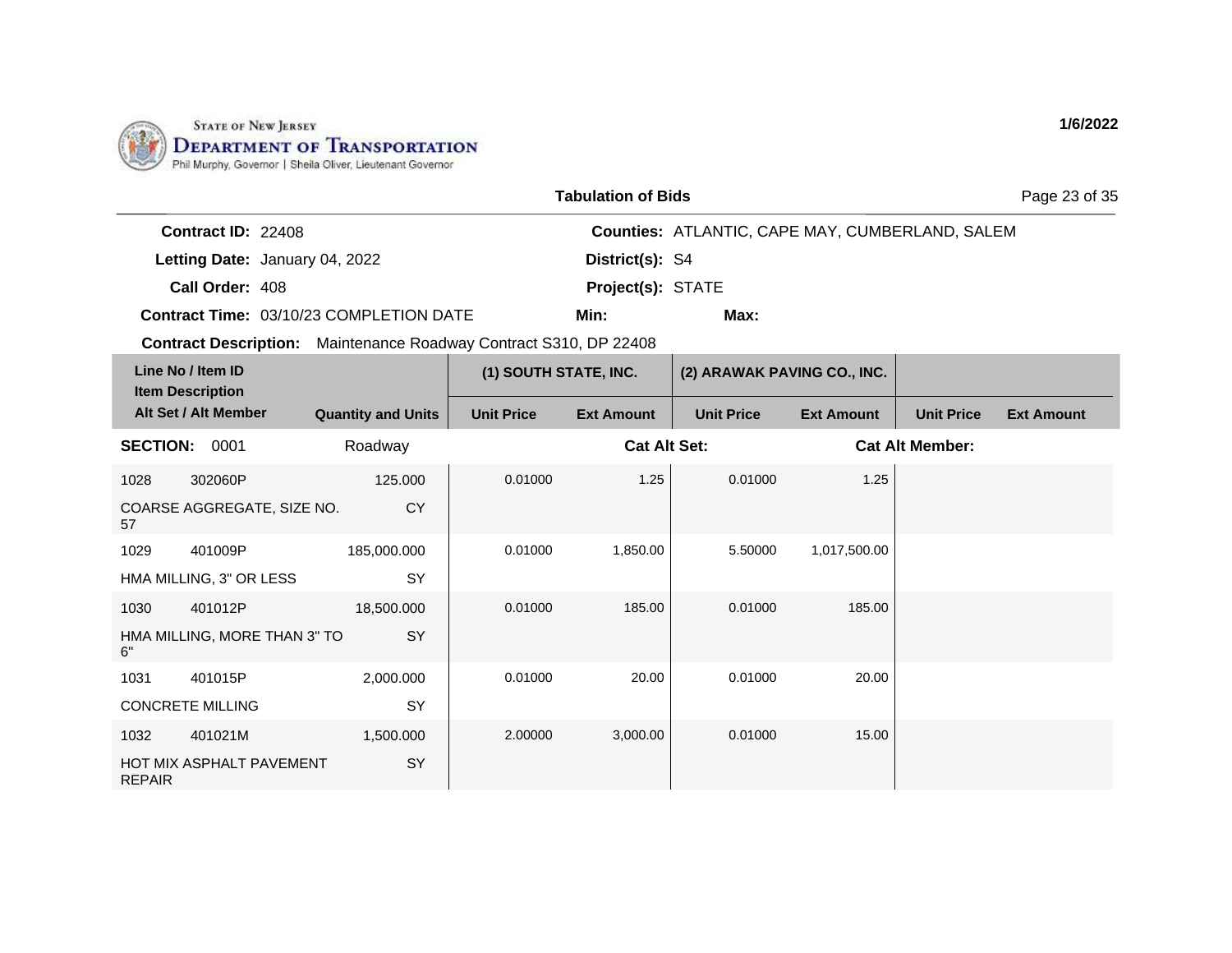

|  | <b>Tabulation of Bids</b> |  |  |
|--|---------------------------|--|--|
|--|---------------------------|--|--|

Page 24 of 35

| <b>Contract ID: 22408</b> |                                                |                          | <b>Counties: ATLANTIC, CAPE MAY, CUMBERLAND, SALEM</b> |
|---------------------------|------------------------------------------------|--------------------------|--------------------------------------------------------|
|                           | Letting Date: January 04, 2022                 | District(s): S4          |                                                        |
| Call Order: 408           |                                                | <b>Project(s): STATE</b> |                                                        |
|                           | <b>Contract Time: 03/10/23 COMPLETION DATE</b> | Min:                     | Max:                                                   |

| Line No / Item ID<br><b>Item Description</b> |                                                        |                           | (1) SOUTH STATE, INC. |                     | (2) ARAWAK PAVING CO., INC. |                   |                        |                   |
|----------------------------------------------|--------------------------------------------------------|---------------------------|-----------------------|---------------------|-----------------------------|-------------------|------------------------|-------------------|
|                                              | Alt Set / Alt Member                                   | <b>Quantity and Units</b> | <b>Unit Price</b>     | <b>Ext Amount</b>   | <b>Unit Price</b>           | <b>Ext Amount</b> | <b>Unit Price</b>      | <b>Ext Amount</b> |
| <b>SECTION:</b>                              | 0001                                                   | Roadway                   |                       | <b>Cat Alt Set:</b> |                             |                   | <b>Cat Alt Member:</b> |                   |
| 1033                                         | 401024M                                                | 2,250.000                 | 2.00000               | 4,500.00            | 0.01000                     | 22.50             |                        |                   |
|                                              | SEALING OF CRACKS IN HOT MIX<br>ASPHALT SURFACE COURSE | LF                        |                       |                     |                             |                   |                        |                   |
| 1034                                         | 401027M                                                | 200,000.000               | 0.01000               | 2,000.00            | 0.01000                     | 2,000.00          |                        |                   |
|                                              | POLYMERIZED JOINT ADHESIVE                             | LF                        |                       |                     |                             |                   |                        |                   |
| 1035                                         | 401030M                                                | 35,000.000                | 0.01000               | 350.00              | 0.01000                     | 350.00            |                        |                   |
| <b>TACK COAT</b>                             |                                                        | GAL                       |                       |                     |                             |                   |                        |                   |
| 1036                                         | 401042M                                                | 2,000.000                 | 180.00000             | 360,000.00          | 150.00000                   | 300,000.00        |                        |                   |
|                                              | HOT MIX ASPHALT 9.5 M 64<br><b>SURFACE COURSE</b>      | т                         |                       |                     |                             |                   |                        |                   |
| 1037                                         | 401049M                                                | 2,000.000                 | 175.00000             | 350,000.00          | 155.00000                   | 310,000.00        |                        |                   |
|                                              | HOT MIX ASPHALT 9.5 M E<br>SURFACE COURSE              | т                         |                       |                     |                             |                   |                        |                   |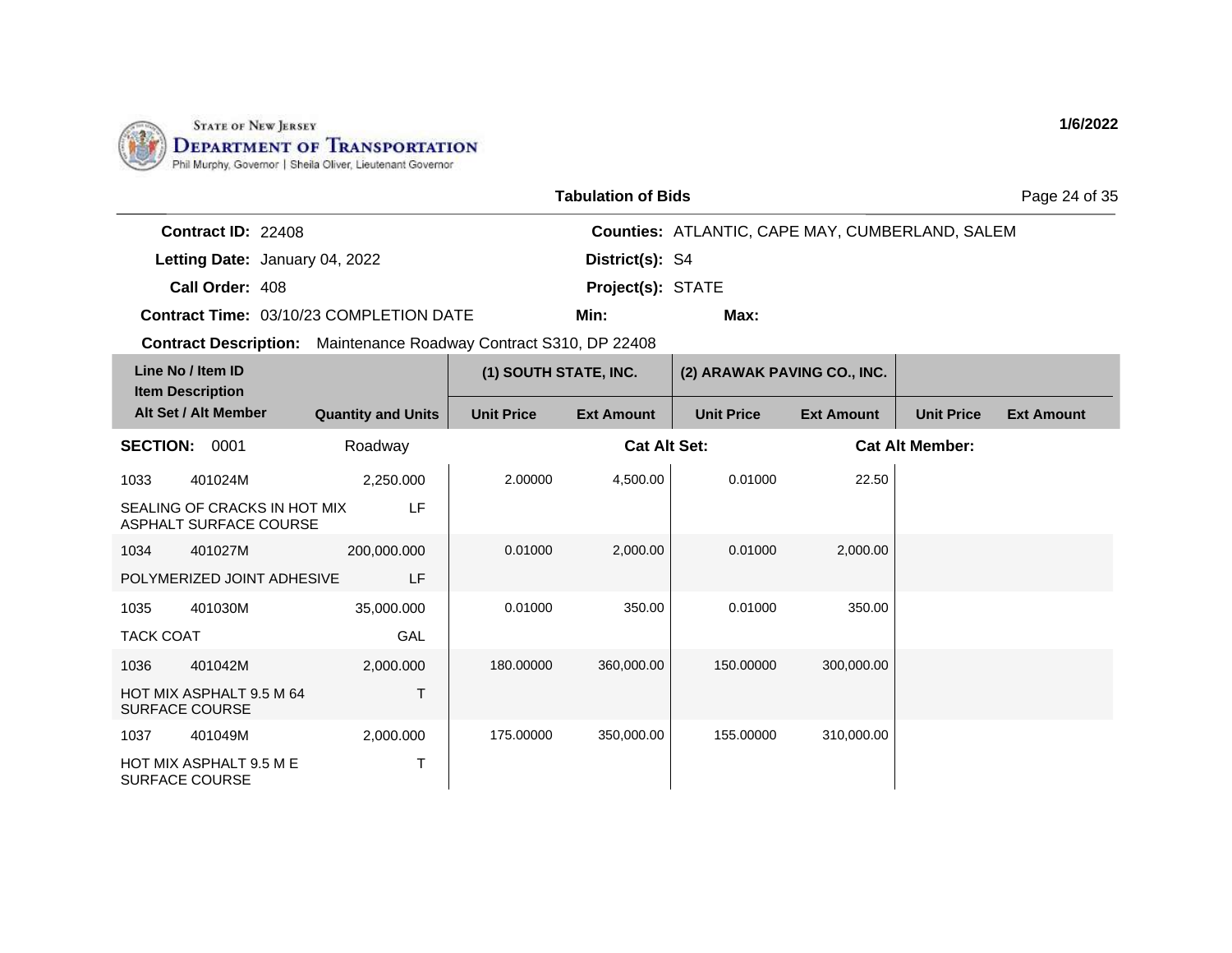

| <b>Tabulation of Bids</b> |  |
|---------------------------|--|
|---------------------------|--|

Page 25 of 35

| <b>Contract ID: 22408</b> |                                                |                          | <b>Counties: ATLANTIC, CAPE MAY, CUMBERLAND, SALEM</b> |
|---------------------------|------------------------------------------------|--------------------------|--------------------------------------------------------|
|                           | Letting Date: January 04, 2022                 | <b>District(s): S4</b>   |                                                        |
| Call Order: 408           |                                                | <b>Project(s): STATE</b> |                                                        |
|                           | <b>Contract Time: 03/10/23 COMPLETION DATE</b> | Min:                     | Max:                                                   |

| Line No / Item ID<br><b>Item Description</b> |                                                         |                           | (1) SOUTH STATE, INC. |                     | (2) ARAWAK PAVING CO., INC. |                   |                        |                   |
|----------------------------------------------|---------------------------------------------------------|---------------------------|-----------------------|---------------------|-----------------------------|-------------------|------------------------|-------------------|
|                                              | Alt Set / Alt Member                                    | <b>Quantity and Units</b> | <b>Unit Price</b>     | <b>Ext Amount</b>   | <b>Unit Price</b>           | <b>Ext Amount</b> | <b>Unit Price</b>      | <b>Ext Amount</b> |
| <b>SECTION:</b>                              | 0001                                                    | Roadway                   |                       | <b>Cat Alt Set:</b> |                             |                   | <b>Cat Alt Member:</b> |                   |
| 1038                                         | 401054M                                                 | 4,000.000                 | 177,00000             | 708,000.00          | 150.00000                   | 600,000.00        |                        |                   |
| <b>SURFACE COURSE</b>                        | HOT MIX ASPHALT 12.5 M 64                               | Т                         |                       |                     |                             |                   |                        |                   |
| 1039                                         | 401061M                                                 | 4,000.000                 | 172.00000             | 688,000.00          | 155.00000                   | 620,000.00        |                        |                   |
| <b>SURFACE COURSE</b>                        | HOT MIX ASPHALT 12.5 M E                                | т                         |                       |                     |                             |                   |                        |                   |
| 1040                                         | 401072M                                                 | 1,000.000                 | 100.00000             | 100,000.00          | 115.00000                   | 115,000.00        |                        |                   |
|                                              | HOT MIX ASPHALT 12.5 M 64<br><b>INTERMEDIATE COURSE</b> | T                         |                       |                     |                             |                   |                        |                   |
| 1041                                         | 401099M                                                 | 500.000                   | 75.00000              | 37,500.00           | 105.00000                   | 52,500.00         |                        |                   |
| <b>COURSE</b>                                | <b>HOT MIX ASPHALT 25 M 64 BASE</b>                     | T                         |                       |                     |                             |                   |                        |                   |
| 1042                                         | 401108M                                                 | 250.000                   | 0.01000               | 2.50                | 0.01000                     | 2.50              |                        |                   |
| <b>ASPHALT</b>                               | CORE SAMPLES, HOT MIX                                   | U                         |                       |                     |                             |                   |                        |                   |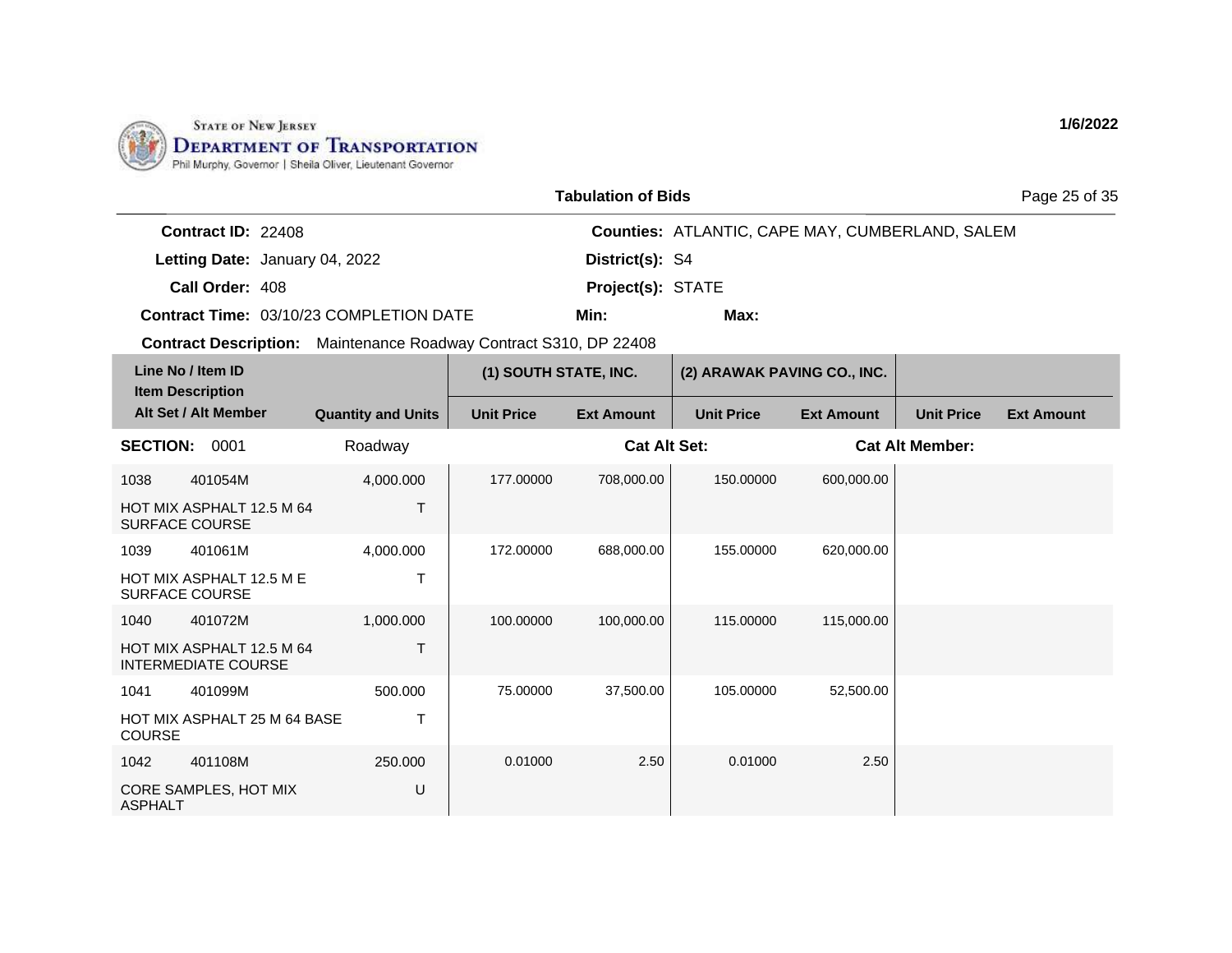

| <b>Tabulation of Bids</b> |  |
|---------------------------|--|
|---------------------------|--|

Page 26 of 35

| <b>Contract ID: 22408</b> |                                                |                          | <b>Counties: ATLANTIC, CAPE MAY, CUMBERLAND, SALEM</b> |
|---------------------------|------------------------------------------------|--------------------------|--------------------------------------------------------|
|                           | Letting Date: January 04, 2022                 | <b>District(s): S4</b>   |                                                        |
| Call Order: 408           |                                                | <b>Project(s): STATE</b> |                                                        |
|                           | <b>Contract Time: 03/10/23 COMPLETION DATE</b> | Min:                     | Max:                                                   |

| Line No / Item ID<br><b>Item Description</b> |                                                       |                           | (1) SOUTH STATE, INC. |                     | (2) ARAWAK PAVING CO., INC. |                   |                        |                   |
|----------------------------------------------|-------------------------------------------------------|---------------------------|-----------------------|---------------------|-----------------------------|-------------------|------------------------|-------------------|
|                                              | Alt Set / Alt Member                                  | <b>Quantity and Units</b> | <b>Unit Price</b>     | <b>Ext Amount</b>   | <b>Unit Price</b>           | <b>Ext Amount</b> | <b>Unit Price</b>      | <b>Ext Amount</b> |
| <b>SECTION:</b>                              | 0001                                                  | Roadway                   |                       | <b>Cat Alt Set:</b> |                             |                   | <b>Cat Alt Member:</b> |                   |
| 1043                                         | 404006M                                               | 1,500.000                 | 195.00000             | 292,500.00          | 175,00000                   | 262,500.00        |                        |                   |
|                                              | STONE MATRIX ASPHALT 12.5 MM<br><b>SURFACE COURSE</b> | т                         |                       |                     |                             |                   |                        |                   |
| 1044                                         | 422004M                                               | 5,000.000                 | 1.50000               | 7,500.00            | 1.00000                     | 5,000.00          |                        |                   |
| <b>FOG SEAL STRIP</b>                        |                                                       | LF                        |                       |                     |                             |                   |                        |                   |
| 1045                                         | 453006M                                               | 375.000                   | 0.75000               | 281.25              | 0.01000                     | 3.75              |                        |                   |
|                                              | FULL DEPTH CONCRETE<br>PAVEMENT REPAIR, HMA           | SY                        |                       |                     |                             |                   |                        |                   |
| 1046                                         | 602099M                                               | 25.000                    | 0.01000               | 0.25                | 0.01000                     | 0.25              |                        |                   |
|                                              | <b>RESET EXISTING CASTING</b>                         | U                         |                       |                     |                             |                   |                        |                   |
| 1047                                         | 602102M                                               | 20.000                    | 0.01000               | 0.20                | 0.01000                     | 0.20              |                        |                   |
|                                              | SET INLET TYPE A, CASTING                             | U                         |                       |                     |                             |                   |                        |                   |
| 1048                                         | 602105M                                               | 20,000                    | 0.01000               | 0.20                | 0.01000                     | 0.20              |                        |                   |
|                                              | SET INLET TYPE B, CASTING                             | U                         |                       |                     |                             |                   |                        |                   |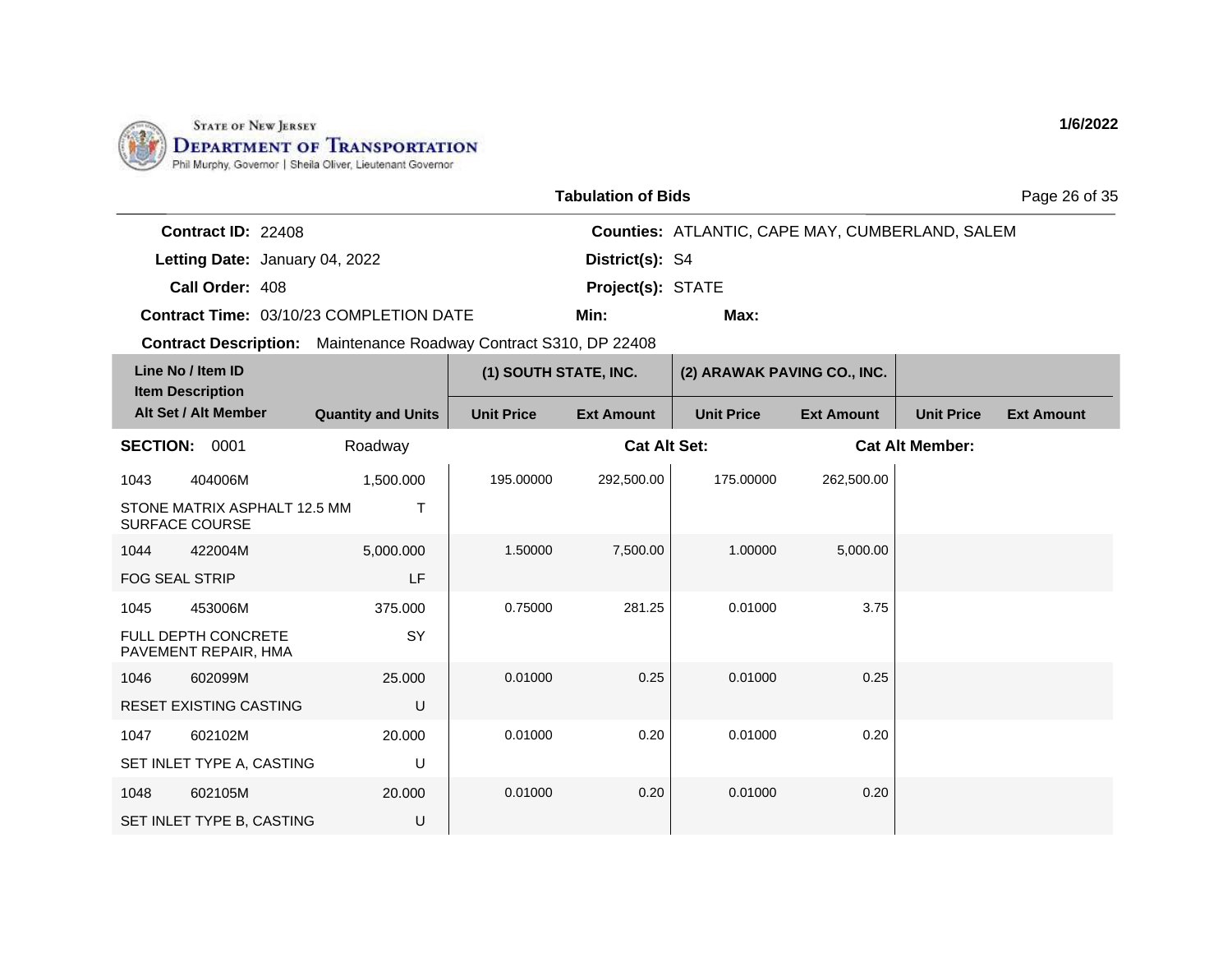

| <b>Tabulation of Bids</b> |  |
|---------------------------|--|
|---------------------------|--|

Page 27 of 35

| <b>Contract ID: 22408</b> |                                         |                          | <b>Counties: ATLANTIC, CAPE MAY, CUMBERLAND, SALEM</b> |
|---------------------------|-----------------------------------------|--------------------------|--------------------------------------------------------|
|                           | Letting Date: January 04, 2022          | District(s): S4          |                                                        |
| Call Order: 408           |                                         | <b>Project(s): STATE</b> |                                                        |
|                           | Contract Time: 03/10/23 COMPLETION DATE | Min:                     | Max:                                                   |

**Contract Description:** Maintenance Roadway Contract S310, DP 22408

|                 | Line No / Item ID<br><b>Item Description</b>           |                           | (1) SOUTH STATE, INC. |                     | (2) ARAWAK PAVING CO., INC. |                   |                        |                   |
|-----------------|--------------------------------------------------------|---------------------------|-----------------------|---------------------|-----------------------------|-------------------|------------------------|-------------------|
|                 | Alt Set / Alt Member                                   | <b>Quantity and Units</b> | <b>Unit Price</b>     | <b>Ext Amount</b>   | <b>Unit Price</b>           | <b>Ext Amount</b> | <b>Unit Price</b>      | <b>Ext Amount</b> |
| <b>SECTION:</b> | 0001                                                   | Roadway                   |                       | <b>Cat Alt Set:</b> |                             |                   | <b>Cat Alt Member:</b> |                   |
| 1049            | 602108M                                                | 20.000                    | 0.01000               | 0.20                | 0.01000                     | 0.20              |                        |                   |
|                 | SET INLET TYPE E, CASTING                              | U                         |                       |                     |                             |                   |                        |                   |
| 1050            | 602111M                                                | 5.000                     | 0.01000               | 0.05                | 0.01000                     | 0.05              |                        |                   |
|                 | SET INLET TYPE ES, CASTING                             | U                         |                       |                     |                             |                   |                        |                   |
| 1051            | 602114M                                                | 10.000                    | 0.01000               | 0.10                | 0.01000                     | 0.10              |                        |                   |
|                 | <b>SET MANHOLE CASTING</b>                             | U                         |                       |                     |                             |                   |                        |                   |
| 1052            | 602120M                                                | 5.000                     | 0.01000               | 0.05                | 0.01000                     | 0.05              |                        |                   |
|                 | RECONSTRUCTED INLET, TYPE A,<br>USING EXISTING CASTING | U                         |                       |                     |                             |                   |                        |                   |
| 1053            | 602123M                                                | 5.000                     | 0.01000               | 0.05                | 0.01000                     | 0.05              |                        |                   |
|                 | RECONSTRUCTED INLET, TYPE B,<br>USING EXISTING CASTING | U                         |                       |                     |                             |                   |                        |                   |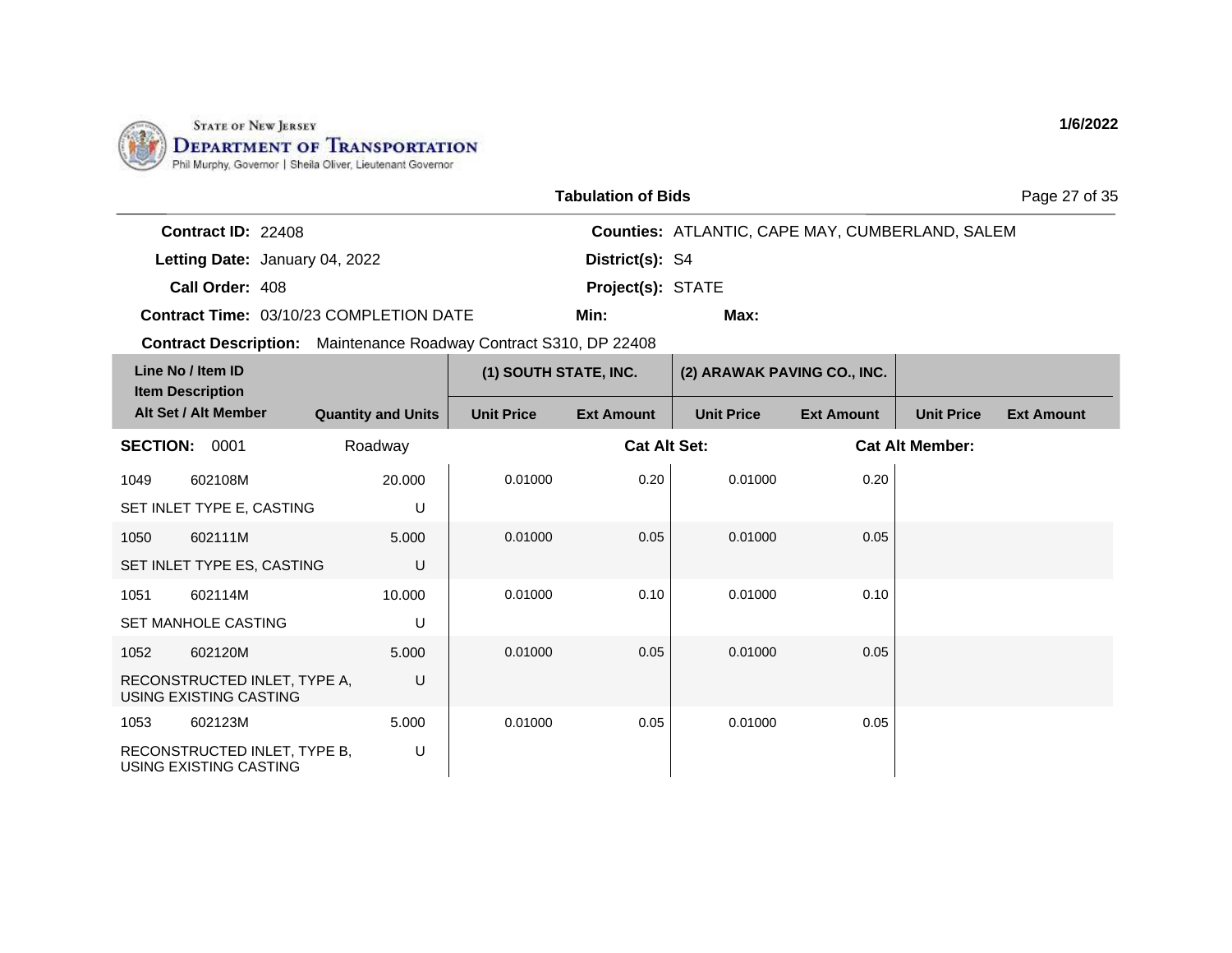

| <b>Tabulation of Bids</b> |  |
|---------------------------|--|
|---------------------------|--|

Page 28 of 35

| <b>Contract ID: 22408</b> |                                                |                          | <b>Counties: ATLANTIC, CAPE MAY, CUMBERLAND, SALEM</b> |
|---------------------------|------------------------------------------------|--------------------------|--------------------------------------------------------|
|                           | Letting Date: January 04, 2022                 | District(s): S4          |                                                        |
| Call Order: 408           |                                                | <b>Project(s): STATE</b> |                                                        |
|                           | <b>Contract Time: 03/10/23 COMPLETION DATE</b> | Min:                     | Max:                                                   |

| Line No / Item ID<br><b>Item Description</b> |                                                        |                           | (1) SOUTH STATE, INC. |                     | (2) ARAWAK PAVING CO., INC. |                   |                        |                   |
|----------------------------------------------|--------------------------------------------------------|---------------------------|-----------------------|---------------------|-----------------------------|-------------------|------------------------|-------------------|
|                                              | Alt Set / Alt Member                                   | <b>Quantity and Units</b> | <b>Unit Price</b>     | <b>Ext Amount</b>   | <b>Unit Price</b>           | <b>Ext Amount</b> | <b>Unit Price</b>      | <b>Ext Amount</b> |
| <b>SECTION:</b>                              | 0001                                                   | Roadway                   |                       | <b>Cat Alt Set:</b> |                             |                   | <b>Cat Alt Member:</b> |                   |
| 1054                                         | 602129M                                                | 5.000                     | 0.01000               | 0.05                | 0.01000                     | 0.05              |                        |                   |
|                                              | RECONSTRUCTED INLET, TYPE E,<br>USING EXISTING CASTING | U                         |                       |                     |                             |                   |                        |                   |
| 1055                                         | 602150M                                                | 10.000                    | 0.01000               | 0.10                | 0.01000                     | 0.10              |                        |                   |
| USING NEW CASTING                            | RECONSTRUCTED INLET, TYPE A,                           | U                         |                       |                     |                             |                   |                        |                   |
| 1056                                         | 602153M                                                | 20,000                    | 0.01000               | 0.20                | 0.01000                     | 0.20              |                        |                   |
| USING NEW CASTING                            | RECONSTRUCTED INLET, TYPE B,                           | U                         |                       |                     |                             |                   |                        |                   |
| 1057                                         | 602159M                                                | 10.000                    | 0.01000               | 0.10                | 0.01000                     | 0.10              |                        |                   |
| <b>USING NEW CASTING</b>                     | RECONSTRUCTED INLET, TYPE E,                           | U                         |                       |                     |                             |                   |                        |                   |
| 1058                                         | 602180M                                                | 5.000                     | 0.01000               | 0.05                | 0.01000                     | 0.05              |                        |                   |
|                                              | RECONSTRUCTED MANHOLE,<br>USING EXISTING CASTING       | U                         |                       |                     |                             |                   |                        |                   |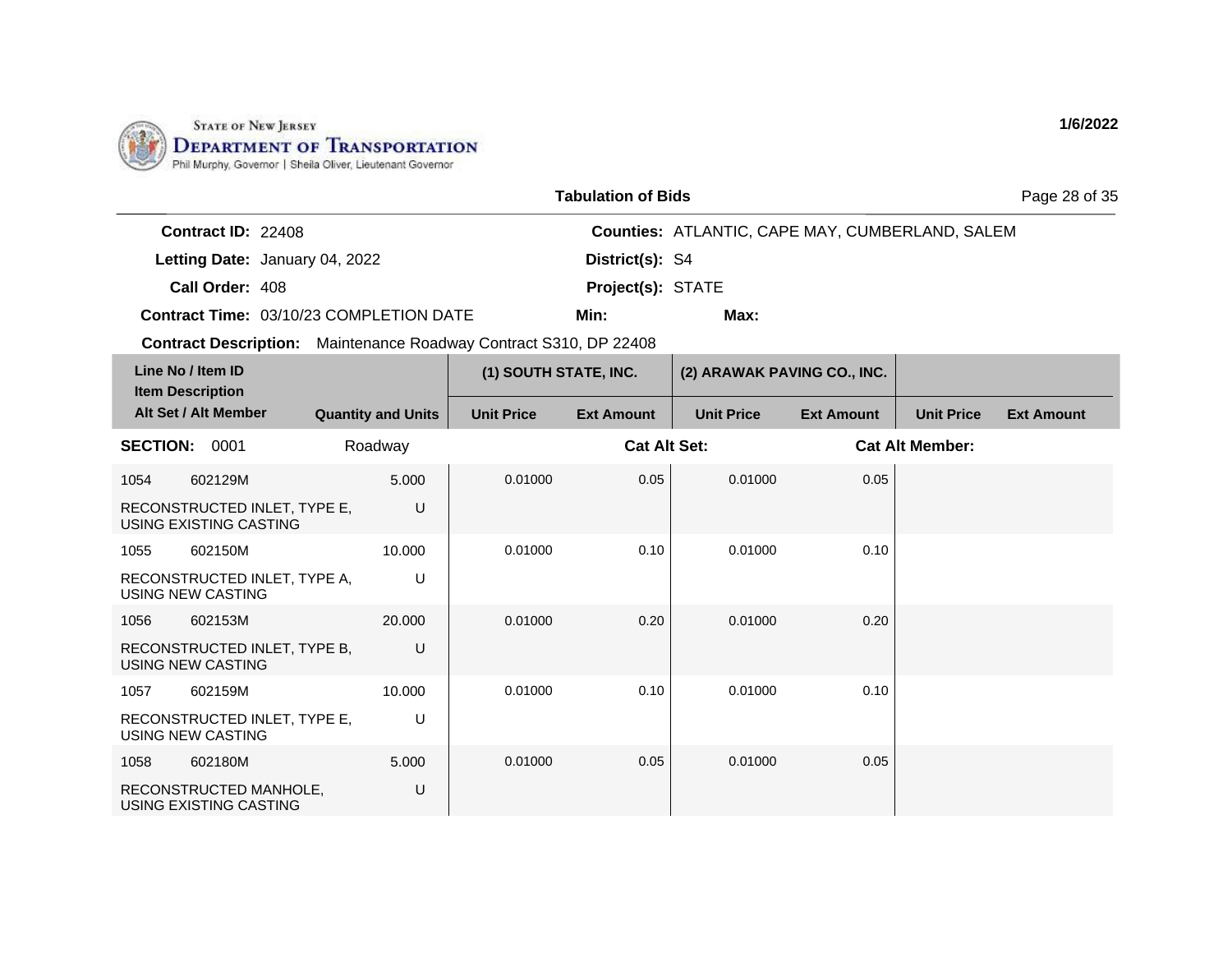

|  | <b>Tabulation of Bids</b> |  |  |
|--|---------------------------|--|--|
|--|---------------------------|--|--|

Page 29 of 35

| <b>Contract ID: 22408</b> |                                                |                          | <b>Counties: ATLANTIC, CAPE MAY, CUMBERLAND, SALEM</b> |
|---------------------------|------------------------------------------------|--------------------------|--------------------------------------------------------|
|                           | Letting Date: January 04, 2022                 | <b>District(s): S4</b>   |                                                        |
| Call Order: 408           |                                                | <b>Project(s): STATE</b> |                                                        |
|                           | <b>Contract Time: 03/10/23 COMPLETION DATE</b> | Min:                     | Max:                                                   |

|                   | Line No / Item ID<br><b>Item Description</b> |                           | (1) SOUTH STATE, INC. |                     | (2) ARAWAK PAVING CO., INC. |                   |                        |                   |
|-------------------|----------------------------------------------|---------------------------|-----------------------|---------------------|-----------------------------|-------------------|------------------------|-------------------|
|                   | Alt Set / Alt Member                         | <b>Quantity and Units</b> | <b>Unit Price</b>     | <b>Ext Amount</b>   | <b>Unit Price</b>           | <b>Ext Amount</b> | <b>Unit Price</b>      | <b>Ext Amount</b> |
| <b>SECTION:</b>   | 0001                                         | Roadway                   |                       | <b>Cat Alt Set:</b> |                             |                   | <b>Cat Alt Member:</b> |                   |
| 1059              | 602183M                                      | 5.000                     | 0.01000               | 0.05                | 0.01000                     | 0.05              |                        |                   |
|                   | RECONSTRUCTED MANHOLE,<br>USING NEW CASTING  | U                         |                       |                     |                             |                   |                        |                   |
| 1060              | 602210M                                      | 100.000                   | 10.00000              | 1,000.00            | 10.00000                    | 1,000.00          |                        |                   |
|                   | <b>BICYCLE SAFE GRATE</b>                    | U                         |                       |                     |                             |                   |                        |                   |
| 1061              | 602213M                                      | 125.000                   | 10.00000              | 1,250.00            | 10.00000                    | 1,250.00          |                        |                   |
| <b>CURB PIECE</b> |                                              | U                         |                       |                     |                             |                   |                        |                   |
| 1062              | 602216M                                      | 50.000                    | 5.00000               | 250.00              | 10.00000                    | 500.00            |                        |                   |
| <b>STRUCTURE</b>  | <b>CLEANING DRAINAGE</b>                     | U                         |                       |                     |                             |                   |                        |                   |
| 1063              | 606012P                                      | 500.000                   | 10.00000              | 5,000.00            | 75.00000                    | 37,500.00         |                        |                   |
|                   | <b>CONCRETE SIDEWALK, 4" THICK</b>           | SY                        |                       |                     |                             |                   |                        |                   |
| 1064              | 606018P                                      | 250.000                   | 10.00000              | 2,500.00            | 80.00000                    | 20,000.00         |                        |                   |
|                   | CONCRETE SIDEWALK, 6" THICK                  | SY                        |                       |                     |                             |                   |                        |                   |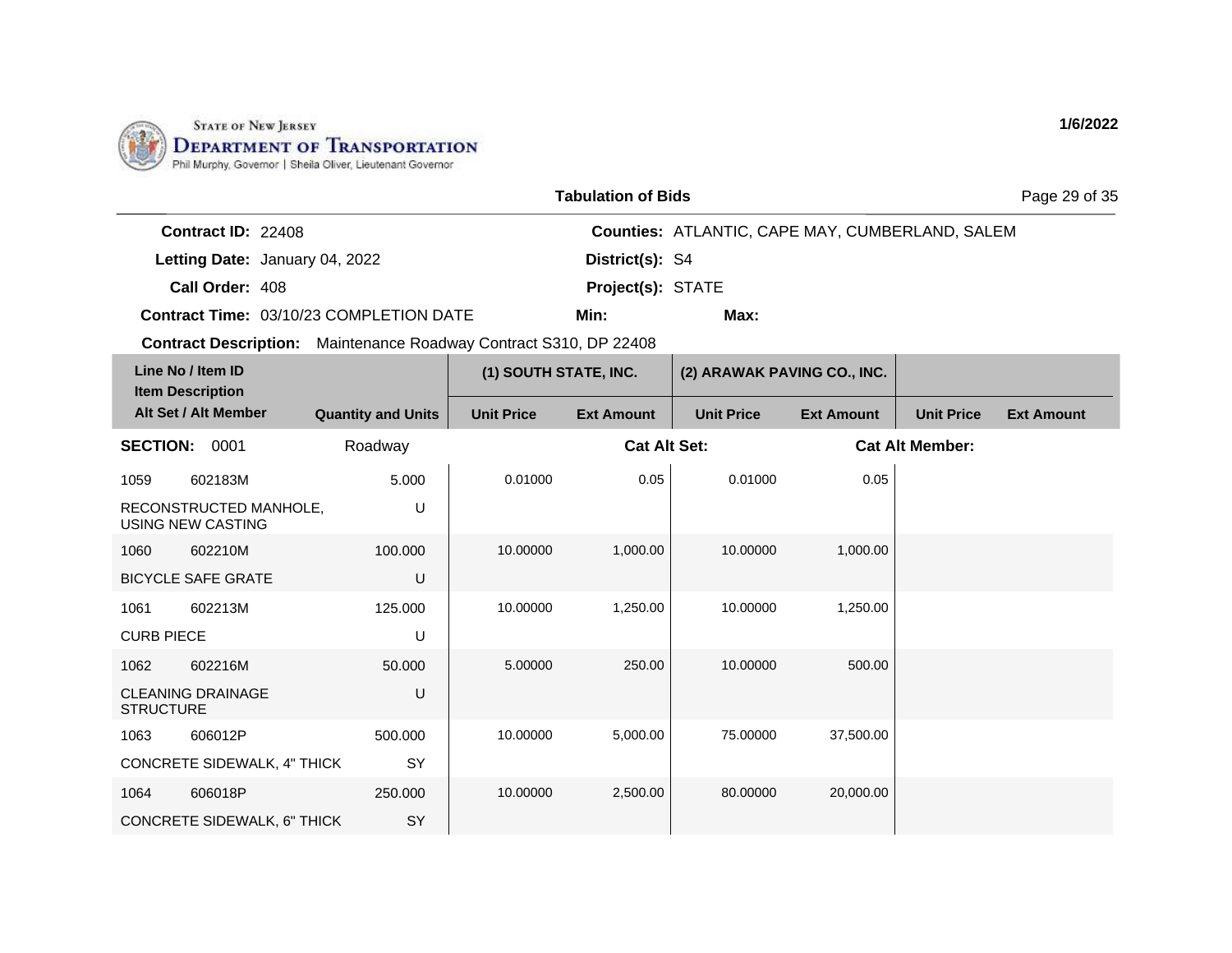

| <b>Tabulation of Bids</b> |  |
|---------------------------|--|
|---------------------------|--|

Page 30 of 35

| <b>Contract ID: 22408</b> |                                                |                          | <b>Counties: ATLANTIC, CAPE MAY, CUMBERLAND, SALEM</b> |
|---------------------------|------------------------------------------------|--------------------------|--------------------------------------------------------|
|                           | Letting Date: January 04, 2022                 | District(s): S4          |                                                        |
| Call Order: 408           |                                                | <b>Project(s): STATE</b> |                                                        |
|                           | <b>Contract Time: 03/10/23 COMPLETION DATE</b> | Min:                     | Max:                                                   |

| Line No / Item ID<br><b>Item Description</b>           |                           | (1) SOUTH STATE, INC. |                     | (2) ARAWAK PAVING CO., INC. |                   |                        |                   |
|--------------------------------------------------------|---------------------------|-----------------------|---------------------|-----------------------------|-------------------|------------------------|-------------------|
| Alt Set / Alt Member                                   | <b>Quantity and Units</b> | <b>Unit Price</b>     | <b>Ext Amount</b>   | <b>Unit Price</b>           | <b>Ext Amount</b> | <b>Unit Price</b>      | <b>Ext Amount</b> |
| <b>SECTION:</b><br>0001                                | Roadway                   |                       | <b>Cat Alt Set:</b> |                             |                   | <b>Cat Alt Member:</b> |                   |
| 1065<br>606039P                                        | 250.000                   | 5.00000               | 1,250.00            | 1.00000                     | 250.00            |                        |                   |
| HOT MIX ASPHALT DRIVEWAY, 6"<br><b>THICK</b>           | SY                        |                       |                     |                             |                   |                        |                   |
| 1066<br>606042P                                        | 250.000                   | 10.00000              | 2,500.00            | 0.50000                     | 125.00            |                        |                   |
| HOT MIX ASPHALT DRIVEWAY,<br><b>VARIABLE THICKNESS</b> | SY                        |                       |                     |                             |                   |                        |                   |
| 1067<br>606084P                                        | 50,000                    | 5.00000               | 250.00              | 10.00000                    | 500.00            |                        |                   |
| DETECTABLE WARNING SURFACE                             | SY                        |                       |                     |                             |                   |                        |                   |
| 1068<br>607018P                                        | 1,000.000                 | 10.00000              | 10,000.00           | 10.00000                    | 10,000.00         |                        |                   |
| 9" X 16" CONCRETE VERTICAL<br><b>CURB</b>              | LF                        |                       |                     |                             |                   |                        |                   |
| 1069<br>607021P                                        | 750.000                   | 10.00000              | 7,500.00            | 10.00000                    | 7,500.00          |                        |                   |
| 9" X 18" CONCRETE VERTICAL<br><b>CURB</b>              | LF                        |                       |                     |                             |                   |                        |                   |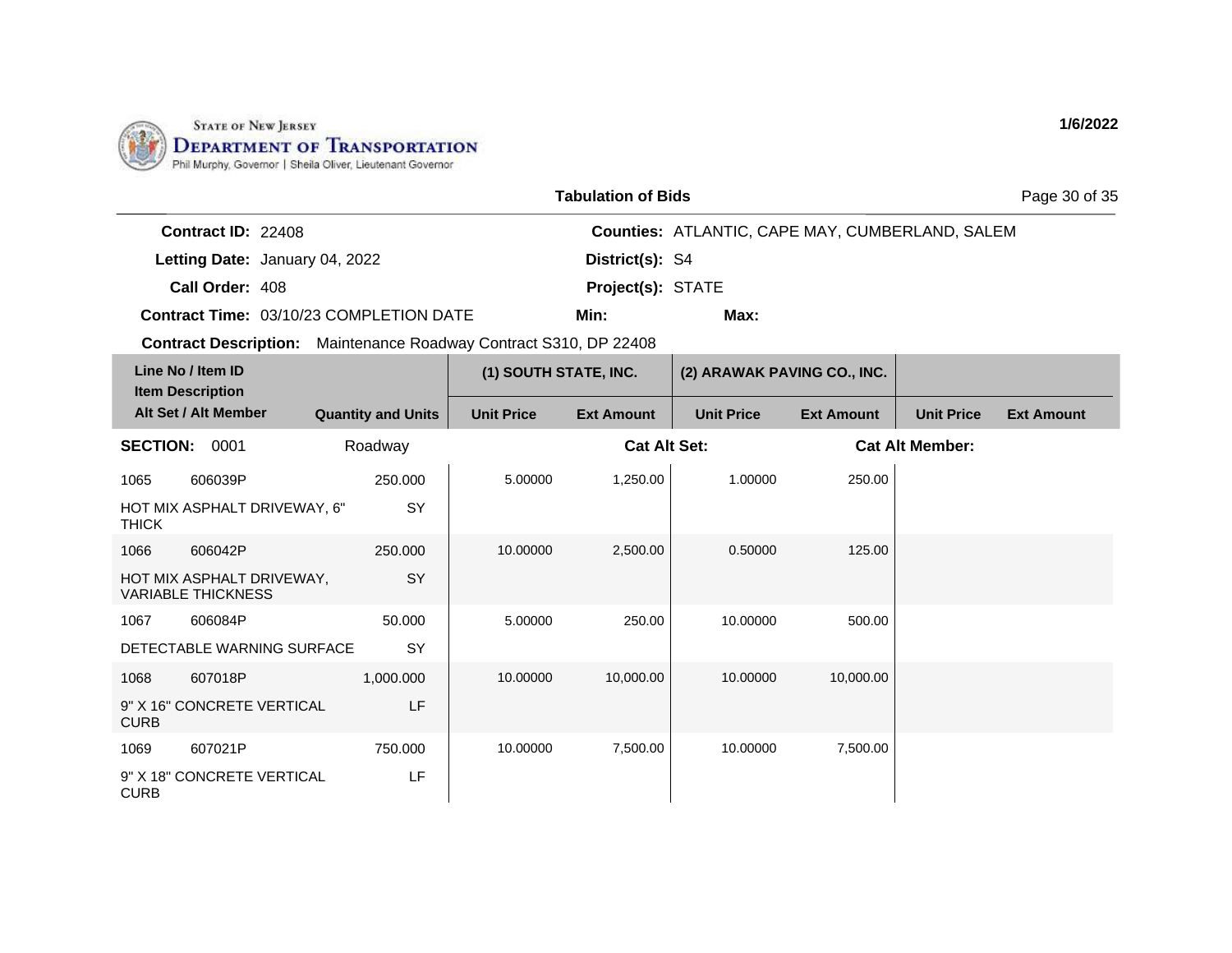

|                           |                                                | <b>Tabulation of Bids</b> |                                                        | Page 31 of 35 |
|---------------------------|------------------------------------------------|---------------------------|--------------------------------------------------------|---------------|
| <b>Contract ID: 22408</b> |                                                |                           | <b>Counties: ATLANTIC, CAPE MAY, CUMBERLAND, SALEM</b> |               |
|                           | Letting Date: January 04, 2022                 | District(s): S4           |                                                        |               |
| Call Order: 408           |                                                | <b>Project(s): STATE</b>  |                                                        |               |
|                           | <b>Contract Time: 03/10/23 COMPLETION DATE</b> | Min:                      | Max:                                                   |               |

**Contract Description:** Maintenance Roadway Contract S310, DP 22408

| Line No / Item ID<br><b>Item Description</b> |                            |                           | (1) SOUTH STATE, INC. |                     | (2) ARAWAK PAVING CO., INC. |                   |                        |                   |
|----------------------------------------------|----------------------------|---------------------------|-----------------------|---------------------|-----------------------------|-------------------|------------------------|-------------------|
|                                              | Alt Set / Alt Member       | <b>Quantity and Units</b> | <b>Unit Price</b>     | <b>Ext Amount</b>   | <b>Unit Price</b>           | <b>Ext Amount</b> | <b>Unit Price</b>      | <b>Ext Amount</b> |
| <b>SECTION:</b>                              | 0001                       | Roadway                   |                       | <b>Cat Alt Set:</b> |                             |                   | <b>Cat Alt Member:</b> |                   |
| 1070                                         | 607024P                    | 100.000                   | 10.00000              | 1,000.00            | 10.00000                    | 1,000.00          |                        |                   |
| <b>CURB</b>                                  | 9" X 20" CONCRETE VERTICAL | LF                        |                       |                     |                             |                   |                        |                   |
| 1071                                         | 607030P                    | 250.000                   | 10.00000              | 2,500.00            | 10.00000                    | 2,500.00          |                        |                   |
| <b>CURB</b>                                  | 12" X 13" CONCRETE SLOPING | LF                        |                       |                     |                             |                   |                        |                   |
| 1072                                         | 610003M                    | 150,000.000               | 0.01000               | 1,500.00            | 0.42000                     | 63,000.00         |                        |                   |
|                                              | TRAFFIC STRIPES, 4"        | LF                        |                       |                     |                             |                   |                        |                   |
| 1073                                         | 610006M                    | 37,500.000                | 0.01000               | 375.00              | 0.01000                     | 375.00            |                        |                   |
|                                              | TRAFFIC STRIPES, 6"        | LF                        |                       |                     |                             |                   |                        |                   |
| 1074                                         | 610007M                    | 20,000.000                | 0.01000               | 200.00              | 0.75000                     | 15,000.00         |                        |                   |
|                                              | TRAFFIC STRIPES, 8"        | LF                        |                       |                     |                             |                   |                        |                   |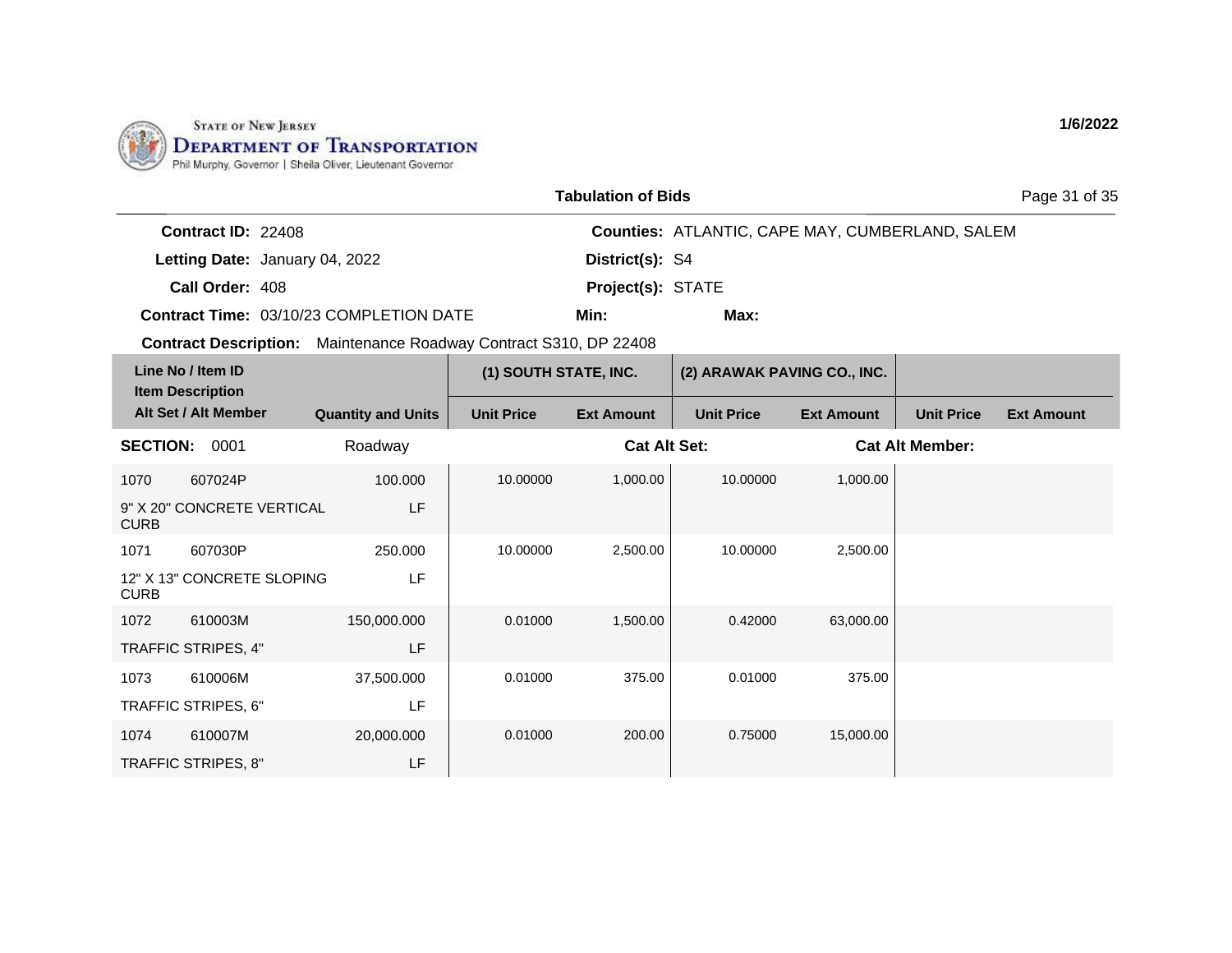

| <b>Tabulation of Bids</b> |  |
|---------------------------|--|
|---------------------------|--|

Page 32 of 35

**1/6/2022**

| <b>Contract ID: 22408</b> |                                                |                          | <b>Counties: ATLANTIC, CAPE MAY, CUMBERLAND, SALEM</b> |
|---------------------------|------------------------------------------------|--------------------------|--------------------------------------------------------|
|                           | Letting Date: January 04, 2022                 | District(s): S4          |                                                        |
| Call Order: 408           |                                                | <b>Project(s): STATE</b> |                                                        |
|                           | <b>Contract Time: 03/10/23 COMPLETION DATE</b> | Min:                     | Max:                                                   |

| Line No / Item ID<br><b>Item Description</b> |                              |                           | (1) SOUTH STATE, INC. |                     | (2) ARAWAK PAVING CO., INC. |                   |                        |                   |
|----------------------------------------------|------------------------------|---------------------------|-----------------------|---------------------|-----------------------------|-------------------|------------------------|-------------------|
|                                              | Alt Set / Alt Member         | <b>Quantity and Units</b> | <b>Unit Price</b>     | <b>Ext Amount</b>   | <b>Unit Price</b>           | <b>Ext Amount</b> | <b>Unit Price</b>      | <b>Ext Amount</b> |
| <b>SECTION:</b>                              | 0001                         | Roadway                   |                       | <b>Cat Alt Set:</b> |                             |                   | <b>Cat Alt Member:</b> |                   |
| 1075                                         | 610012M                      | 750.000                   | 1.25000               | 937.50              | 35,00000                    | 26,250.00         |                        |                   |
| <b>LENS</b>                                  | RPM, MONO-DIRECTIONAL, WHITE | U                         |                       |                     |                             |                   |                        |                   |
| 1076                                         | 610013M                      | 10,000.000                | 0.10000               | 1,000.00            | 0.01000                     | 100.00            |                        |                   |
|                                              | TRAFFIC MARKING LINES, 4"    | LF                        |                       |                     |                             |                   |                        |                   |
| 1077                                         | 610014M                      | 5,000.000                 | 0.15000               | 750.00              | 2.00000                     | 10,000.00         |                        |                   |
|                                              | TRAFFIC MARKING LINES, 8"    | LF                        |                       |                     |                             |                   |                        |                   |
| 1078                                         | 610017M                      | 2,000.000                 | 10.00000              | 20,000.00           | 6.00000                     | 12,000.00         |                        |                   |
|                                              | TRAFFIC MARKING LINES, 24"   | LF                        |                       |                     |                             |                   |                        |                   |
| 1079                                         | 610018M                      | 750.000                   | 1.25000               | 937.50              | 35.00000                    | 26,250.00         |                        |                   |
| <b>AMBER LENS</b>                            | RPM, MONO-DIRECTIONAL,       | U                         |                       |                     |                             |                   |                        |                   |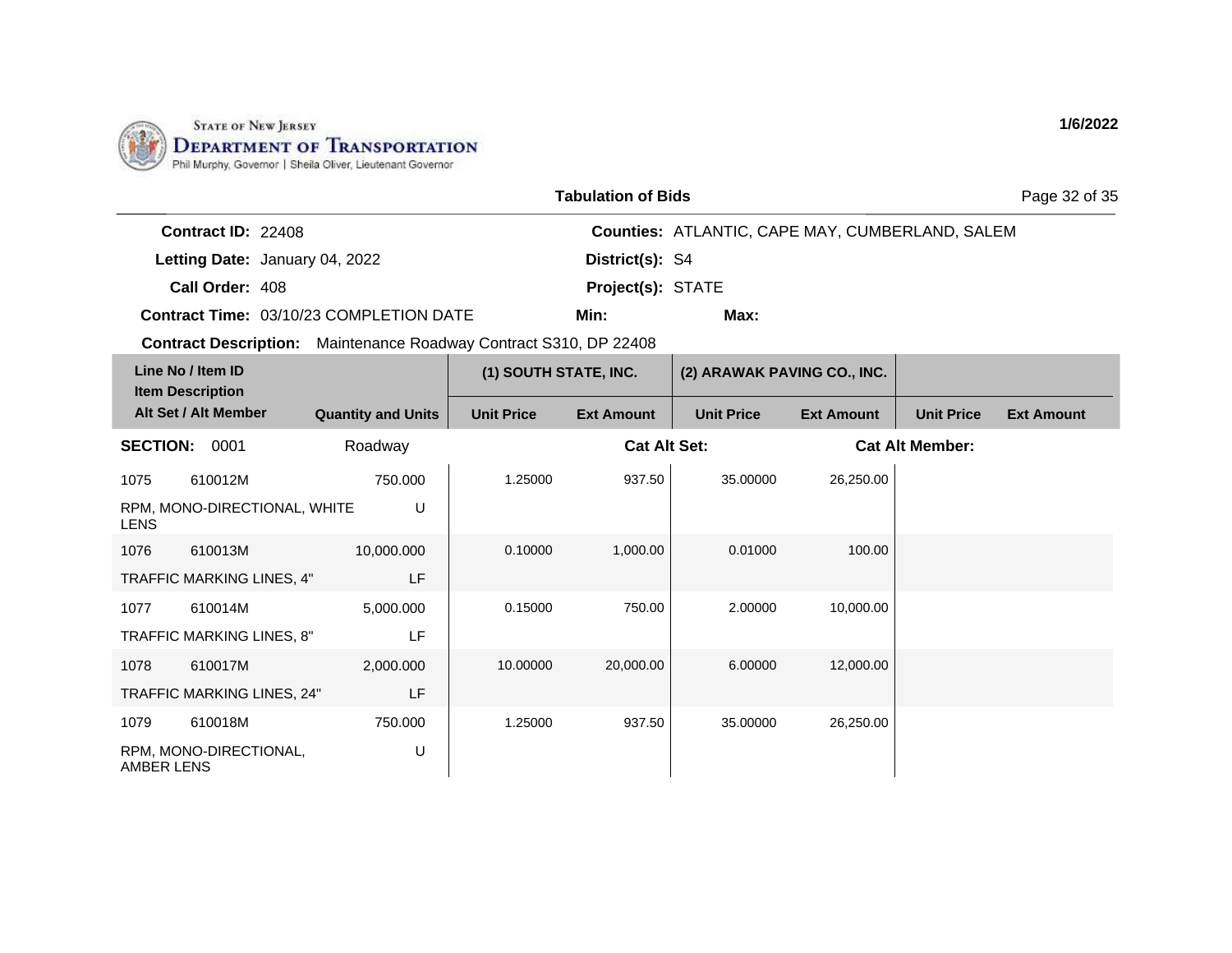

| <b>Tabulation of Bids</b> |  |
|---------------------------|--|
|---------------------------|--|

Page 33 of 35

| <b>Contract ID: 22408</b> |                                                |                          | <b>Counties: ATLANTIC, CAPE MAY, CUMBERLAND, SALEM</b> |
|---------------------------|------------------------------------------------|--------------------------|--------------------------------------------------------|
|                           | Letting Date: January 04, 2022                 | <b>District(s): S4</b>   |                                                        |
| Call Order: 408           |                                                | <b>Project(s): STATE</b> |                                                        |
|                           | <b>Contract Time: 03/10/23 COMPLETION DATE</b> | Min:                     | Max:                                                   |

| Line No / Item ID<br><b>Item Description</b> |                                 |                           | (1) SOUTH STATE, INC. |                     | (2) ARAWAK PAVING CO., INC. |                   |                        |                   |
|----------------------------------------------|---------------------------------|---------------------------|-----------------------|---------------------|-----------------------------|-------------------|------------------------|-------------------|
|                                              | Alt Set / Alt Member            | <b>Quantity and Units</b> | <b>Unit Price</b>     | <b>Ext Amount</b>   | <b>Unit Price</b>           | <b>Ext Amount</b> | <b>Unit Price</b>      | <b>Ext Amount</b> |
| <b>SECTION:</b>                              | 0001                            | Roadway                   |                       | <b>Cat Alt Set:</b> |                             |                   | <b>Cat Alt Member:</b> |                   |
| 1080                                         | 610021M                         | 1,000.000                 | 1.25000               | 1,250.00            | 35.00000                    | 35,000.00         |                        |                   |
| <b>LENS</b>                                  | RPM, BI-DIRECTIONAL, AMBER      | U                         |                       |                     |                             |                   |                        |                   |
| 1081                                         | 610024M                         | 2,500.000                 | 0.01000               | 25.00               | 0.01000                     | 25.00             |                        |                   |
|                                              | <b>REMOVAL OF RPM</b>           | U                         |                       |                     |                             |                   |                        |                   |
| 1082                                         | 610033M                         | 5,000.000                 | 1.50000               | 7,500.00            | 1.60000                     | 8,000.00          |                        |                   |
| <b>RUMBLE STRIP</b>                          |                                 | LF                        |                       |                     |                             |                   |                        |                   |
| 1083                                         | 610036M                         | 5,000.000                 | 0.01000               | 50.00               | 0.60000                     | 3,000.00          |                        |                   |
|                                              | REMOVAL OF TRAFFIC STRIPES      | LF                        |                       |                     |                             |                   |                        |                   |
| 1084                                         | 610039M                         | 500,000                   | 0.01000               | 5.00                | 3.00000                     | 1,500.00          |                        |                   |
|                                              | REMOVAL OF TRAFFIC MARKINGS     | <b>SF</b>                 |                       |                     |                             |                   |                        |                   |
| 1085                                         | 610060M                         | 1,250.000                 | 0.01000               | 12.50               | 6.80000                     | 8,500.00          |                        |                   |
|                                              | <b>TRAFFIC MARKINGS SYMBOLS</b> | <b>SF</b>                 |                       |                     |                             |                   |                        |                   |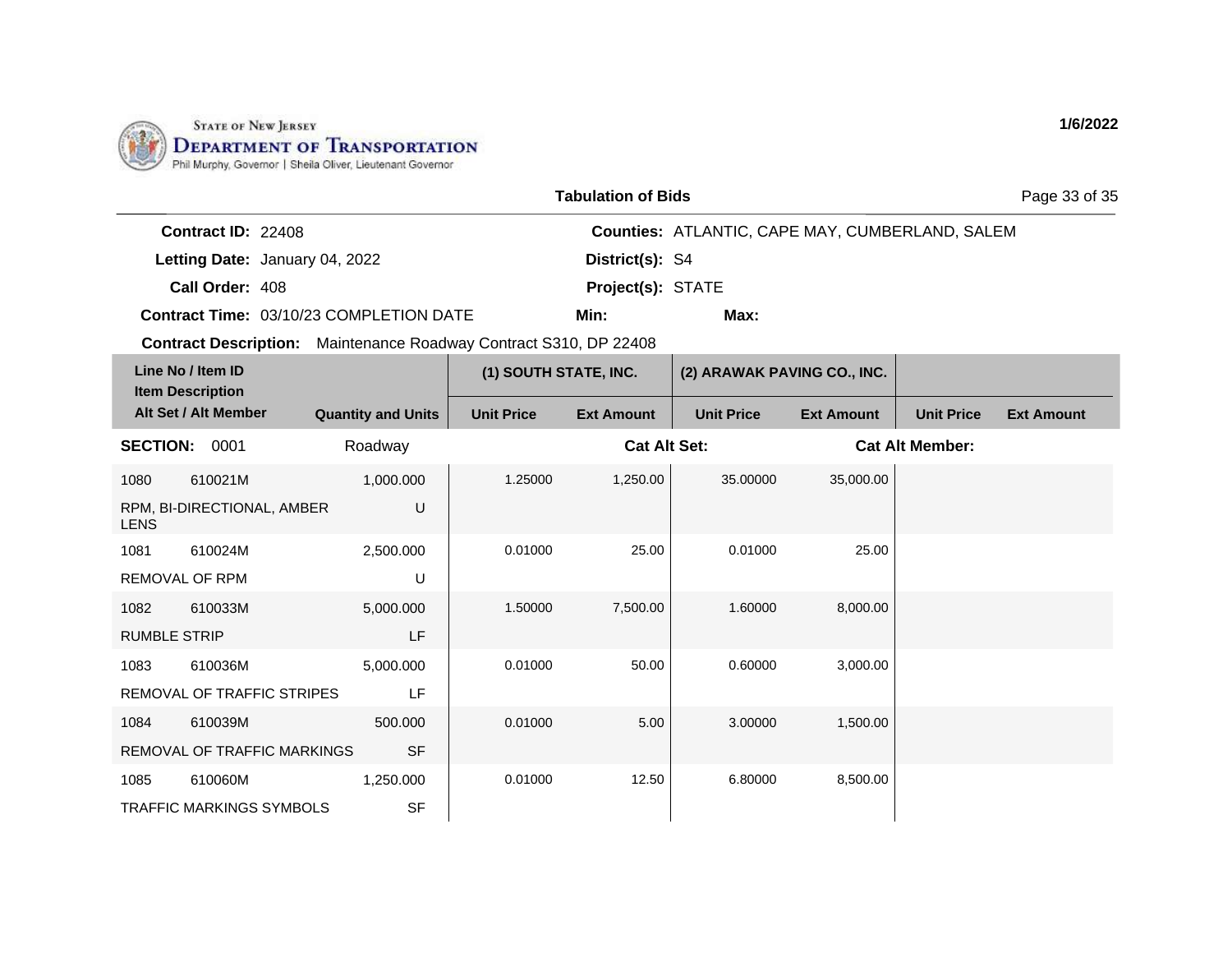

| <b>Tabulation of Bids</b> |  |
|---------------------------|--|
|---------------------------|--|

Page 34 of 35

| <b>Contract ID: 22408</b> |                                         |                          | <b>Counties: ATLANTIC, CAPE MAY, CUMBERLAND, SALEM</b> |
|---------------------------|-----------------------------------------|--------------------------|--------------------------------------------------------|
|                           | Letting Date: January 04, 2022          | District(s): S4          |                                                        |
| Call Order: 408           |                                         | <b>Project(s): STATE</b> |                                                        |
|                           | Contract Time: 03/10/23 COMPLETION DATE | Min:                     | Max:                                                   |

**Contract Description:** Maintenance Roadway Contract S310, DP 22408

|                 | Line No / Item ID<br><b>Item Description</b> |                           | (1) SOUTH STATE, INC. |                     | (2) ARAWAK PAVING CO., INC. |                   |                        |                   |
|-----------------|----------------------------------------------|---------------------------|-----------------------|---------------------|-----------------------------|-------------------|------------------------|-------------------|
|                 | Alt Set / Alt Member                         | <b>Quantity and Units</b> | <b>Unit Price</b>     | <b>Ext Amount</b>   | <b>Unit Price</b>           | <b>Ext Amount</b> | <b>Unit Price</b>      | <b>Ext Amount</b> |
| <b>SECTION:</b> | 0001                                         | Roadway                   |                       | <b>Cat Alt Set:</b> |                             |                   | <b>Cat Alt Member:</b> |                   |
| 1086            | 651255M                                      | 100.000                   | 0.01000               | 1.00                | 0.01000                     | 1.00              |                        |                   |
|                 | RESET WATER VALVE BOX                        | U                         |                       |                     |                             |                   |                        |                   |
| 1087            | 653084M                                      | 100.000                   | 0.01000               | 1.00                | 0.01000                     | 1.00              |                        |                   |
|                 | <b>RESET GAS VALVE BOX</b>                   | U                         |                       |                     |                             |                   |                        |                   |
| 1088            | 804000P                                      | 5,000.000                 | 0.01000               | 50.00               | 0.01000                     | 50.00             |                        |                   |
|                 | TOPSOIL SPREADING __ " THICK                 | SY                        |                       |                     |                             |                   |                        |                   |
| 1089            | 804015P                                      | 1,250.000                 | 0.01000               | 12.50               | 0.01000                     | 12.50             |                        |                   |
|                 | <b>BORROW TOPSOIL</b>                        | <b>CY</b>                 |                       |                     |                             |                   |                        |                   |
| 1090            | 805003M                                      | 5,000.000                 | 0.01000               | 50.00               | 0.01000                     | 50.00             |                        |                   |
|                 | <b>TURF REPAIR STRIP</b>                     | LF                        |                       |                     |                             |                   |                        |                   |
| 1091            | 806003P                                      | 5,000.000                 | 0.01000               | 50.00               | 0.01000                     | 50.00             |                        |                   |
| A               | FERTILIZING AND SEEDING, TYPE                | SY                        |                       |                     |                             |                   |                        |                   |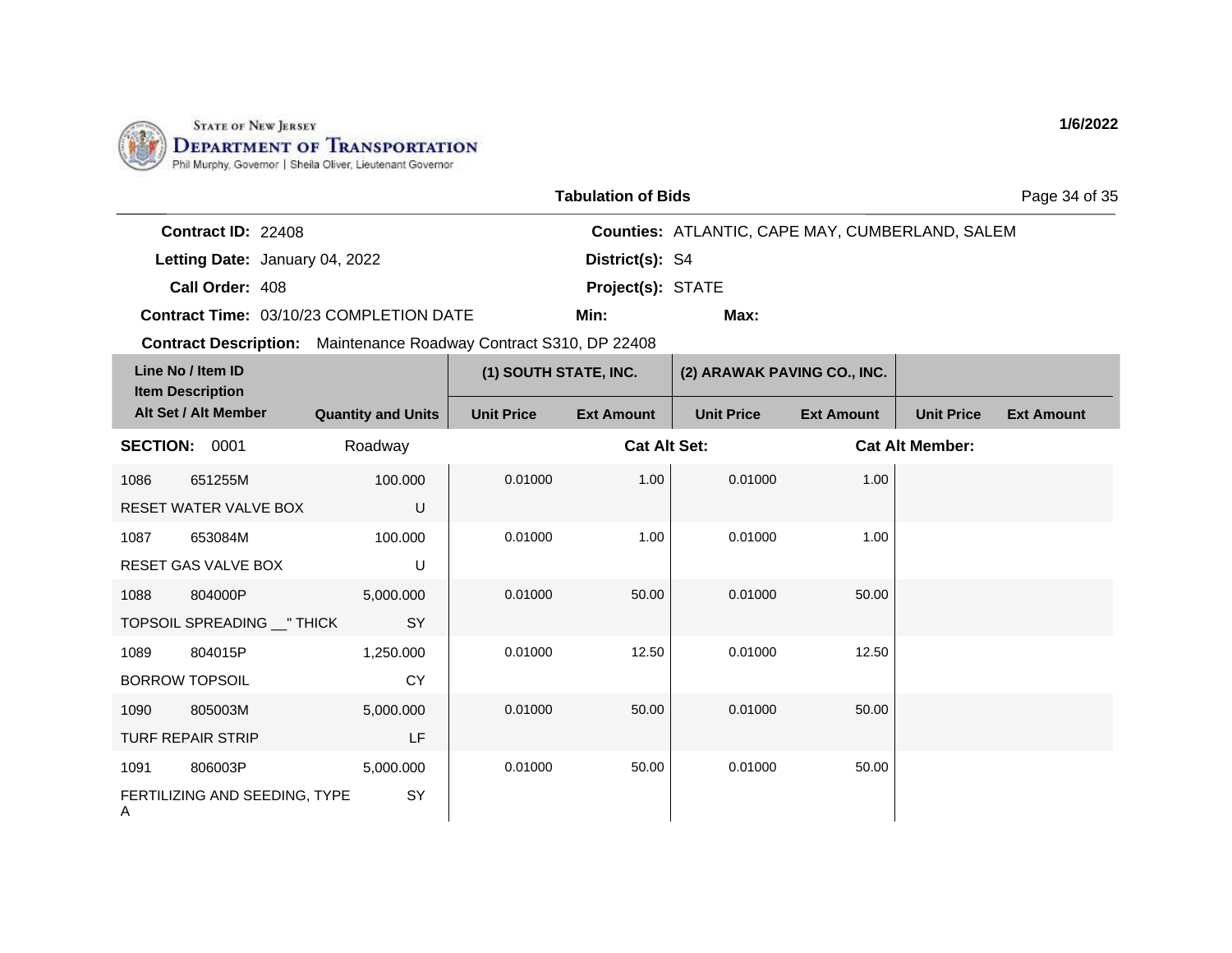

|                                                                          |                           |                       | <b>Tabulation of Bids</b> |                   |                                                        |                        | Page 35 of 35     |
|--------------------------------------------------------------------------|---------------------------|-----------------------|---------------------------|-------------------|--------------------------------------------------------|------------------------|-------------------|
| Contract ID: 22408                                                       |                           |                       |                           |                   | <b>Counties: ATLANTIC, CAPE MAY, CUMBERLAND, SALEM</b> |                        |                   |
| Letting Date: January 04, 2022                                           |                           |                       | District(s): S4           |                   |                                                        |                        |                   |
| Call Order: 408                                                          |                           |                       | Project(s): STATE         |                   |                                                        |                        |                   |
| <b>Contract Time: 03/10/23 COMPLETION DATE</b>                           |                           |                       | Min:                      | Max:              |                                                        |                        |                   |
| <b>Contract Description:</b> Maintenance Roadway Contract S310, DP 22408 |                           |                       |                           |                   |                                                        |                        |                   |
| Line No / Item ID<br><b>Item Description</b>                             |                           | (1) SOUTH STATE, INC. |                           |                   | (2) ARAWAK PAVING CO., INC.                            |                        |                   |
| Alt Set / Alt Member                                                     | <b>Quantity and Units</b> | <b>Unit Price</b>     | <b>Ext Amount</b>         | <b>Unit Price</b> | <b>Ext Amount</b>                                      | <b>Unit Price</b>      | <b>Ext Amount</b> |
| <b>SECTION:</b><br>0001                                                  | Roadway                   |                       | <b>Cat Alt Set:</b>       |                   |                                                        | <b>Cat Alt Member:</b> |                   |
| 809003M<br>1092                                                          | 5,000.000                 | 0.01000               | 50.00                     | 0.01000           | 50.00                                                  |                        |                   |
| <b>STRAW MULCHING</b>                                                    | SY                        |                       |                           |                   |                                                        |                        |                   |
| <b>Section Totals:</b>                                                   |                           |                       | \$7,189,006.74            |                   | \$8,388,000.00                                         |                        |                   |
| <b>Contract Totals</b>                                                   |                           |                       | \$7,189,006.74            |                   | \$8,388,000.00                                         |                        |                   |
| <b>Cost Plus Time Totals</b>                                             |                           | \$7,189,006.74        |                           | \$8,388,000.00    |                                                        |                        |                   |
| () indicates item is bid as Lump Sum                                     |                           |                       |                           |                   |                                                        |                        |                   |